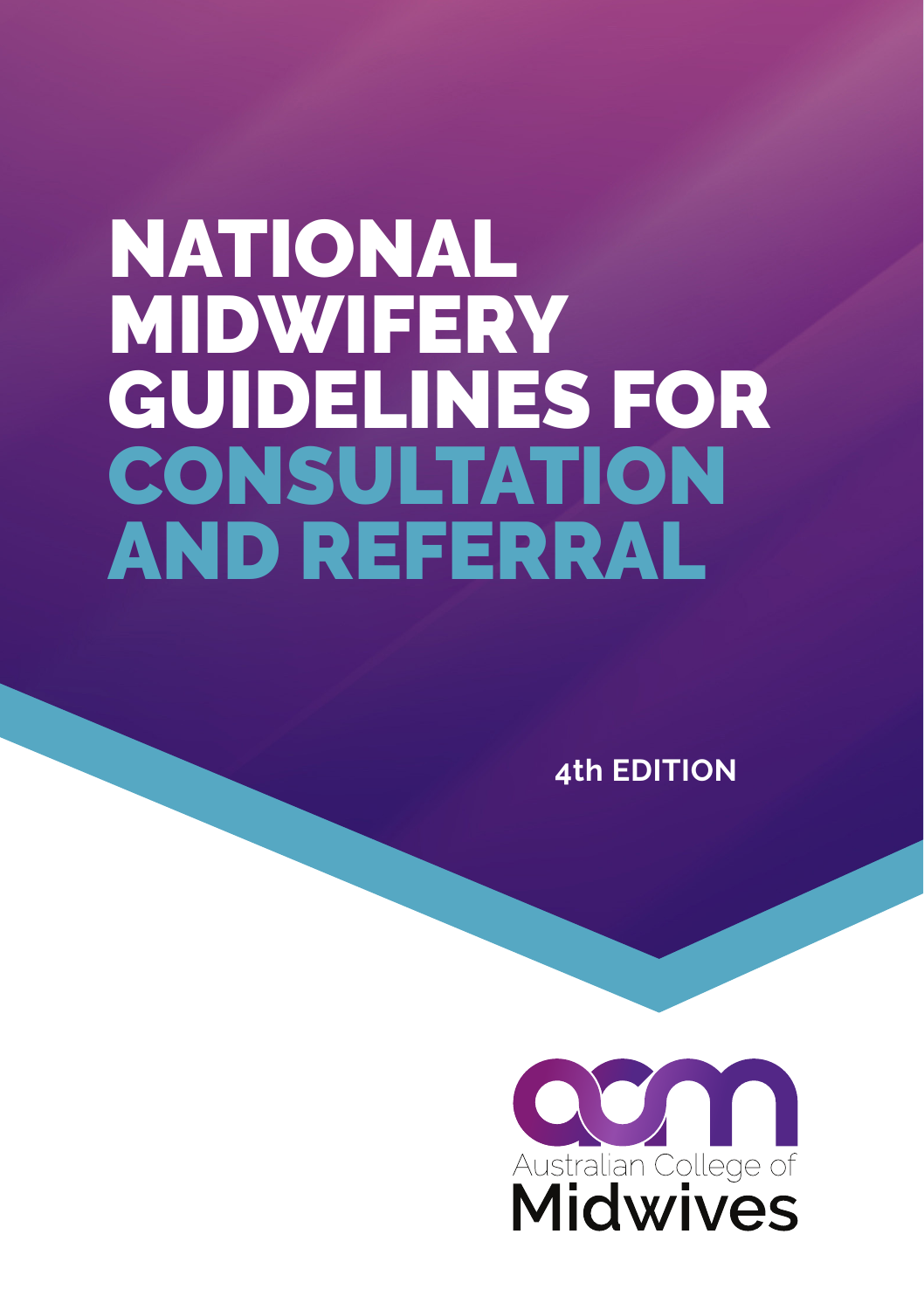© 2021 Australian College of Midwives. All rights reserved.

Suggested citation: Australian College of Midwives 2021, National Midwifery Guidelines for Consultation and Referral, ACM, Canberra.

ISBN: 978-1-925358-08-7

### **DISCLAIMER**

The National Midwifery Guidelines for Consultation and Referral (referred to as 'the Guidelines' throughout) provide information to assist midwives to integrate evidence and clinical judgment alongside of the preferences and needs of women for whom they are providing midwifery care. The Guidelines are intended to assist midwives in their discussions with women regarding the suitability of different maternity care options while facilitating safe, evidence based maternity care within a woman-centred framework. It is important to note that the Guidelines are not intended as a guide to the most appropriate place for birth.

# **TABLE OF CONTENTS**

| 4  | Foreword                                                                                                                 |
|----|--------------------------------------------------------------------------------------------------------------------------|
| 6  | Acknowledgements                                                                                                         |
| 8  | 1. About These Guidelines                                                                                                |
| 12 | 2. Definitions                                                                                                           |
| 14 | 3. Introduction                                                                                                          |
| 18 | 4. The Three Levels of Consultation and Referral                                                                         |
| 24 | 5. How to Use These Guidelines                                                                                           |
| 25 | 6. Indications at the Commencement of Care                                                                               |
| 36 | 7. Clinical Indications Developed or<br>Identified During The Antepartum Period                                          |
| 44 | 8 Clinical Indications During the Intrapartum Period                                                                     |
| 49 | 9. Clinical Indications During the Postpartum Period                                                                     |
| 52 | 10. Social Indications                                                                                                   |
| 53 | 11. Appendix A: When a Woman Chooses Care Outside the<br>ACM National Midwifery Guidelines For Consultation And Referral |
| 59 | 12. Appendix B: Record of Understanding                                                                                  |
| 66 | 13. Appendix B: Making a Referral                                                                                        |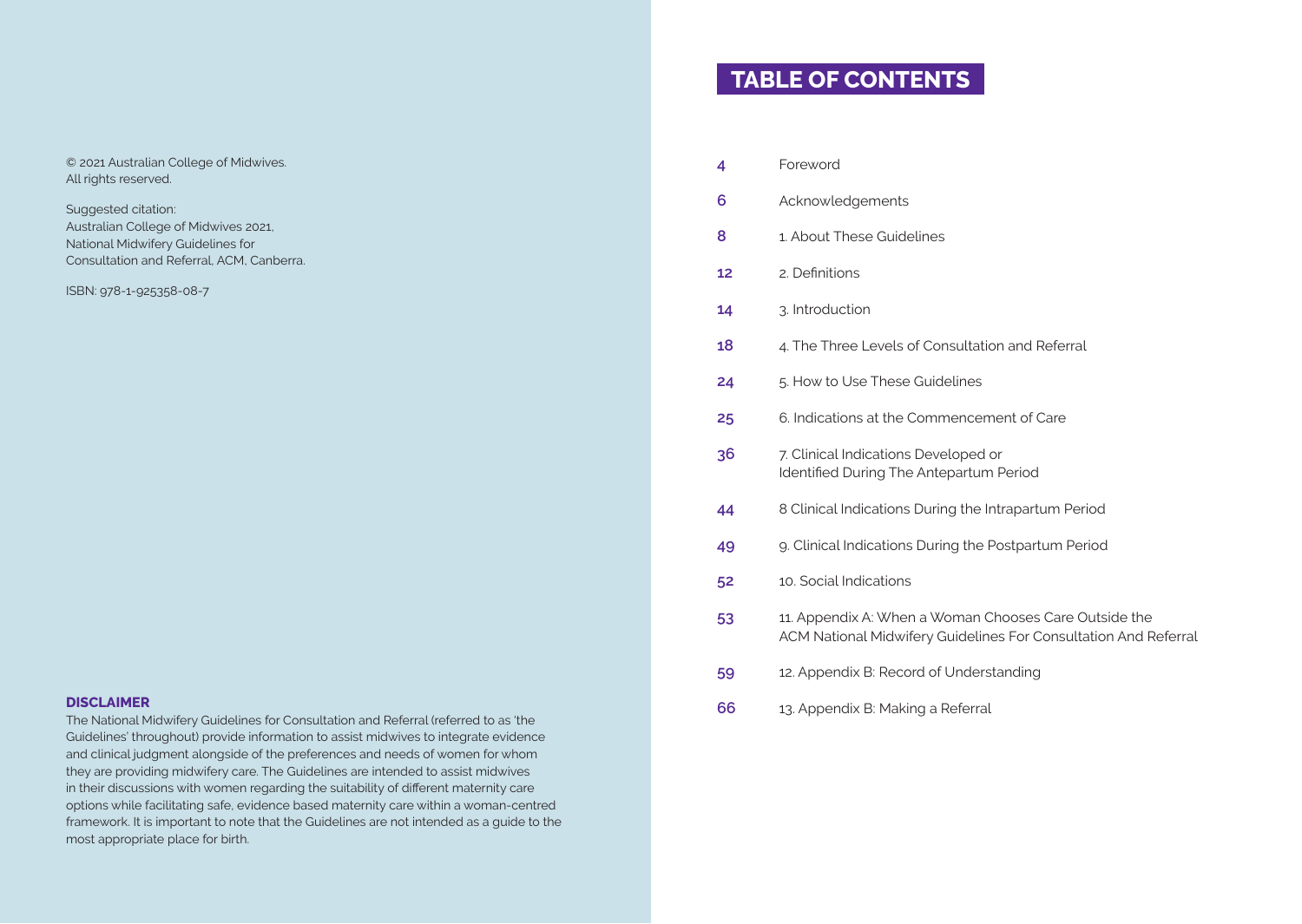## **FOREWORD**

Since the release of the first issue in 2004, the National Midwifery Guidelines for Consultation and Referral ("The Guidelines") have been a pivotal and essential resource for guiding clinical midwifery care. Although developed and informed by midwives for the purpose of informing midwifery practice, the Guidelines are applicable to all health care practitioners, across all contexts who will, or are likely to, provide care to women during the childbearing years.

The Guidelines foster a collaborative, multidisciplinary approach to the provision of maternity care across Australia. They reflect the dedication and commitment of all Australian maternity care providers to achieving respectful, collaborative and woman-centred maternity practice. More importantly, they are evidence of the pivotal role that midwives play in the provision of safe, humanised, highquality, evidence-based care.

The Guidelines have been developed and refined by many people over the course of many years. The combined efforts and knowledge of these passionate and dedicated people have been integral to improving maternity care and raising the profile of midwifery and midwives in Australia. While there are too many people to name, we as the ACM would like to acknowledge Professor Sally Tracy (the founder of the Guidelines) and Associate Professor Donna Hartz for their continued dedication and commitment to ensuring maternity care is underpinned and supported by high-quality evidence. I would personally like to thank Sally and Donna who graciously imparted their knowledge and experience and entrusted the 4th edition of these guidelines, to me as Chair and lead.

The Guidelines have and will continue to provide clear guidance to midwives across all practice contexts. They detail the clinical indications for engagement of other health care professionals in the care of women, babies and families. Importantly, they reflect the scope of the midwife and the importance of midwives in maintaining high-quality maternity care. Furthermore, they highlight that a midwife's engagement in the care of women and families is always indicated.

The Australian College of Midwives values the partnership and teamwork that has occurred throughout the review process and would like to thank all stakeholders who have been involved. I would especially like to thank all members of the Executive Steering Group and Clinical Groups for their time and commitment to this project. I would also like to extend a special thank you to Samantha Tutton, the Programs and Member Service Manager of the Australian College of Midwives, for her exceptional support and administrative skills throughout the review process.

The Australian College of Midwives (ACM) is pleased to publish the 4th Edition of the National Midwifery Guidelines for Consultation and Referral. We trust that you will find them an essential resource as you continue to provide high quality maternity care for women, babies and families across Australia.

**Dr Megan Cooper** Australian College of Midwives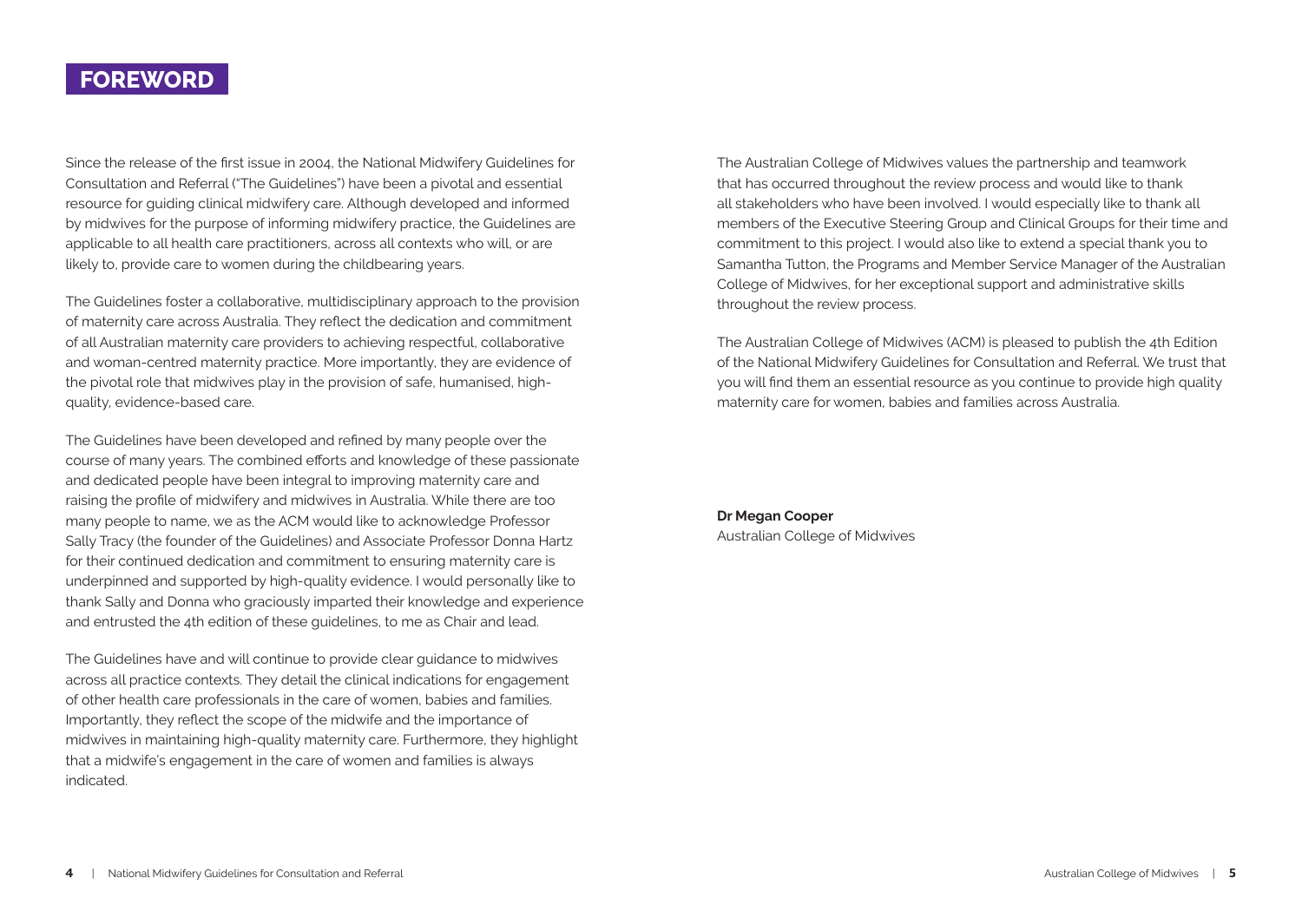## **ACKNOWLEDGEMENTS**

The Australian College of Midwives (ACM) would like to acknowledge and thank the many organisations and individuals who have contributed to the 4th edition of the National Midwifery Guidelines for Consultation and Referral (the Guidelines).

This edition would not have been possible without the dedication and input from a team of volunteer midwives around the country. They graciously offered their time and expertise to review both the previous edition of the guidelines and the current literature base to inform changes and/or additions to the Guidelines; all while managing the additional challenges that came with the COVID-19 global pandemic. The ACM would like to acknowledge every one of you for the many hours of work that was dedicated to this edition, in what were, very trying circumstances.

We would also like to acknowledge and thank the organisations and members who reviewed and provided constructive feedback. Importantly, we also make special mention of our consumer organisations who provided feedback on behalf of the women and families of Australia. This edition has truly been a united effort and reflects what can be achieved when a mutually respectful and collaborative approach is employed.

### **EXECUTIVE STEERING GROUP**

| Dr Megan Cooper<br>(Chair)         | Lecturer, Flinders University, Bedford Park, SA                                                                                                    |
|------------------------------------|----------------------------------------------------------------------------------------------------------------------------------------------------|
| Professor<br>Hannah Dahlen         | Professor of Midwifery, Associate Dean Research and HDR,<br>Midwifery Discipline Lead, Western Sydney University,<br>Sydney, NSW                   |
| Professor<br>Caroline Homer        | Co-Program Director Maternal, Child and Adolescent Health,<br>Burnet Institute, Melbourne, Vic                                                     |
| Professor<br><b>Sally Tracy</b>    | Professor Emerita, Faculty of Medicine and Health,<br>The University of Sydney, Camperdown, NSW                                                    |
| Associate Professor<br>Donna Hartz | Associate Professor, School of Nursing and Midwifery,<br>College of Health, Medicine and Wellbeing, The University of<br>Newcastle, Newcastle, NSW |

### **CLINICAL REFERENCE GROUPS (CRGS)**

### *Indications at the commencement of care*

| marcations at the commencement of care |                                                                                                                                                                                                                                   |
|----------------------------------------|-----------------------------------------------------------------------------------------------------------------------------------------------------------------------------------------------------------------------------------|
| Catherine Ryan<br>(Chair)              | Clinical Midwife Consultant                                                                                                                                                                                                       |
| Amanda Gear                            | Clinical Midwife Consultant, Southern NSW Local Health<br><b>District</b>                                                                                                                                                         |
| Erin Turnbull                          | Clinical Midwife Consultant                                                                                                                                                                                                       |
|                                        | Clinical indications developed or identified during the antepartum period                                                                                                                                                         |
|                                        | Leonie Hewitt (Chair) Clinical Midwifery Consultant - Primary Maternity Care,<br>Westmead Hospital, Westmead, NSW                                                                                                                 |
| <b>Ash Grimes</b>                      | <b>Registered Midwife</b>                                                                                                                                                                                                         |
| <b>Beth Shorter</b>                    | Clinical MGP Midwife, Cairns Hospital, Cairns, QLD / Midwife<br>in Private Practice                                                                                                                                               |
| Karen McLaughlin                       | Clinical Midwife Specialist/HNELHD, Associate Lecturer/<br>Deputy Course Convener Bachelor of Midwifery, College<br>of Health, Medicine and Wellbeing/School of Nursing and<br>Midwifery, University of Newcastle, Newcastle, NSW |
|                                        | Clinical indications during the intrapartum period                                                                                                                                                                                |
| Dr Clare Davison<br>(Chair)            | Endorsed Midwife, Private Practice, Senior Lecturer,<br>Midwifery, Charles Darwin University, NT                                                                                                                                  |
| <b>Alice Tuson</b>                     | <b>Registered Midwife</b>                                                                                                                                                                                                         |
| Sonya Beutel                           | Eligible & Endorsed Midwife in Private Practice                                                                                                                                                                                   |
| <b>Bethan Townsend</b>                 | Clinical Midwife (MGP) Sunshine Coast University Hospital,<br>Birtinya, QLD                                                                                                                                                       |
| Sally Brunton                          | Clinical Midwife, MGP, Mater Mother's, South Brisbane, QLD                                                                                                                                                                        |
|                                        | Clinical indications during the postpartum period                                                                                                                                                                                 |
| Kym Davey (Chair)                      | Registered Midwife, Lecturer, Monash University, Peninsula<br>Campus, Frankston, Vic                                                                                                                                              |
| Jane Grant                             | <b>Privately Practicing Midwife</b>                                                                                                                                                                                               |
| Caroline Whitworth                     | Registered Midwife/Registered Nurse, previous Lead Child<br><b>Protection Liaison Officer</b>                                                                                                                                     |
| <b>Allison Davis</b>                   | Registered Midwife/Registered Nurse, Mackay Birth Centre,<br>Mackay, QLD                                                                                                                                                          |
| <b>OTHER MAJOR CONTRIBUTORS</b>        |                                                                                                                                                                                                                                   |
| Samantha Tutton                        | Programs and Member Services Manager, National Office<br>Canberra, ACM                                                                                                                                                            |
| <b>Chris Cornwell</b>                  | Secretary ACM SA Branch, Life Member ACM                                                                                                                                                                                          |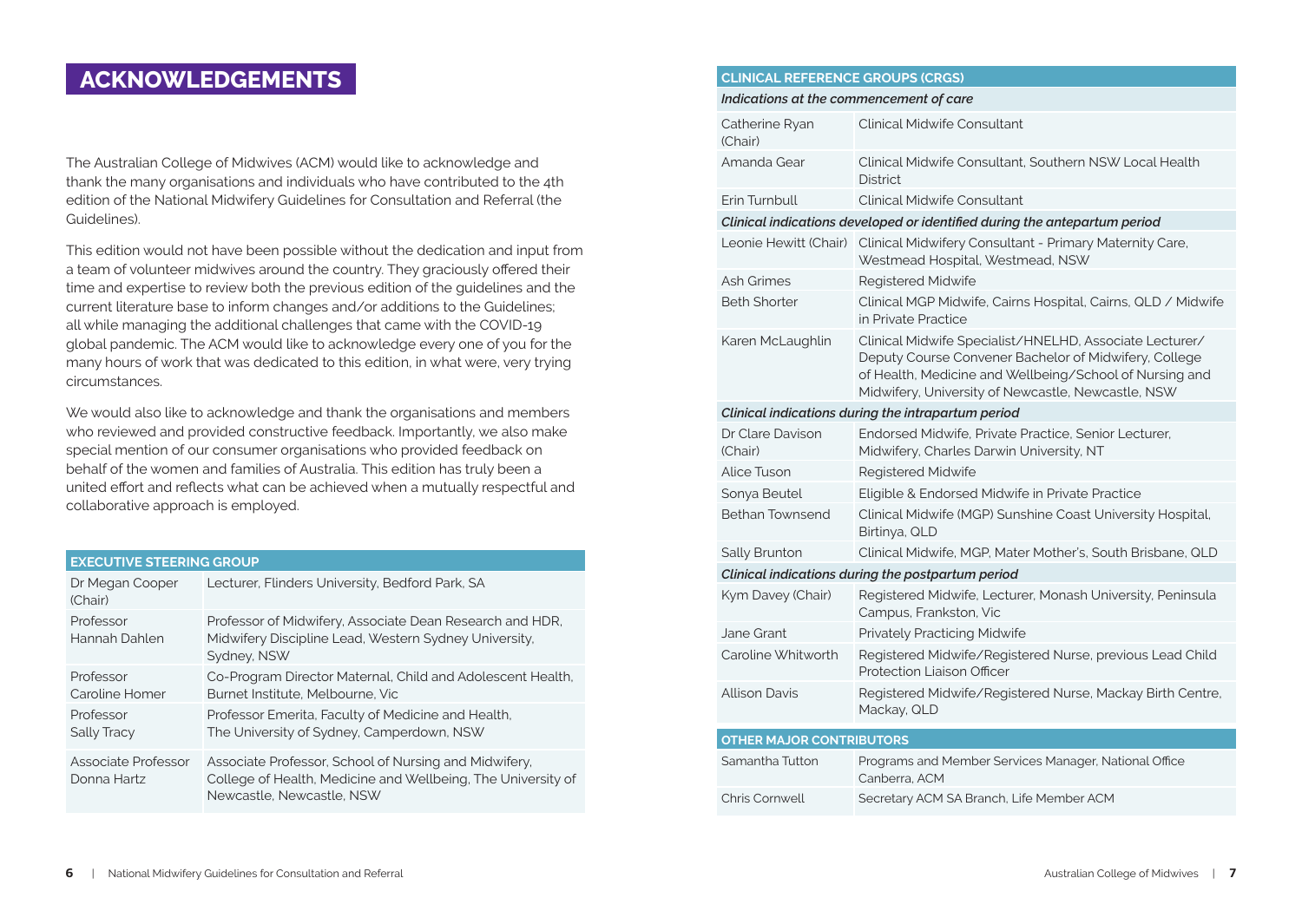Prior to the first edition of the Guidelines, there was very little guidance available to midwives and doctors who were seeking to provide individualised maternity care within a collaborative, evidence-based framework. Specifically, there was no single, nationally consistent, evidence-based tool to guide midwives in their decision to consult with and/or refer care to a suitably qualified health practitioner. This posed a significant barrier to midwives scope of practice and therefore, their ability to fulfill the role as primary maternity health care providers. It also hampered the availability and offering of continuity of midwifery care as well as the successful establishment of midwifery-led services.

In response to this paucity, the first issue of the Guidelines was developed and published by the ACM in 2004. Based on similar guidelines from other OECD countries, the first iteration was informed by a thorough review of contemporary, evidence-based maternity care and practice. The Guidelines were well-received following their inception and subsequent editions have continued to influence the way midwives work and provide care to women around Australia.

Over the past 17 years, the Guidelines have provided midwives with the guidance they need to make sound clinical decisions and to consult and refer to qualified health professionals where the need arises. Previous editions of the Guidelines have been endorsed in most States and Territories of Australia and are used to inform and underpin both maternity service policy and clinical care guidelines.

The revised and updated fourth edition of the Guidelines, provides for previously agreed recommendations, changes in existing advice (where necessary) and the inclusion of new clinical considerations. Adoption of the fourth edition by all institutions and midwives will help to ensure maternity services provide high quality, safe, collaborative and consistent care to women, babies and their families.

### **1.1 Who are these Guidelines for?**

Midwives working across Australia, in all models of care, use these Guidelines, alongside of experience and high-quality evidence, to help inform their clinical decision-making. The Guidelines are relevant to all midwives and all health practitioners providing maternity care across all contexts and models of care.

This edition of the Guidelines reflects the agreed scope of practice of all midwives practising in the Australian context.1 The content aligns with the agreed highest standard of safe, collaborative, evidence-based maternity care. This edition also recognises the scope of a midwife, including those who are endorsed to prescribe scheduled medicines as denoted by the inclusion of the A\* level of consultation. This was first introduced in the third edition.

### **1.2 Background**

At the outset, the Guidelines were evaluated by a randomised controlled trial of midwifery care at the Royal Hospital for Women, Sydney and the Mater Mother's Hospital, Brisbane.<sup>2</sup> A paper published in 2012, outlined their value in nurturing collaborative models of maternity care.3

The Australian Government's National Maternity Services Plan identified the Guidelines in the Standards of Care initiative while the Guidelines complemented the proposed National Maternity Services Capability Framework, and were endorsed in NSW, QLD, Victoria, and South Australia, and acknowledged in WA. They were also referenced in the National Consensus Framework for Rural Maternity Services.

A further two editions were published to reflect the changing landscape of Australian maternity care and further indications for consultation and referral. This was particularly important given the expansion of midwifery-led care and midwife-led research.

The fourth edition of the Guidelines is the most comprehensive yet. It has been underpinned and informed by the *Woman-centred care: strategic directions for Australian Maternity Services* as published by COAG in 2019 and developed following rigorous review and extensive consultative processes.

The guidance provided throughout the five sections of this edition will not only assist midwives and other health care providers involved in the provision of maternity care, but it will also inform policies, clinical practice standards and guidelines both across each of the Australian jurisdictions.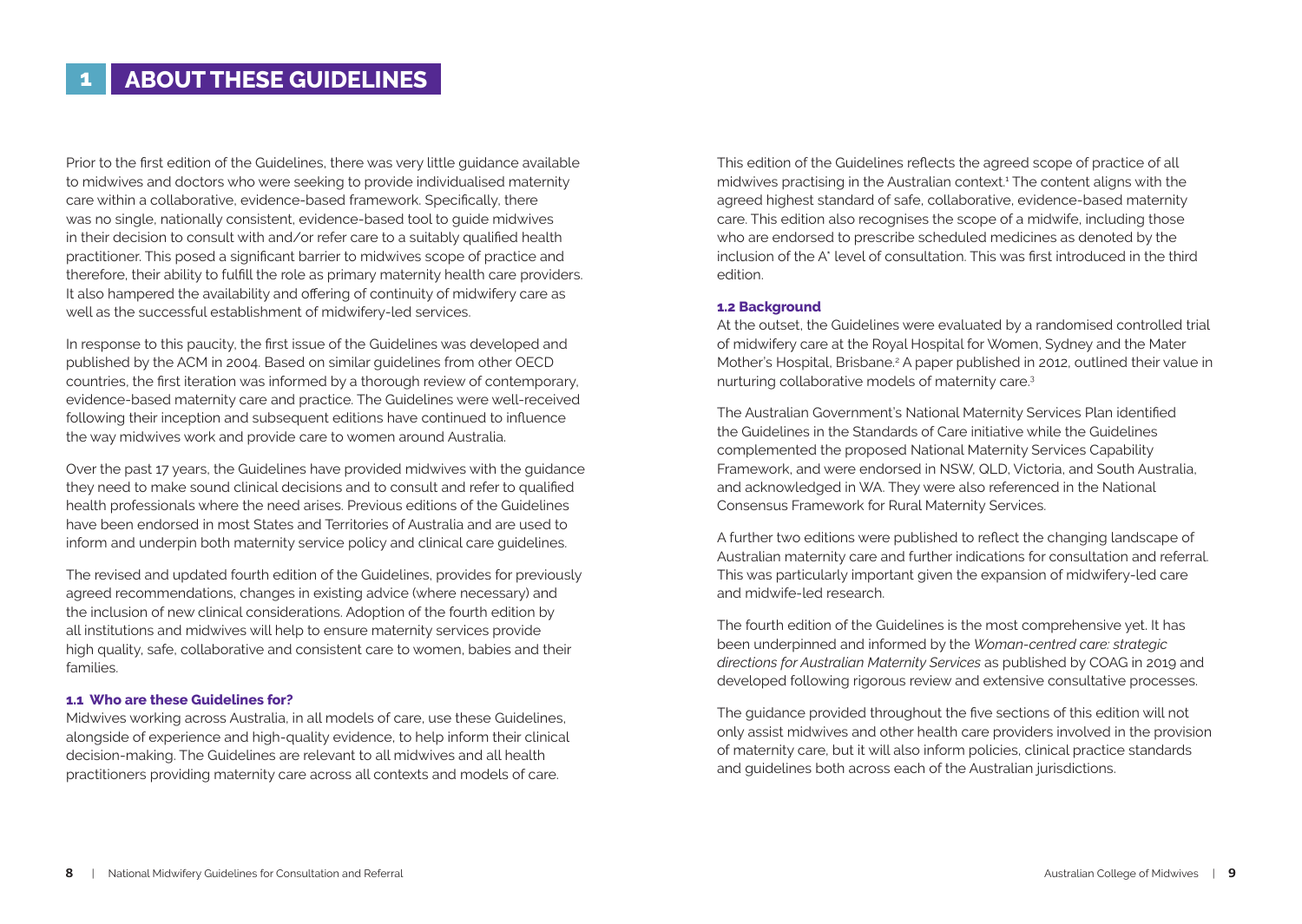### **1.3 Review and consultation**

The ACM is committed to reviewing and updating the Guidelines regularly to ensure they remain evidence-based, comprehensive and usable. While the review process has varied slightly over time, the purpose has always been to reflect the most up-to-date and contemporaneous evidence and clinical practice changes. The fourth edition has been a united effort of an Executive Steering Group, four Clinical Reference Groups and the Professional Practice Unit team at the Australian College of Midwives.

In 2020, the ACM established an Executive Steering Group to lead the 4th edition. This was followed by the distribution of an expression of interest (EOI) to all ACM members who could self-nominate to be engaged in the review process. The ACM received a large number of responses to the EOI.

Following a review of all responses to the EOI, members of the Executive Steering Group identified and invited the strongest candidates to chair and lead the four Clinical Reference Groups (CRGs). The four leads where then assigned one of the four existing indication sections from the third edition of the Guidelines to review and update. Terms of reference for each of the CRGs were developed and distributed to the Chairs. Candidates from the pool of EOI applications were then chosen to join the four CRGs.

Chairs of the CRGs were provided with proformas which ensured that changes, additions and any relevant evidence could be captured throughout the review process. Multiple meetings between the Chair of the Executive Steering Committee and the Chairs of the CRGs occurred throughout 2020.

Following review and updates made by the CRGs, the guidelines were reviewed by the Executive Committee Chair and collated in preparation for consultation.

The consultation process was a phased approach. The phases are detailed below:

1. Maternity care stakeholders including midwives, doctors, health service managers, regulators, employers and consumers were offered the opportunity to provide feedback through an online survey. Feedback

received informed changes to the levels of consultation and referral and the inclusion of any additional indications.

- 2. Following minor changes, the guidelines were distributed for public consultation. The public consultation began in early 2021 and lasted for more than 30 days, with this reflecting the National Health and Medical Research Council (NHMRC) guidelines for public consultation.
- 3. A legal review of Appendices A, B and C was completed. Amendments to the appendices were made in response to this review.
- 4. All feedback, comments and suggestions were then collated and used to inform minor changes to the Guidelines before the draft was sent for final review by the Executive Steering Committee.
- 5. The final draft was then sent to the ACM Board of Directors for endorsement.

The review process identified the need for an additional "Social Indications" section to be added to the Guidelines. This was supported by feedback received during the consultation phases. As such, the 4th edition includes five sections, to capture additional considerations in the provision of maternity care that were not reflected in previous iterations.

### **References**

- 1 Nursing and Midwifery Board of Australia. (2018). Code of Professional Conduct for Midwives in Australia.
- 2 Tracy, S.K., Hartz, D., Hall, B. et al. A randomised controlled trial of caseload midwifery care: M@NGO (Midwives @ New Group practice Options). BMC Pregnancy Childbirth 11, 82 (2011). https://doi.org/10.1186/1471-2393-11-82
- 3 Beasley S, Ford N, Tracy SK, Welsh AW. (2012). Collaboration in Maternity Care is achievable and practical. *Australian and New Zealand Journal of Obstetrics and Gynaecology,* DOI: 10.1111/ ajo.12003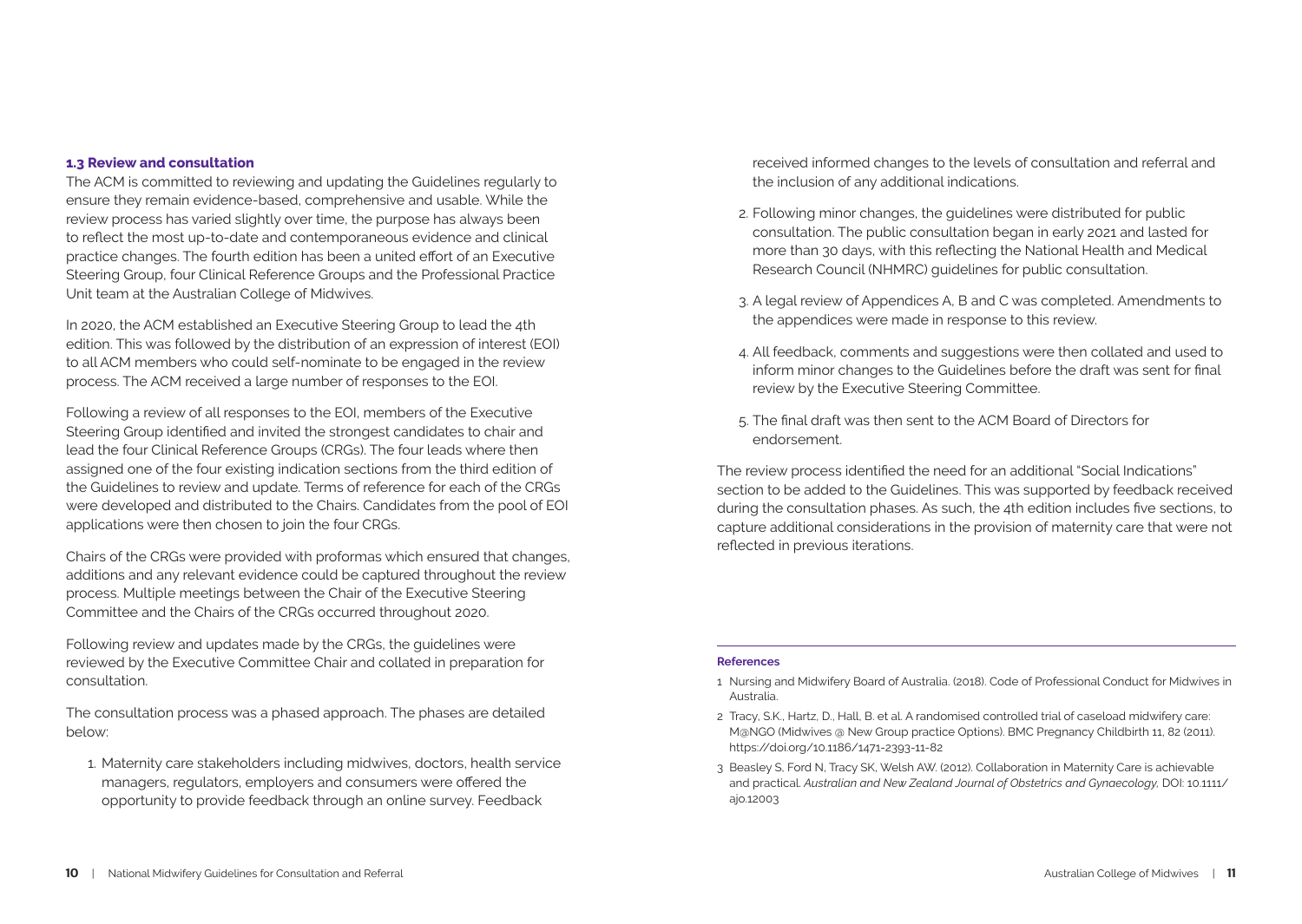### **Collaboration**

Collaboration refers to all members of the health care team working in partnership with both the woman and each other to provide the highest standard of, and access to, health care. Collaborative relationships depend on mutual respect. Successful collaboration is contingent upon open communication, consultation and joint decision-making within a risk management framework, to enable appropriate identification of risk and any requirement for consultation and/or referral. Collaboration ensures effective, efficient and safe health care.<sup>4</sup>

### **Commencement of care**

Commencement of care refers to the first contact between a maternity care or other health provider and the woman, in the antenatal period. Antenatal care may commence as part of the initial health care interaction for the purposes of confirming pregnancy or following a referral to a maternity care provider or service (e.g., the local hospital, midwife, obstetrician, GP or Aboriginal Health Service). Regardless of context, the first antenatal visit should be longer than most other antenatal visits due to the large volume of information that is shared with women in early pregnancy. This clinically relevant information shared between the woman and health care provider will inform any need for consultation and/or referral.5

### **Consultation**

Consultation is the seeking of professional advice from a qualified, competent health care provider with the relevant knowledge and skills to make decisions about the woman's care, in collaboration with the woman and midwife. It is dependent on mutual respect, open communication, the sharing of information and recognition of the equally important roles that each care provider has in providing high-quality, evidence-based care to women, babies and families.<sup>6</sup>

### **Referral**

Referral is defined as the transfer of primary responsibility from the midwife to another qualified health service provider or professional. The midwife recognises that the care required falls outside of their scope of practice. In response, the midwife discusses the indication(s) for referral with the woman, seeks her informed consent and then refers the woman to the most appropriate health professional for ongoing care. Despite the indicated need for referral, the midwife remains a key member of the multidisciplinary team and continues to provide midwifery care to the woman.7

- 4. Nursing and Midwifery Board of Australia. (2020). Decision-making framework for nursing and midwifery, https://www.nursingmidwiferyboard.gov.au/documents/default. aspx?record=WD19%2f29157&dbid=AP&chksum=9LilUkdFvM5AJeKIaJZd1A%3d%3d, p. 11.
- 5. Department of Health (2018) Clinical Practice Guidelines: Pregnancy Care. Canberra: Australian Government Department of Health.
- 6. Nursing and Midwifery Board of Australia. (2020). Decision-making framework for nursing and midwifery, https://www.nursingmidwiferyboard.gov.au/documents/default. aspx?record=WD19%2f29157&dbid=AP&chksum=9LilUkdFvM5AJeKIaJZd1A%3d%3d, p. 7, 11.
- 7. Nursing and Midwifery Board of Australia. (2020). Decision-making framework for nursing and midwifery, https://www.nursingmidwiferyboard.gov.au/documents/default. aspx?record=WD19%2f29157&dbid=AP&chksum=9LilUkdFvM5AJeKIaJZd1A%3d%3d, p. 13.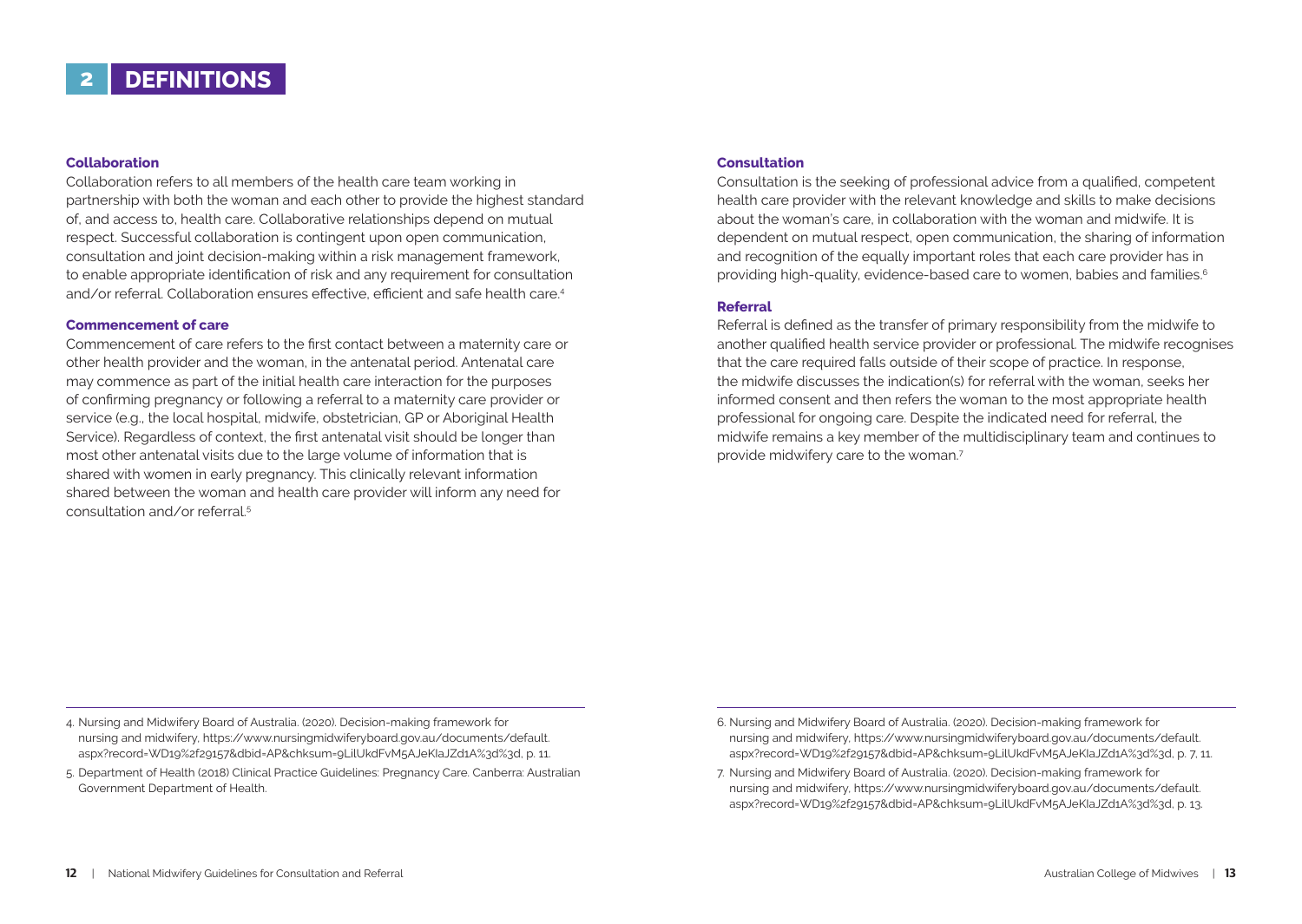# **3 INTRODUCTION**

The aim of these Guidelines is to provide an evidence-based, structured, decision-making framework for midwives caring for women at the commencement of care, during the antenatal period; throughout labour and birth; and in the postnatal period. The fourth edition also includes guidance surrounding social indications that may warrant consultation with and/or referral to, medical practitioners or other relevant health care providers.

As primary maternity care providers, midwives hold responsibility for making decisions about whether a woman needs medical attention during pregnancy, labour, birth or the postnatal period (up to 6 weeks after the baby is born). The Guidelines are designed to facilitate consultation, referral and integration of care between midwives, medical practitioners and other health professionals, giving confidence to providers as well as women and their families.

### **3.1 Core assumptions for midwifery care**

These Guidelines are based on a set of core assumptions for midwifery care that are informed by international standards and evidence-based, best practice.

- 1. Pregnancy, birth and the postnatal period are normal physiological processes.
- 2. Maternity care must be based on an awareness and/or assessment of the physical, emotional, social, cultural and spiritual wellbeing of both the woman and her infant/s. This is aided by a comprehensive assessment at the commencement of care and ongoing assessment and communication throughout the childbearing experience.
- 3. Midwifery care is underpinned by woman-centred care. The woman and the midwife develop a relationship of mutual trust and reciprocity whereby the sharing of information facilitates informed decision-making. The woman and the midwife work together during the whole maternity experience, recognising the active role that each play in achieving the best possible outcomes.
- 4. Where a woman has selected a midwife for her care, any referral to a medical practitioner or other health care provider is carried out by the midwife.
- 5. Midwifery care may continue even where care has been referred to a medical practitioner or other health care provider (that is, the midwife continues to provide midwifery care to the woman). Good communication between care providers is essential for safe, effective, and collaborative maternity care.
- 6. Collaboration and cooperation between the woman and all health professionals involved in the provision of maternity care is of major importance and ensures optimal, high quality care. This involves recognition of the particular expertise of each health care provider involved in the woman's childbearing experience.
- 7. In an emergency, clinical responsibility is immediately transferred to the most appropriate practitioner. The clinical roles and responsibilities of the attending practitioners are dictated by the needs of the women and her baby and the skills and ability of the practitioners available.
- 8. Following consultation and/or referral, it is expected that the midwife will receive return communication from the medical practitioner or health care provider. However, it is the midwife's responsibility to request confirmation from the health practitioner of the ongoing care plan, including the agreed roles of the midwife and any other health practitioner that will be involved in the woman's ongoing care.

### **3.2 Guiding principles**

### **3.2.1 Use of the Guidelines**

- 1. Midwives, medical practitioners and all other health care professionals involved in a woman's childbearing experience, are responsible for their own professional decision-making. These Guidelines assist maternity health care providers in making decisions about the care of a woman and her baby.
- 2. Midwives, medical practitioners and other health care providers respect the conditions under which information about the woman and her infant(s) may or may not be shared with others.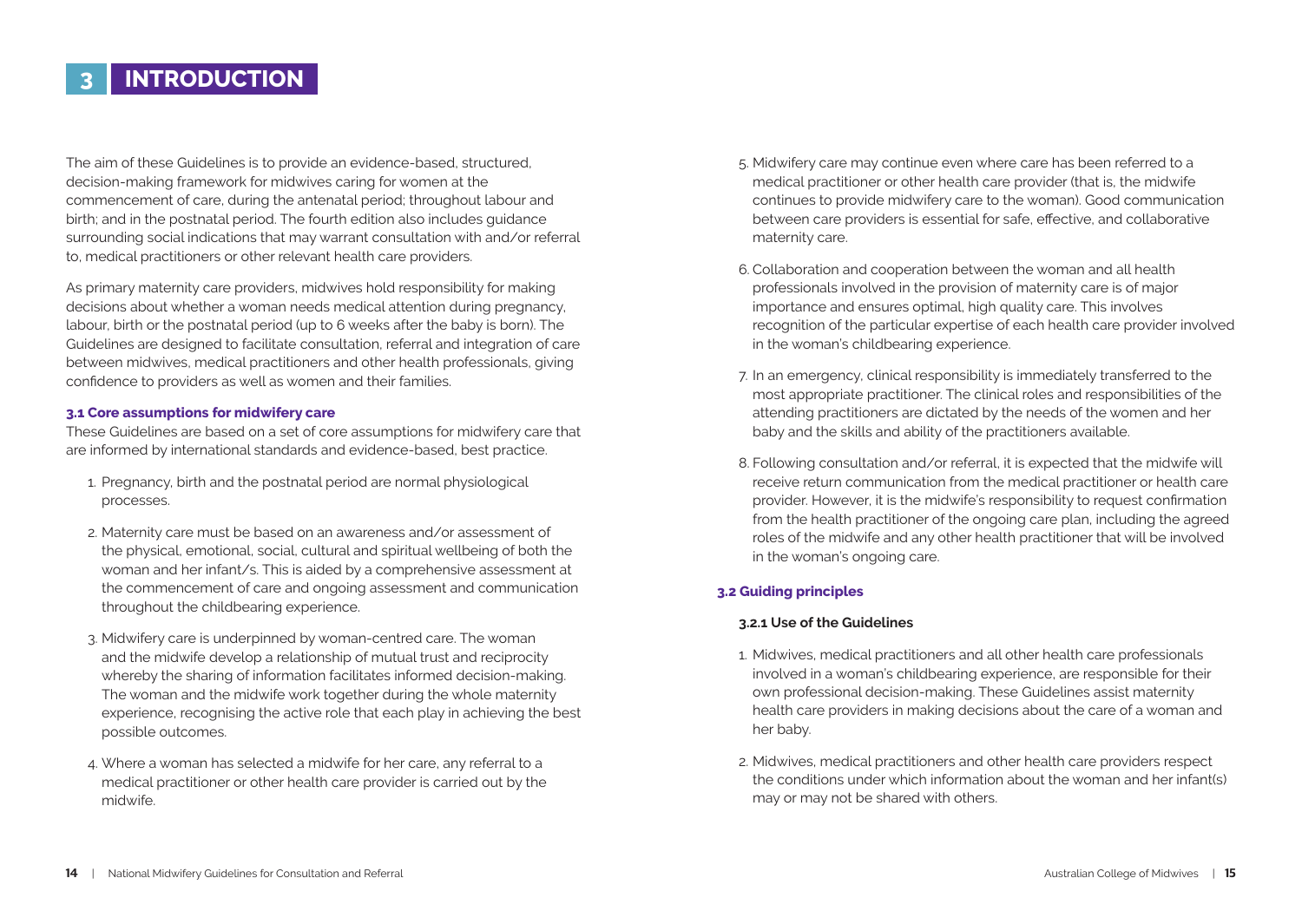- 3. If problems occur during pregnancy, birth or the postnatal period, the midwife may decide to discuss with peers in the first instance; or consult directly with a medical practitioner or other health care provider. A referral should occur where indicated.
- 4. At all times, the woman must be included in discussions that relate to both her and her baby such that she is able to make an informed decision and provide informed consent, with this including the recommendation for referral.
- 5. The midwife, medical practitioner and other health care providers involved in providing care to a woman and her baby will collaborate and cooperate in accordance with the Guidelines.
- 6. The level of consultation and/or referral that may be required will be influenced by the midwife's endorsement to prescribe scheduled medicines.
- 7. Where indicated, a medical practitioner may assume ongoing clinical responsibility of the woman's care. However, this does not preclude the midwife from providing midwifery care. As such, the ongoing role of the midwife in providing care will be agreed between the woman, the midwife, and the medical practitioner. This discussion will also include the possibility of and/or timing of transfer back to the midwife once the woman's condition permits.
- 8. The severity of the woman's condition will influence these decisions.

### **3.2.2 Informed choice**

- 1. Before the commencement of care, the midwife should outline the scope and boundaries of midwifery care to the woman and where relevant, her partner and family. This will include an explanation of how these Guidelines influence the provision of care and any associated decisions.
- 2. Midwifery care must be provided in accordance with the principle of

informed decision-making. The midwife, medical practitioner and any other health care provider must provide the woman with sufficient information for the woman to offer informed consent to any procedure or intervention. The woman should be afforded sufficient time to (1) consider the advice and any recommended procedures or interventions, (2) ask questions about any of the same and (3) make a decision. The woman is free to accept or decline any advice, procedures and/or interventions offered by any health care professional.

3. When a woman exercises a choice that is contrary to professional advice or care outlined in the Guidelines, the health care professional should carefully document the woman's concerns and decision as well as any advice and/or information provided in the woman's clinical record by following local policy and protocol. Refer to Appendices A and B and the ACM position statement about caring for women who make choices outside professional advice. It is also recommended that where midwives are unsure about whether or not to continue to provide care, they seek appropriate professional advice (legal or otherwise).

### **3.3 Structure of the Guidelines**

To assist midwives in providing the best quality and most effective care possible, the Guidelines provide indications for consultation and/or referral. This guidance supports midwives to quickly identify situations that require the input of other health care professionals.

The Guidelines are organised into five sections:

- Indications at the commencement of care
- Clinical indications developed or identified during the antepartum period
- Clinical indications during the intrapartum period
- Clinical indications during the postpartum period
- Social indications

Each section contains reference tables that list specific conditions or circumstances that a woman and/or her baby may present with. The tables provide a recommended response to the woman's presentation, to assist the midwife in planning the appropriate referral and consultation pathways.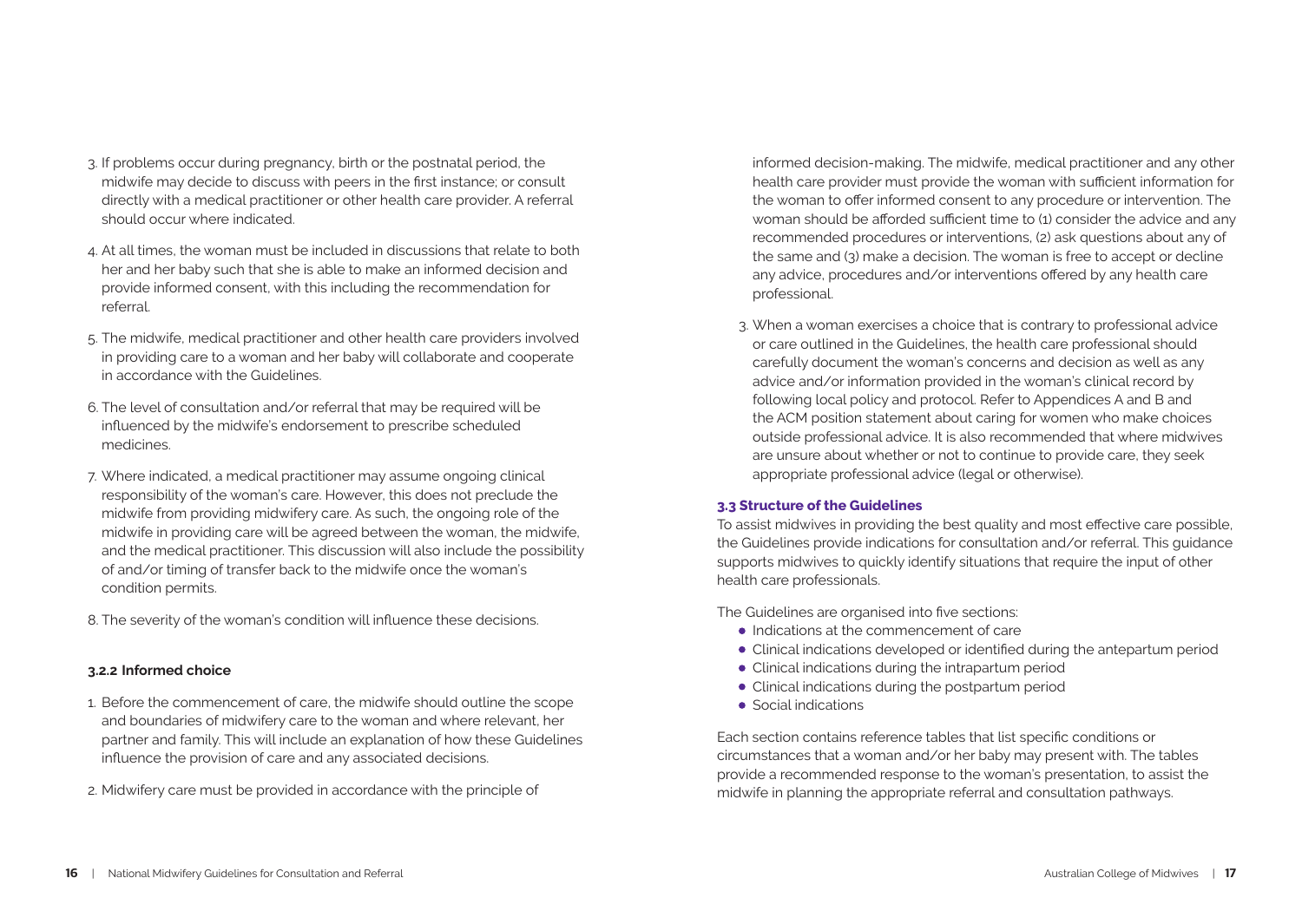# **4 THE THREE LEVELS OF CONSULTATION AND REFERRAL**

### **4.1 The Levels of Consultation and Referral Explained**

When a variance from normal is identified during a woman's care, it is recommended that the midwife use their clinical judgement and the following guidance to determine the appropriate level of consultation and/or referral.

### **Table 4.1 Levels of consultation and referral**

| <b>LEVEL</b> | <b>DESCRIPTION</b> | <b>GUIDANCE</b>                                                                                                                                                                                             |
|--------------|--------------------|-------------------------------------------------------------------------------------------------------------------------------------------------------------------------------------------------------------|
| $A/A^*$      | <b>Discuss</b>     | Care is provided by the midwife.<br>(Note: the midwife may discuss clinical situations)<br>with a midwifery colleague, medical practitioner,<br>and/or health care provider, but this is not<br>indicated). |
| B            | Consult            | Consult with a relevant medical practitioner or other<br>health care provider.                                                                                                                              |
|              | Refer              | Refer a woman and/or her baby to a relevant<br>medical practitioner or other health care provider.                                                                                                          |

*A\*: Midwife with endorsement to prescribe scheduled medicines*

Important notes related to level of consultation or referral:

- Where there are variations in the severity of a condition, more than one level may be recommended e.g., B/C; A/B/C.
- Clinical judgement should be used to determine the level of referral and/ or consultation based on the woman and/or baby's presentation.
- If a woman presents with multiple indications, the level of consultation and/or referral will depend on the clinical judgement of the midwife in consultation with relevant medical practitioners (or other health care providers).
- **It does not follow that "two B's equal a C" or that multiple indications indicate automatic referral (level C) to a medical professional.** That is, for a woman who presents with multiple indications that are both level B,

the midwife should follow the guidance for a Level B and in collaboration with the medical practitioner (or other health care provider) to determine whether referral is required.

- It is important to acknowledge that **regardless of the level of consultation and/or referral, the midwife will continue to provide midwifery care to the woman in partnership and collaboration with the woman herself, and the medical practitioner** (or other health care provider). Even where the indication is to refer (level C), a well-documented plan devised through multi-disciplinary collaboration will enable the woman to continue to receive midwifery care.
- It is important that midwives work within the boundaries of the Nursing and Midwifery Board of Australia's *Decision-making framework for nursing and midwifery practice* to ensure safe and appropriate professional practice.<sup>8</sup>

### **4.2 Discuss**

### **Table 4.2: Level A/A\* - Discuss**

| <b>LEVEL</b> | <b>DESCRIPTION</b> | <b>GUIDANCE</b>                                                                                                                                                                                            |
|--------------|--------------------|------------------------------------------------------------------------------------------------------------------------------------------------------------------------------------------------------------|
| $A/A^*$      | <b>Discuss</b>     | Care is provided by the midwife.<br>(Note: the midwife may discuss clinical situations<br>with a midwifery colleague, medical practitioner,<br>and/or health care provider, but this is not<br>indicated). |

- 4.2.1 It is the midwife's responsibility to initiate a discussion with the woman at the commencement of care to seek clinically relevant information, understand the woman's needs and preferences, and plan ongoing care.
- 4.2.2 The discussion with the woman, including the exchange of information and/or any advice regarding the ongoing plan must be clearly documented.

<sup>8.</sup> Available at https://www.nursingmidwiferyboard.gov.au/ codes-guidelines-statements/ frameworks.aspx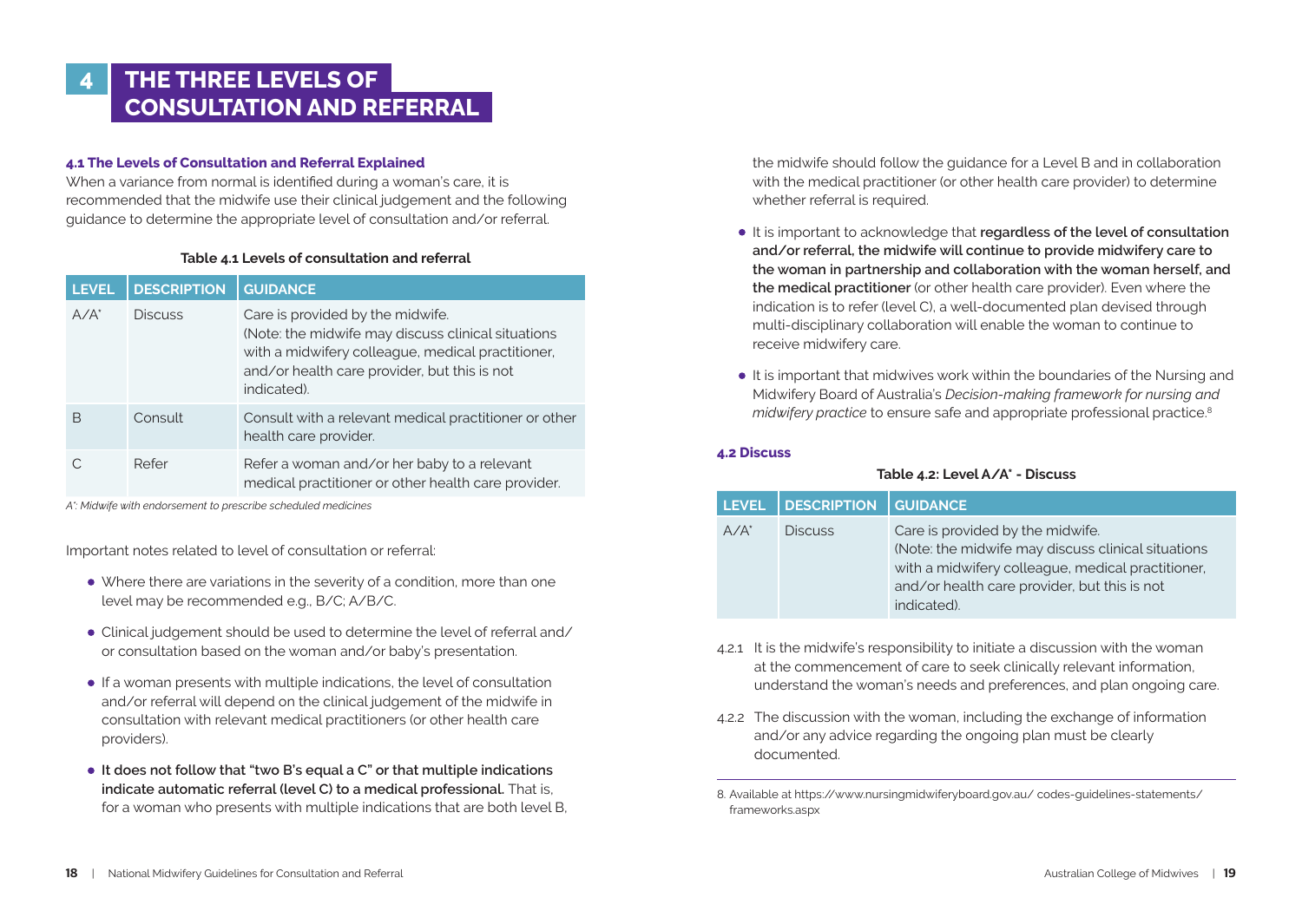4.2.3 The midwife may choose to discuss clinical situations with a midwifery colleague, medical practitioner, and/or health care provider, but this is not indicated. Such a discussion does not transfer the responsibility for care. Any discussion had should be clearly documented.

### **4.3 Consult**

### **Table 4.3: Level B - Consult**

|     | LEVEL   DESCRIPTION   GUIDANCE |                                                                                |
|-----|--------------------------------|--------------------------------------------------------------------------------|
| - B | Consult                        | Consult with a relevant medical practitioner or other<br>health care provider. |

- 4.3.1 Following a discussion with the woman about the need for consultation and the woman offering informed consent, it is the midwife's responsibility to initiate consultation with a medical practitioner (or other health care provider), as indicated. The midwife must clearly communicate and document the indication(s) that require consultation with a relevant medical practitioner or other health care provider.
- 4.3.2 If the woman declines consultation, the midwife must follow the 'ACM position statement about caring for women who make choices outside professional advice' (See appendix B) and where necessary, seek additional professional advice (legal or otherwise).
- 4.3.3 A consultation with a medical practitioner or other health care provider may be:
	- a) Via a 'face to face' assessment with the woman specific to the indication for consultation, OR
	- b) Between the midwife and the medical practitioner (or other health care provider) where the woman is unable or chooses not to attend. In this situation, the consultation is undertaken by the midwife, on behalf of the woman.
- 4.3.4 The consultation may occur:
	- a) in person
- b) by telephone
- c) by telehealth
- d) by other electronic means, OR
- e) a combination of any of the above.
- 4.3.6 The outcome of the consultation must be documented in the woman's handheld pregnancy record, clinical notes and/or via electronic means as determined by local policy or protocol.
- 4.3.7 Seeking consultation per the Guidelines does not automatically transfer the midwife's responsibility of care to the health professional who has been consulted.
- 4.3.8 The midwife will continue to provide maternity care to the woman and coordinate such care in consultation with the medical practitioner and/or other health care provider.
- 4.3.9 Where consultation occurs, the ongoing responsibilities of the midwife, medical practitioner and/or other health care providers, including how they will collaborate with the woman and among each other, must be discussed.
- 4.3.10 If the medical practitioner's assessment of the clinical issue or situation is such that the woman's ongoing care requires responsibility to be transferred to the medical professional, the woman will be included in all discussions and provide informed consent prior to the transfer of care. The midwife will remain a key member of the multidisciplinary health care team where referral is indicated

### **4.4 Refer**

### **Table 4.4: Level C - Refer**

|                | LEVEL DESCRIPTION GUIDANCE |                                                                                                    |
|----------------|----------------------------|----------------------------------------------------------------------------------------------------|
| $\overline{C}$ | Refer                      | Refer a woman and/or her baby to a relevant<br>medical practitioner or other health care provider. |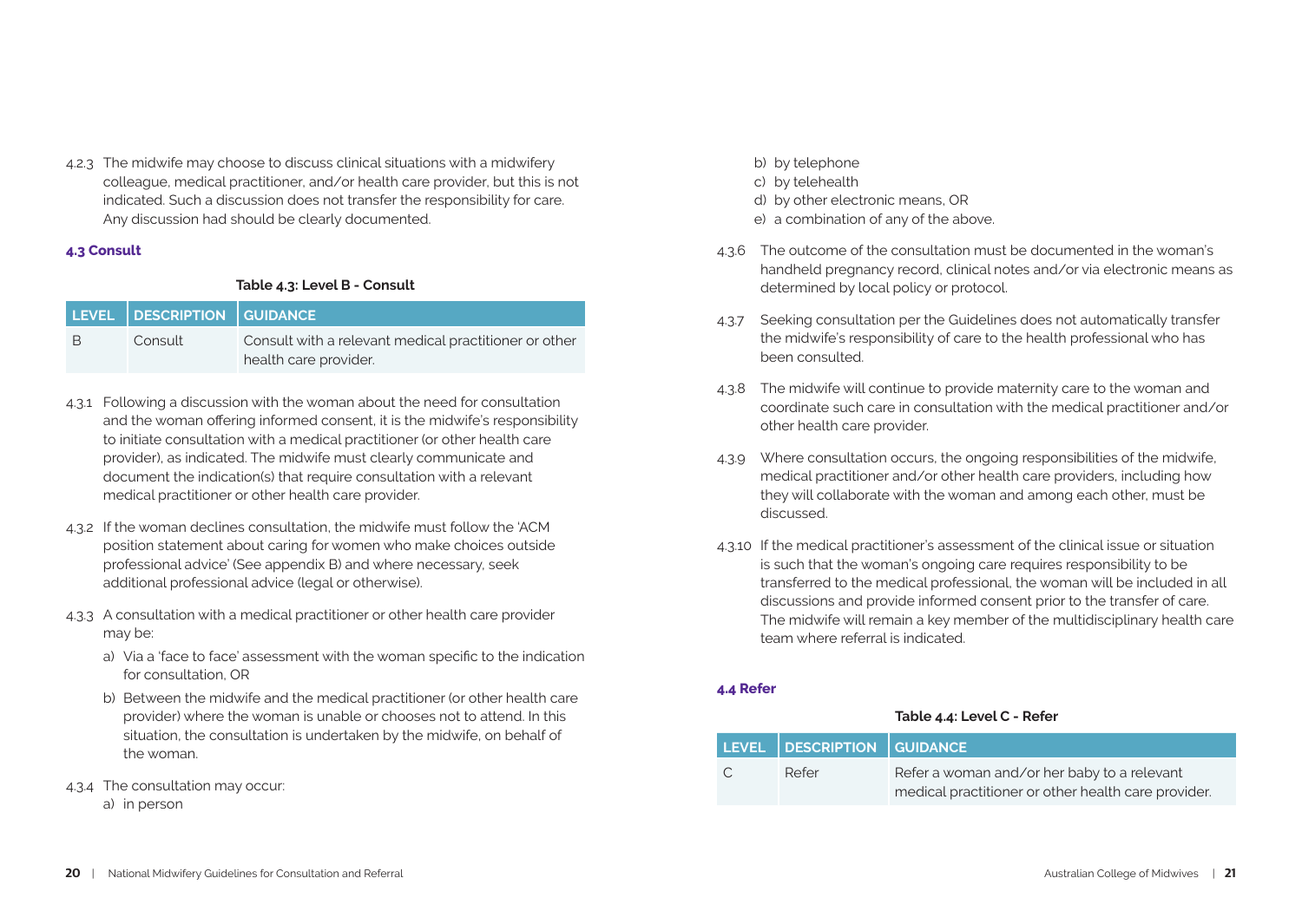- 4.4.1 When maternity care is referred (either permanently or temporarily) from the midwife to a medical practitioner, that medical practitioner, in consultation with the woman, assumes responsibility for maternity care.
- 4.4.2 The woman must provide informed consent prior to any transfer of care. This will include a discussion about appropriate timing, nature of the transfer, ongoing involvement of the midwife in providing midwifery care and the possibility of care being transferred back to the midwife where the clinical condition(s) permit.
- 4.4.3 The midwife will continue to provide midwifery care for the woman, working in partnership and collaboration with the medical practitioner and other members of the multidisciplinary team, even in the event that a medical practitioner (or other health care provider) assumes primary responsibility for the care of the woman.
- 4.4.4 If the indication or reason for referral is resolved, the woman may be referred back to the midwife, for ongoing maternity care. This will be following a discussion with the woman and only after her informed consent.
- 4.4.5 The outcome of the referral must be documented in the woman's handheld pregnancy record, clinical notes and/or via electronic means as determined by local policy or protocol.

Regardless of the nature or level of discussion, consultation or referral, communication between members of the multidisciplinary team about changes to care plans should always include the woman and be clearly documented and communicated to all parties involved.

### **Table 4.4 Summary of levels and associate care provider responsibilities**

| <b>LEVEL</b> | <b>DESCRIPTION</b> | <b>CARE PROVIDER WITH PRIMARY RESPONSIBILITY</b>                                                                                                                                                                                                                                                                                                                                                                                                                                                                                                                                         |
|--------------|--------------------|------------------------------------------------------------------------------------------------------------------------------------------------------------------------------------------------------------------------------------------------------------------------------------------------------------------------------------------------------------------------------------------------------------------------------------------------------------------------------------------------------------------------------------------------------------------------------------------|
| $A/A^*$      | <b>Discuss</b>     | The midwife assumes primary responsibility for the<br>maternity care of the woman.<br>(Note: the midwife may discuss clinical situations<br>with a midwifery colleague, medical practitioner,<br>and/or health care provider, but this is not<br>indicated).                                                                                                                                                                                                                                                                                                                             |
| <sub>B</sub> | Consult            | The midwife will consult with a medical practitioner<br>or other health care provider as indicated but<br>only after the woman has provided consent. The<br>indications for consultation will be reviewed and<br>evaluated and used to inform the provision of care.<br>The midwife will continue to provide midwifery care<br>to the woman in collaboration with the medical<br>practitioner or other health care provider(s). Roles<br>and responsibilities of all involved in the woman's<br>care will be discussed. The woman will be involved<br>in all discussions where possible. |
| C            | Refer              | The midwife will refer the woman's care to a<br>medical practitioner or other health care provider<br>as indicated but only after the woman has provided<br>consent. The indications for referral will be reviewed<br>and evaluated and used to inform the provision of<br>care. Responsibility of care may be transferred to<br>the medical practitioner. Where appropriate, the<br>midwife will continue to provide midwifery care.<br>Care may be transferred back to the midwife where<br>the woman's condition permits.                                                             |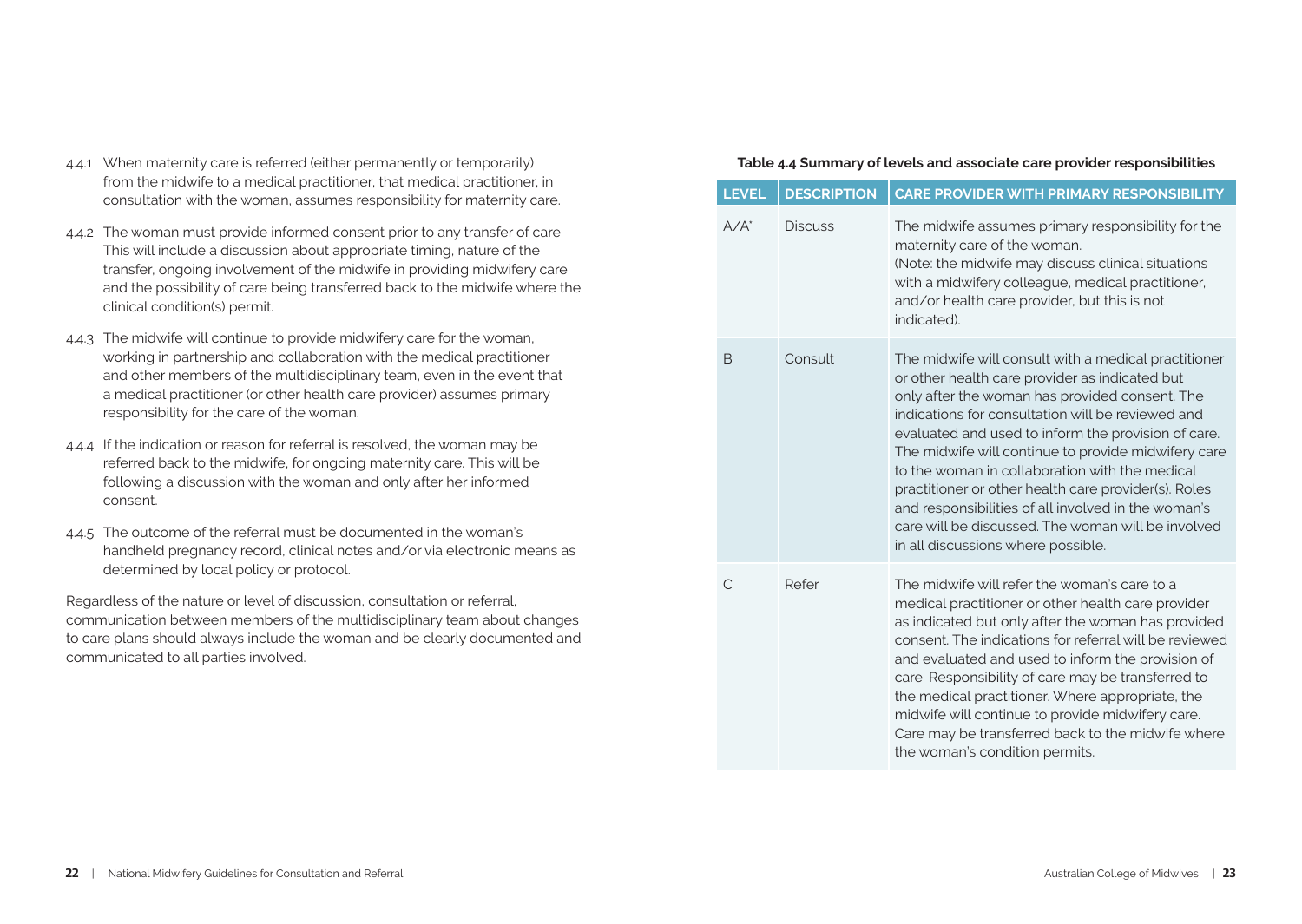# **5 HOW TO USE THESE GUIDELINES 6 INDICATIONS AT THE**



# **COMMENCEMENT OF CARE**

| 6.1.1 | <b>Anaesthetic considerations</b>                                                                                   |              |
|-------|---------------------------------------------------------------------------------------------------------------------|--------------|
|       | Malignant hyperthermia                                                                                              | C            |
|       | Neuromuscular disease or family history                                                                             | B            |
|       | Difficult or unsuccessful epidural                                                                                  | $\mathsf{C}$ |
|       | Difficult intubation                                                                                                | B            |
|       | <b>Body Mass Index (BMI)</b>                                                                                        |              |
|       | Identified bariatric habitus (BMI > 40) or BMI >35 with<br>co-morbidity (heart disease, hypertension, sleep apnoea) | C            |
|       | Body mass index (>35 but <40 with no associated<br>co-morbidity)                                                    | B            |
| 6.1.2 | <b>Autoimmune conditions</b>                                                                                        |              |
|       | Periarteritis nodosa                                                                                                | C            |
|       | Scleroderma                                                                                                         | C            |
|       | Rheumatoid arthritis                                                                                                | $\mathsf{C}$ |
|       | Sjrgen's syndrome                                                                                                   | C            |
|       | Connective tissue autoimmune disease if inactive                                                                    | B            |
|       | Connective tissue autoimmune disease active                                                                         | C            |
|       | Other autoimmune disease                                                                                            | B/C          |
| 6.1.3 | Cardiovascular disease                                                                                              |              |
|       | Arrhythmia/palpations; murmurs: recurrent, persistent                                                               | C            |
|       | Cardiac valve disease                                                                                               | C            |
|       | Cardiac valve replacement                                                                                           | $\mathsf{C}$ |
|       | Cardiomyopathy                                                                                                      | C            |
|       | Congenital cardiac disease                                                                                          | C            |
|       | Hypertension                                                                                                        | $\mathsf{C}$ |
|       | Ischaemic heart disease                                                                                             | $\mathsf{C}$ |
|       | Rheumatic heart disease                                                                                             | C            |
|       | Pulmonary hypertension                                                                                              | C            |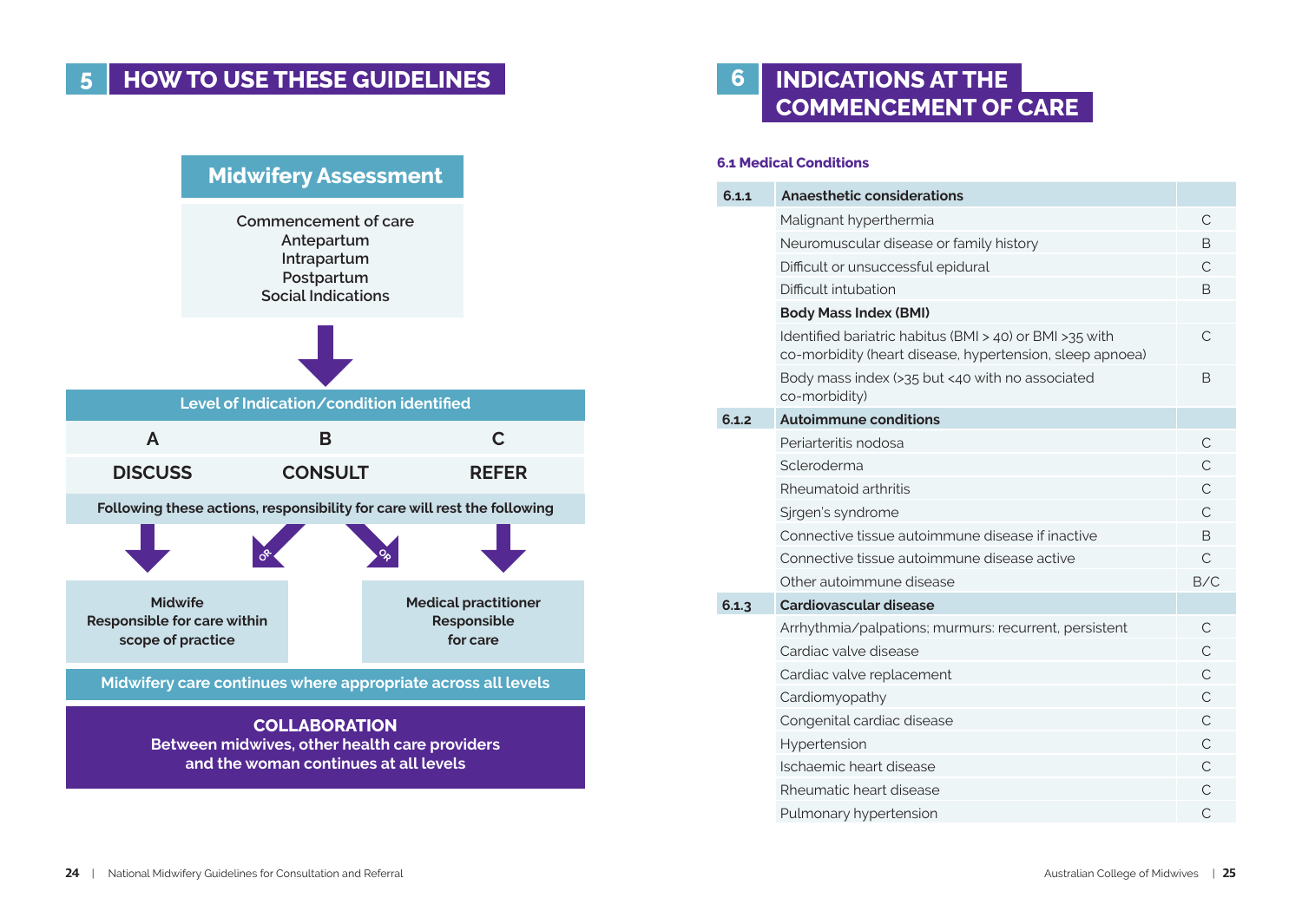### **6.1 Medical Conditions** *continuation*

|       | Other cardiac disease                                                          | B/C            |
|-------|--------------------------------------------------------------------------------|----------------|
| 6.1.4 | Dermatological diseases requiring systemic therapy                             | <sub>B</sub>   |
| 6.1.5 | Drug dependence or misuse                                                      |                |
|       | Alcohol dependency                                                             | B/C            |
|       | Illicit or prescribed drug dependency                                          | B/C            |
| 6.1.6 | <b>Endocrine</b>                                                               |                |
|       | Addison's disease, Cushing's disease or other endocrine<br>requiring treatment | С              |
|       | Pre-existing Type I and Type II diabetes                                       | $\mathsf{C}$   |
|       | Newly diagnosed Type I and II diabetes                                         | C              |
|       | Gestational Diabetes Mellitus in a prior pregnancy<br>(recommend early OGTT)   | A              |
|       | Hypothyroidism - stable                                                        | B              |
|       | Hypothyroidism - unstable                                                      | $\mathsf{C}$   |
|       | Other thyroid disease                                                          | B/C            |
| 6.1.7 | Gastro-intestinal and hepatobiliary                                            |                |
|       | Inflammatory Bowel Disease including ulcerative colitis<br>and Crohn's disease | C              |
|       | Cholelithiasis                                                                 | $\overline{A}$ |
|       | Cholestasis                                                                    | $\mathcal{C}$  |
|       | Gastric banding/sleeve                                                         | B              |
|       | Gastric bypass surgery                                                         | $\mathsf{C}$   |
|       | Other bariatric surgery including abdominoplasty/<br>cosmetic surgery          | B              |
|       | Unexplained weight loss prior to pregnancy                                     | C              |
|       | Other gastro-intestinal disease                                                | B              |
| 6.1.8 | <b>Genetic conditions</b>                                                      | B              |
| 6.1.9 | Haematological                                                                 |                |
|       | Anaemia at the commencement of care Hb <90g/L                                  | B              |

|        | Haemolytic anaemia                                                                                                                                                                                                                                                                     | С             |
|--------|----------------------------------------------------------------------------------------------------------------------------------------------------------------------------------------------------------------------------------------------------------------------------------------|---------------|
|        | Megaloblastic anaemia                                                                                                                                                                                                                                                                  | B             |
|        | Other anaemia                                                                                                                                                                                                                                                                          | B/C           |
|        | Von Willebrand's Disease                                                                                                                                                                                                                                                               | $\mathsf{C}$  |
|        | Other coagulation disorders                                                                                                                                                                                                                                                            | $\mathcal{C}$ |
|        | Sickle cell conditions                                                                                                                                                                                                                                                                 | C             |
|        | Thalassaemia                                                                                                                                                                                                                                                                           | $\mathsf{C}$  |
|        | Other haemoglobinopathies                                                                                                                                                                                                                                                              | B/C           |
|        | Rhesus antibodies                                                                                                                                                                                                                                                                      | $\mathsf{C}$  |
|        | Rhesus negative requiring anti-D                                                                                                                                                                                                                                                       | $A^*/B$       |
|        | Other antibodies detected                                                                                                                                                                                                                                                              | B/C           |
|        | Thrombocytopenia <150 (x109/L)                                                                                                                                                                                                                                                         | C             |
|        | Previous history of Deep Vein Thrombosis (DVT) or<br>Pulmonary Embolism in a prior pregnancy                                                                                                                                                                                           | B             |
|        | Acute or current Deep Vein Thrombosis or Pulmonary<br>Embolism                                                                                                                                                                                                                         | $\mathsf{C}$  |
|        | Thrombo-embolic process - family history or underlying<br>pathology                                                                                                                                                                                                                    | $\mathsf{C}$  |
|        | Thrombophilia including:<br>• Anti-phospholipid antibodies and hereditary<br>thrombophilia other than MTHFR mutation<br>(heterozygous)<br>• No previous obstetric complications or maternal<br>thrombosis<br>· On warfarin, previous obstetric complications or<br>maternal thrombosis | $\mathsf{C}$  |
|        | Thrombophilia - MTHFR mutation (heterozygous)                                                                                                                                                                                                                                          | B.            |
|        | Women declining the use of blood products<br>Note: Please use Appendix B                                                                                                                                                                                                               | B/C           |
| 6.1.10 | <b>Infectious Diseases</b>                                                                                                                                                                                                                                                             |               |
|        | Hepatitis B with positive serology (HBsAg+)                                                                                                                                                                                                                                            | С             |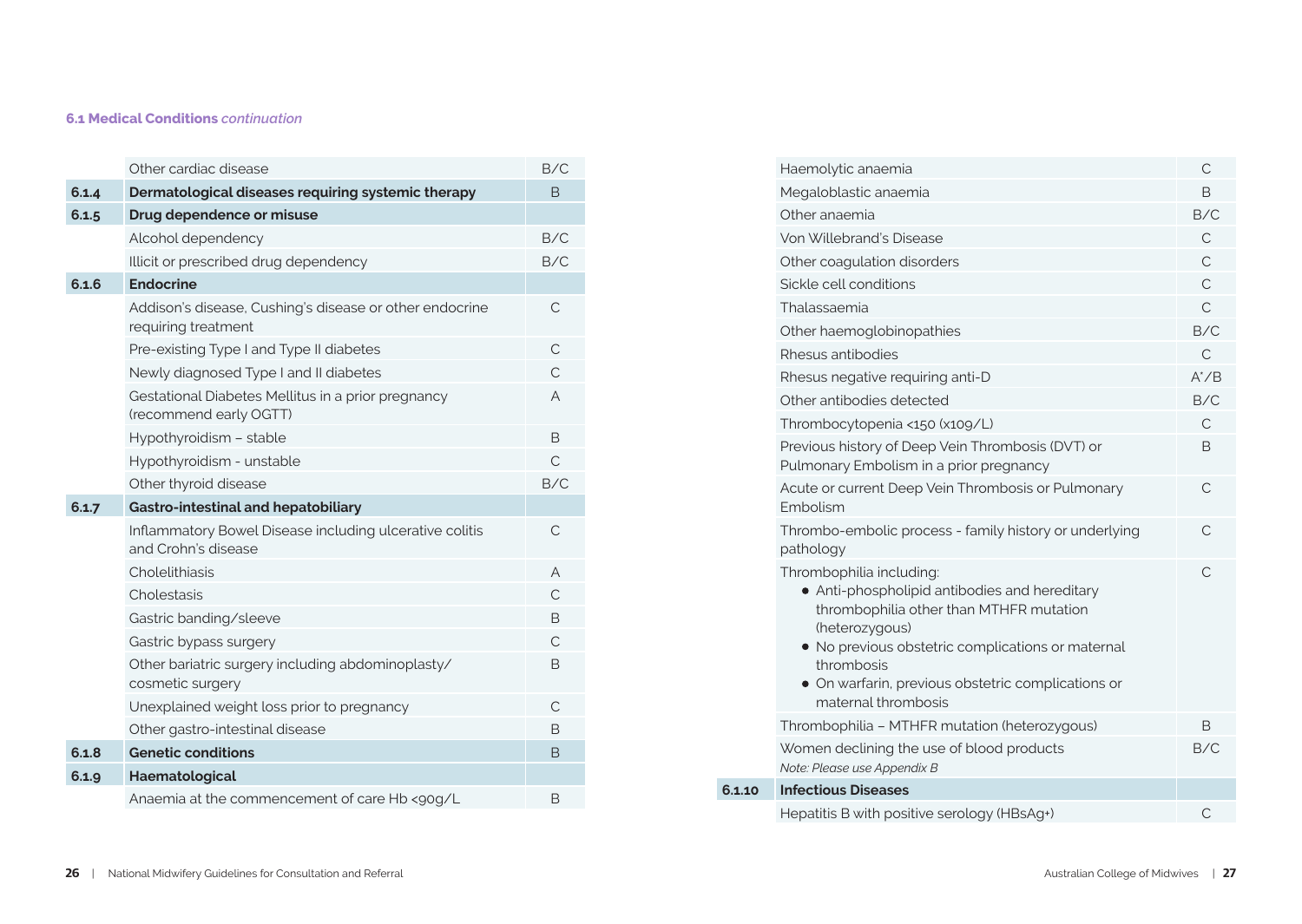### **6.1 Medical Conditions** *continuation*

| 6.1.11 | <b>Malignancy - history or current</b>                                                                               | $\mathbf C$  |
|--------|----------------------------------------------------------------------------------------------------------------------|--------------|
|        | Other infection                                                                                                      | B            |
|        | Identified public health concerns e.g., Influenza H1N1,<br>SARS-CoV-2 COVID-19                                       | С            |
|        | History of pre-pregnancy<br>• Cytomegalovirus<br>$\bullet$ Rubella<br>• Parvovirus<br>• Toxoplasmosis<br>• Varicella | A            |
|        | Hepatitis A/B/C/D/E                                                                                                  | A/B/C        |
|        | Tuberculosis - past history and treated                                                                              | B            |
|        | Tuberculosis - active                                                                                                | C            |
|        | Varicella/zoster virus - current infection                                                                           | C            |
|        | Rubella                                                                                                              | C            |
|        | Parasitic infection                                                                                                  | A/B          |
|        | Toxoplasmosis - acute infection in first trimester                                                                   | C            |
|        | Listeriosis                                                                                                          | B            |
|        | <b>HIV</b> infection                                                                                                 | C            |
|        | Human Papilloma Virus (HPV)                                                                                          | A/B          |
|        | Gonorrhoea                                                                                                           | <sub>B</sub> |
|        | Trichomoniasis                                                                                                       | $A^*/B$      |
|        | Syphilis - positive serology and not yet treated                                                                     | C            |
|        | Syphilis - positive serology and treated                                                                             | A/B          |
|        | Genital herpes - recurrent infection                                                                                 | $A^*/B$      |
|        | Genital herpes - primary infection                                                                                   | <sub>B</sub> |
|        | Chlamydia                                                                                                            | $A^*/B$      |
|        | Previous GBS positive neonate                                                                                        | B            |
|        | Cytomegalovirus                                                                                                      | C            |
|        | Hepatitis C                                                                                                          | B            |

| 6.1.12 | <b>Maternal Age</b>                                                                    |                |
|--------|----------------------------------------------------------------------------------------|----------------|
|        | <16 years                                                                              | В              |
|        | >40 years                                                                              | В              |
|        | First pregnancy and >40 years                                                          | B              |
| 6.1.13 | <b>Neurological</b>                                                                    |                |
|        | AV malformations                                                                       | C              |
|        | Bell's palsy                                                                           | А              |
|        | Epilepsy with medication or seizure in the past 12 months                              | C              |
|        | Epilepsy - past history or without medication and no<br>seizures in the past 12 months | B              |
|        | Multiple sclerosis                                                                     | B              |
|        | Muscular dystrophy or myotonic dystrophy                                               | $\mathsf{C}$   |
|        | Myasthenia gravis                                                                      | C              |
|        | Spinal cord lesion (paraplegia or quadriplegia)                                        | C              |
|        | Subarachnoid haemorrhage, aneurysms                                                    | $\mathsf{C}$   |
|        | Other neurological conditions                                                          | B              |
| 6.1.14 | <b>Organ transplants</b>                                                               | $\overline{C}$ |
| 6.1.15 | History of or pre-existing psychological or<br>perinatal mental health concerns        |                |
|        | Edinburgh Postnatal Depression Scale (EPDS) >12                                        | B.             |
|        | EPDS - positive response to self-harm question (Q10)                                   | B/C            |
|        | Pre-existing psychiatric condition requiring medications                               | B.             |
|        | Pica                                                                                   | В              |
| 6.1.16 | <b>Renal Function Disorders</b>                                                        |                |
|        | Renal function disorder with or without dialysis                                       | C              |
|        | Glomerulonephritis                                                                     | $\mathsf{C}$   |
|        | Pyelitis                                                                               | B              |
|        | Previous kidney surgery (potential to impair kidney function<br>during pregnancy)      | С              |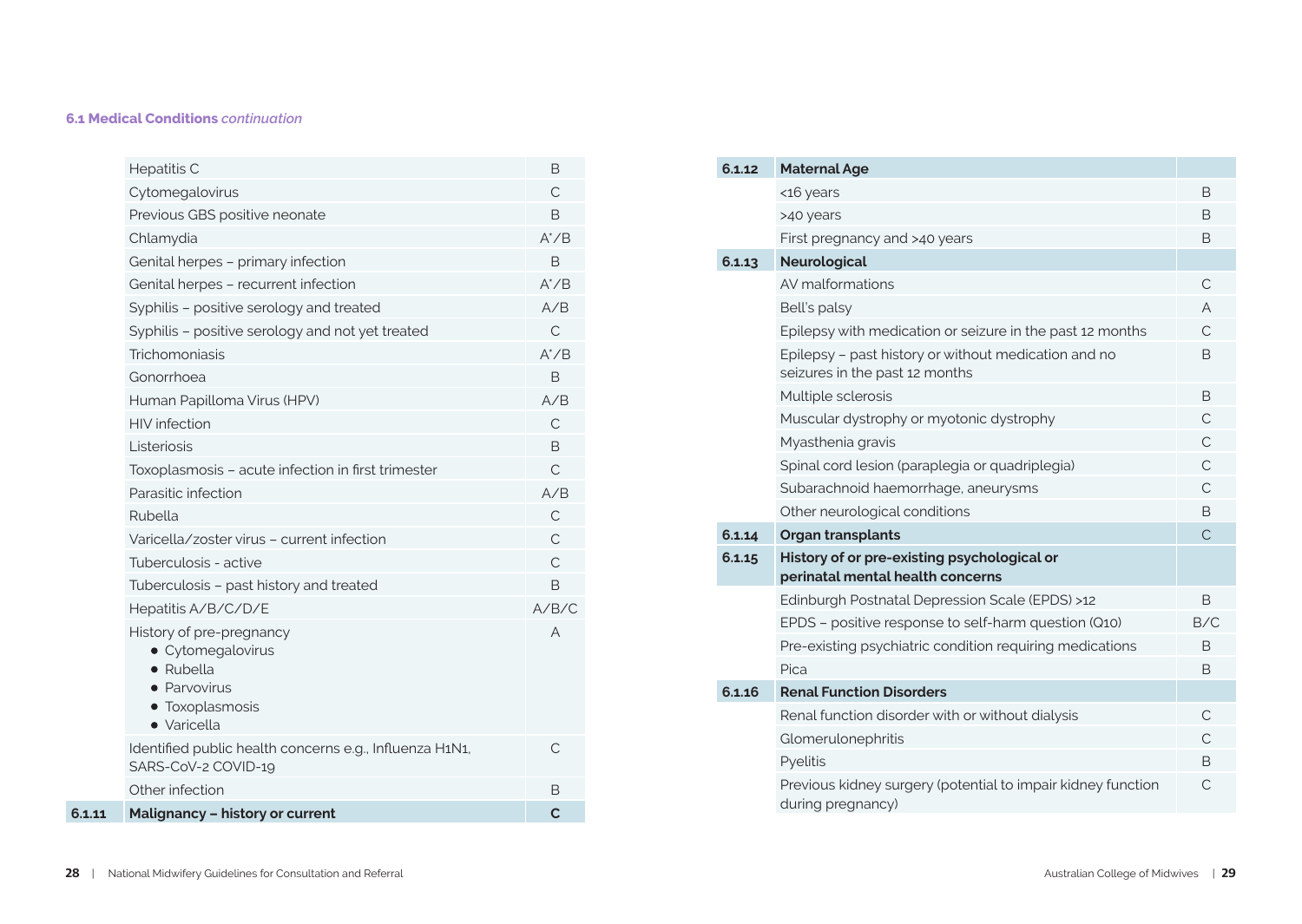|        | Urinary tract infections (UTI) - current                                                            | $A/A^*/B$      |
|--------|-----------------------------------------------------------------------------------------------------|----------------|
|        | UTI - past history of recurrent                                                                     | A/B            |
|        | Other renal                                                                                         | B.             |
| 6.1.17 | <b>Respiratory Disease</b>                                                                          |                |
|        | Asthma well controlled                                                                              | A              |
|        | Asthma partly controlled                                                                            | <sub>B</sub>   |
|        | Asthma poorly controlled                                                                            | B/C            |
|        | H1N1                                                                                                | C              |
|        | Severe lung function disorder                                                                       | $\overline{C}$ |
|        | Sarcoidosis                                                                                         | $\overline{C}$ |
|        | History of Covid-19 (history of past infection)                                                     | B              |
|        | Cystic fibrosis                                                                                     | $\mathsf{C}$   |
|        | Smoking at first antenatal appointment                                                              | <sub>R</sub>   |
| 6.1.18 | <b>Skeletal Problems</b>                                                                            |                |
|        | History of developmental skeletal disorders                                                         | B.             |
|        | Osteogenesis imperfecta                                                                             | B/C            |
|        | Scheuermann's disease                                                                               | B/C            |
|        | Scoliosis without rods                                                                              | B.             |
|        | Scoliosis with rods                                                                                 | $\mathsf{C}$   |
|        | Spondylolisthesis                                                                                   | B/C            |
|        | History of pelvic fracture and/or surgery                                                           | B.             |
|        | History spinal injury and/or surgery                                                                | B.             |
| 6.1.19 | System, connective tissue diseases or other systemic<br>and rare disorders (also see 6.1.2 & 6.1.8) |                |
|        | Marfan's syndrome                                                                                   | C              |
|        | Raynaud's disease                                                                                   | C              |
|        | Other systematic or rare disorders                                                                  | C              |
|        | Genetic conditions                                                                                  | C              |

### **6.2 Pre-existing gynaecological disorders**

| 6.2.1 | <b>Cervical abnormalities</b>                                                    |               |
|-------|----------------------------------------------------------------------------------|---------------|
|       | Abnormal PAP smear results requiring follow up during<br>pregnancy               | B             |
|       | Cervical amputation                                                              | C             |
|       | Cervical surgery including cone biopsy, laser excision or<br><b>LLETZ</b> biopsy | B             |
|       | Cervical surgery with subsequent term vaginal birth                              | A/B           |
|       | Cervical surgery without subsequent term vaginal birth                           | B.            |
| 6.2.2 | Female Genital Mutilation/Cutting (FGM/C)                                        | <sub>B</sub>  |
| 6.2.3 | <b>Fibroids</b>                                                                  | B             |
| 6.2.4 | Intrauterine contraceptive device (IUD) in situ                                  | B/C           |
| 6.2.5 | Assisted reproduction or fertility treatment                                     |               |
|       | Fertility medications - FSH, Clomid                                              | A/B           |
|       | Assisted Reproductive Technology (ART) - IUI                                     | A             |
|       | Assisted Reproductive Technology (ART) - IVF                                     | <sub>B</sub>  |
| 6.2.6 | Pelvic deformities (trauma, symphysis rupture, rachitis)                         | <sub>B</sub>  |
| 6.2.7 | <b>Pelvic floor reconstruction</b>                                               | B             |
|       | Colpo-suspension following prolapse, fistula and/or<br>previous rupture          | C             |
| 6.2.8 | Uterine abnormalities                                                            |               |
|       | Myomectomy or hysterotomy                                                        | C             |
|       | Bicornuate/unicornuate uterus                                                    | $\mathcal{C}$ |
|       | Other congenital reproductive tract anomaly<br>e.g., vaginal septum              | С             |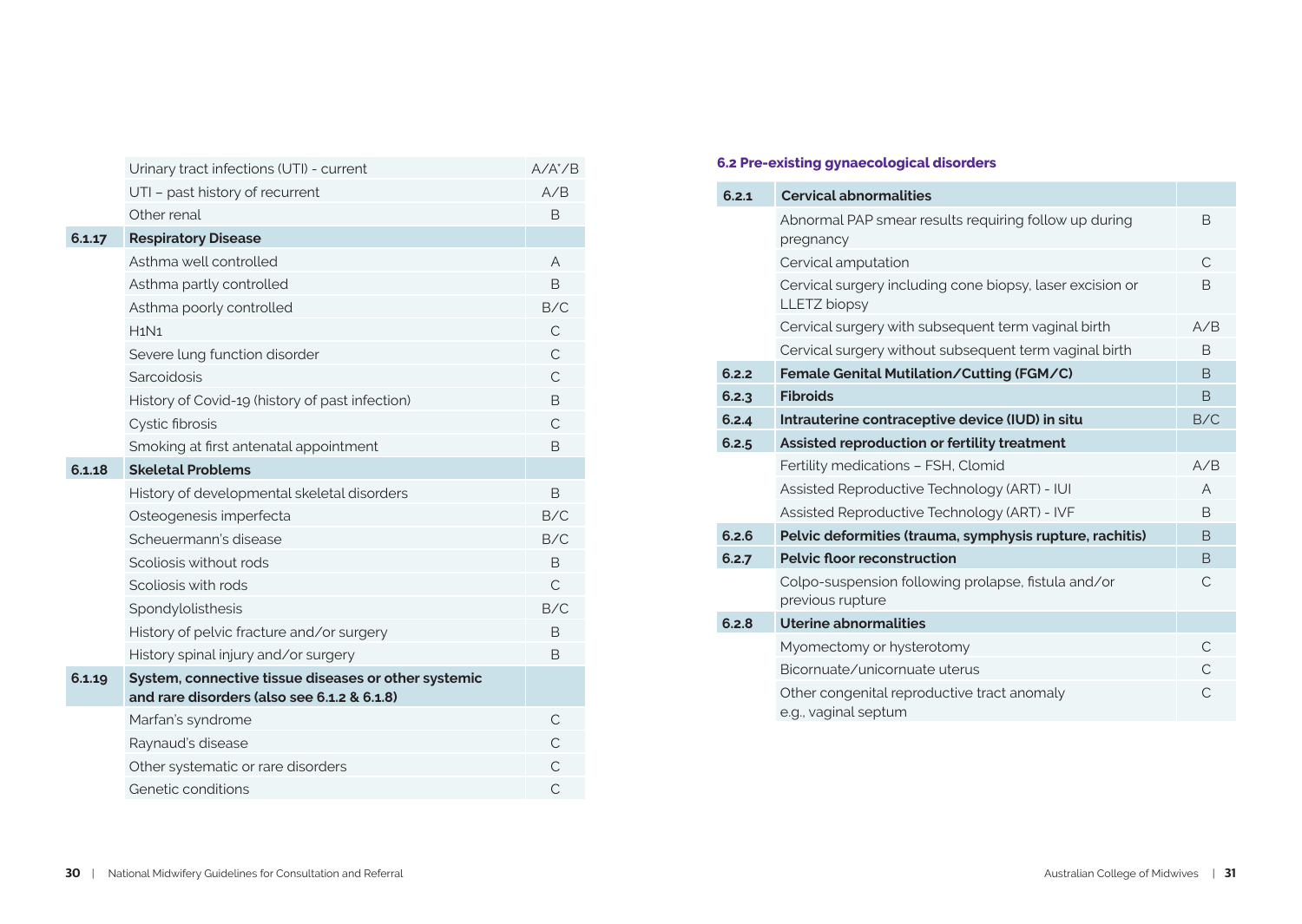### **Previous maternity history**

### **6.3 Antenatal**

| 6.3.1  | <b>ABO-incompatibility</b>                                               | <sub>B</sub>  |
|--------|--------------------------------------------------------------------------|---------------|
| 6.3.2  | <b>Active blood incompatibility</b>                                      |               |
|        | Anti-red cell antibodies (Rh, Kell, Duffy, Kidd)                         | C             |
|        | Anti-platelet antibodies (neonatal alloimmune<br>thrombocytopenia- NAIT) | C             |
| 6.3.3  | Autoimmune thrombocytopenia                                              | $\mathcal{C}$ |
| 6.3.4  | <b>Cardiac issues</b>                                                    | B/C           |
| 6.3.5  | <b>Cervical weakness</b>                                                 | $\mathcal{C}$ |
|        | History of cervical cerclage                                             | C             |
| 6.3.6  | <b>Endocrine</b>                                                         |               |
|        | Gestational diabetes - diet controlled                                   | B             |
|        | Gestational diabetes - uncontrolled +/- medication                       | B/C           |
| 6.3.7  | Fetal                                                                    |               |
|        | Small for gestational age (SGA)                                          | B             |
|        | Large for gestational age (LGA)                                          | <sub>B</sub>  |
|        | Fetal growth restriction (FGR) - < 10th centile                          | <sub>B</sub>  |
|        | Macrosomia - >4500g                                                      | B             |
|        | Intrauterine fetal demise (IUFD)                                         | B/C           |
|        | Rhesus isoimmunisation                                                   | $\mathcal{C}$ |
| 6.3.8  | Grandmultiparity ≥5                                                      | <sub>B</sub>  |
| 6.3.9  | <b>Haematological conditions</b>                                         |               |
| 6.3.10 | Hypertension                                                             |               |
|        | Chronic hypertension                                                     | B/C           |
|        | Gestational/pregnancy-induced hypertension                               | B             |
|        | Pre-eclampsia                                                            | B             |

|        | Severe eclampsia                                                       | $\mathcal{C}$ |
|--------|------------------------------------------------------------------------|---------------|
|        | Eclampsia                                                              |               |
|        | <b>HELPP</b> syndrome                                                  | $\mathcal{C}$ |
| 6.3.11 | <b>Obstetric cholestasis</b>                                           | B/C           |
| 6.3.12 | <b>Placenta</b>                                                        |               |
|        | Abruption                                                              | <sub>B</sub>  |
|        | Accreta, increta, percreta                                             | $\subset$     |
|        | Manual removal                                                         | B/C           |
| 6.3.13 | Preterm labour/birth                                                   |               |
|        | History of threatened preterm labour                                   | <sub>B</sub>  |
|        | History of preterm prelabour rupture of membranes +/-<br>preterm birth | <sub>B</sub>  |
|        | History of preterm birth                                               | B/C           |
| 6.3.14 | <b>Recurrent miscarriage</b><br>3 or more first trimester              | <sub>B</sub>  |
| 6.3.15 | Symphysis pubis dysfunction                                            | A             |
| 6.3.16 | <b>Termination of pregnancy</b>                                        |               |
|        | >3                                                                     | <sub>B</sub>  |
|        | Termination of pregnancy for genetic/congenital reasons                | C             |
| 6.3.17 | <b>Trophoblastic disease</b><br>Hydatidiform or vesicular mole         | $\mathsf{C}$  |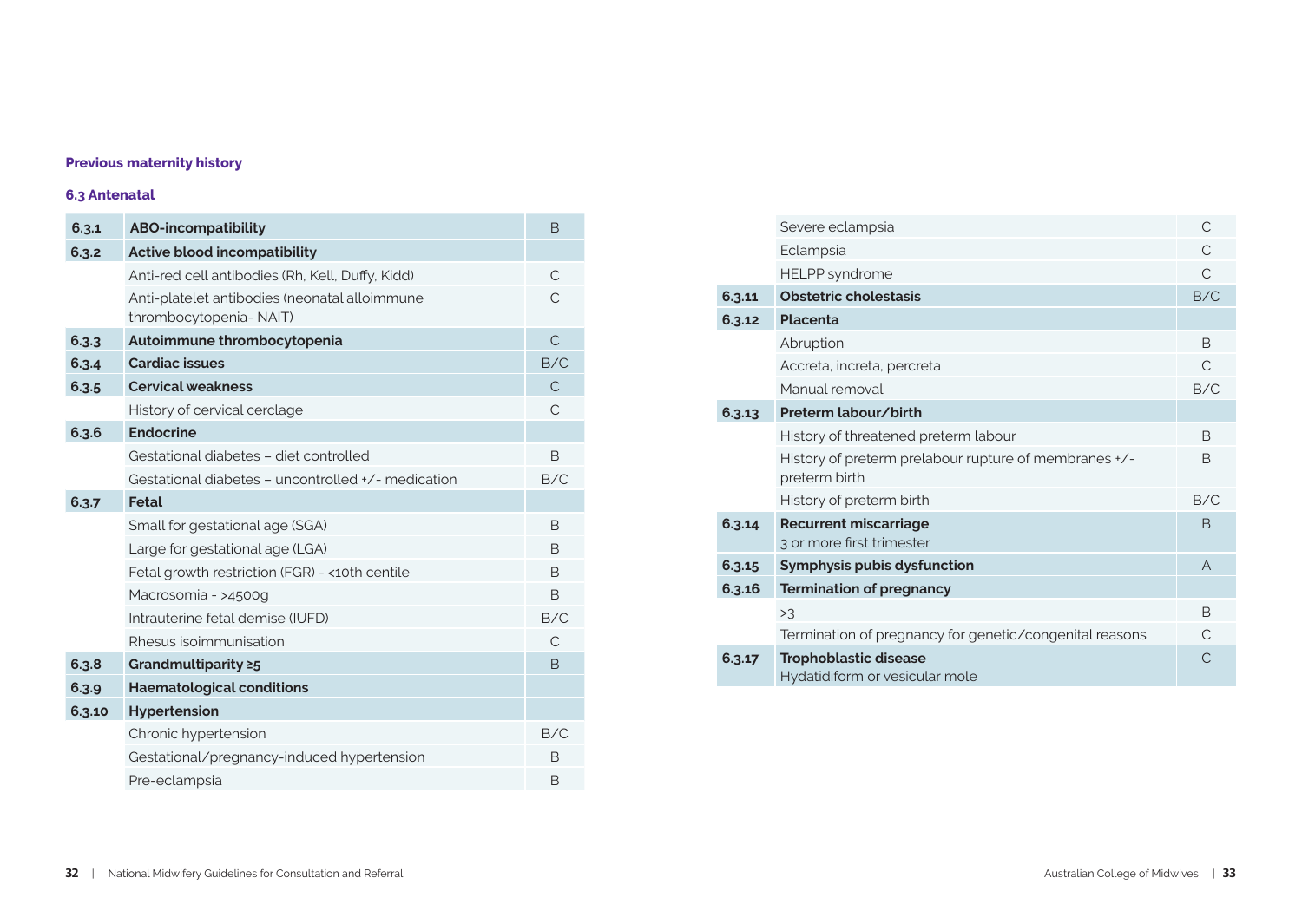### **6.4 Intrapartum 6.5 Postpartum**

| 6.4.1 | <b>Caesarean section</b>                                                              |              |
|-------|---------------------------------------------------------------------------------------|--------------|
|       | Classical/midline incision                                                            | B/C          |
|       | T incision                                                                            | B/C          |
|       | Lower segment caesarean section                                                       | B.           |
|       | Two or more previous caesarean sections (no history of<br>vaginal birth)              | B/C          |
|       | Two or more previous caesarean sections (history of vaginal<br>birth/successful VBAC) | B/C          |
| 6.4.2 | Forceps or vacuum birth                                                               | A/B          |
| 6.4.3 | <b>Maternal collapse</b>                                                              | $\subset$    |
| 6.4.4 | Other significant obstetric event                                                     | A/B/C        |
| 6.4.5 | <b>Perineal or other laceration</b>                                                   |              |
|       | Third or fourth degree perineal laceration - functional<br>recovery                   | <sub>B</sub> |
|       | Third or fourth degree tear – persistent pelvic floor or other<br>dysfunction         | C            |
|       | Cervical laceration                                                                   | B/C          |
|       | Episiotomy - midline, bilateral, with extension                                       | A/B/C        |
| 6.4.6 | Postpartum haemorrhage                                                                |              |
|       | >500mL, non-symptomatic, no treatment                                                 | B.           |
|       | Minor 500-1000mL, symptomatic +/- additional treatment                                | B/C          |
|       | Major 1000-2000mL +/- treatment +/- HDU admission                                     | C            |
|       | Severe >2000mL +/- HDU admission +/- massive transfusion                              | C            |
| 6.4.7 | Shoulder dystocia                                                                     | <sub>B</sub> |
| 6.4.8 | Vulval or perineal haematoma requiring surgical<br>treatment                          | A/B          |

| 6.5.1 | <b>Pelvic floor dysfunction</b> |     |
|-------|---------------------------------|-----|
|       | Dyspareunia                     | B/C |
|       | Faecal incontinence             | B/C |
|       | Urinary incontinence            | B/C |
|       |                                 |     |

### **6.6 Neonatal**

| 6.6.1 | Congenital and/or hereditary disorder of a previous child | В   |
|-------|-----------------------------------------------------------|-----|
| 6.6.2 | <b>Infection</b>                                          |     |
|       | GBS infection in neonate                                  | В   |
|       | Neonate with other infection requiring admission          | B/C |
| 6.6.3 | Neonatal asphyxia<br>APGAR <7 at 5 mins                   | B   |
| 6.6.4 | Stillbirth or neonatal loss                               | B/C |

### **6.7 History of psychological or mental health**

| 6.7.1 | <b>Perinatal mental health concerns</b>    |           |
|-------|--------------------------------------------|-----------|
|       | Antenatal depression and/or anxiety        | B         |
|       | Postnatal depression                       | A/B/C     |
|       | Puerperal psychosis                        | $\subset$ |
|       | Other significant perinatal mental illness | A/B/C     |

### **6.8 Other considerations**

| 6.8.1 | <b>Breast implants</b>            | A/B |
|-------|-----------------------------------|-----|
| 6.8.2 | <b>Breast reduction surgery</b>   | A/B |
| 6.8.3 | Consanguineous relationship       |     |
| 6,8.4 | Identified dental health concerns | A/R |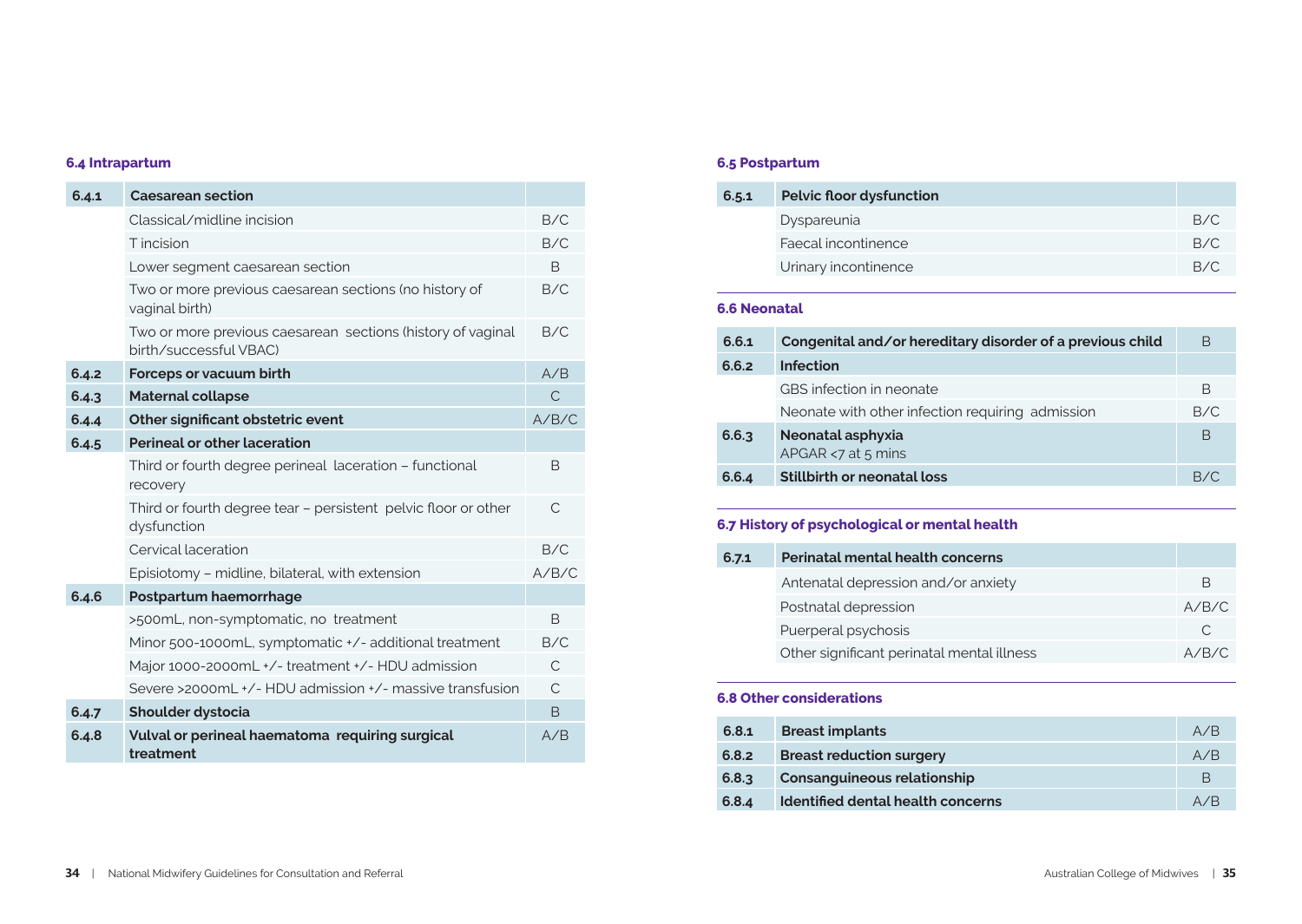# **7 CLINICAL INDICATIONS DEVELOPED OR IDENTIFIED DURING THE ANTEPARTUM PERIOD**

| 7.1.1 | Cardiac                                                                                                                                                                  |               |
|-------|--------------------------------------------------------------------------------------------------------------------------------------------------------------------------|---------------|
|       | Palpitations                                                                                                                                                             | A/B           |
|       | Palpitations - prolonged, symptomatic or associated with<br>significant symptoms                                                                                         | B/C           |
|       | New onset cardiac conditions                                                                                                                                             | C             |
| 7.1.2 | <b>Cervical Weakness</b>                                                                                                                                                 | B/C           |
|       | Cervical shortening <25mm                                                                                                                                                | B             |
|       | Cervical shortening with risk factors for preterm birth                                                                                                                  | $\mathcal{C}$ |
|       | Preterm cervical dilation                                                                                                                                                | C             |
| 7.1.3 | Cervix cytology abnormalities                                                                                                                                            | A/B/C         |
|       | Human Papilloma Virus (HPV) positive (not type 16/18)<br>with liquid-based cytology (LBC) or possible or low-grade<br>squamous intraepithelial lesion (pLSIL/LSIL)       | A             |
|       | HPV positive (not type 16/18) with LBC, possible or<br>confirmed high grade squamous intraepithelial lesion<br>(pHSIL/HSIL) or any glandular<br>abnormality in pregnancy | B.            |
|       | HPV positive (type 16/18) in pregnancy                                                                                                                                   | B             |
|       | Evidence of invasive disease                                                                                                                                             | C             |
| 7.1.4 | Clinical discrepancies with symphysio-fundal height (SFH),<br>fetal growth and/or amniotic fluid                                                                         |               |
|       | Discrepancy with SFH (the SFH for a normally growing baby<br>will match the number of weeks of pregnancy plus or minus<br>3 centimetres)                                 | $A^*$ . $A/B$ |
|       | Risk factors for FGR or unsuitable for assessment by SFH                                                                                                                 | $A^*$ . $A/B$ |
|       | LGA with no other risk factors                                                                                                                                           | A             |
|       | LGA with risk factors (e.g., diabetes, previous shoulder<br>dystocia)                                                                                                    | B             |
|       | Macrosomia (>4000g or 90th centile)                                                                                                                                      | C             |

|        | Small for gestational age (SGA) with normal liquor and<br>dopplers                              | A/B           |
|--------|-------------------------------------------------------------------------------------------------|---------------|
|        | Fetal growth restriction (FGR)                                                                  | B/C           |
|        | FGR with concerning features e.g., oligohydramnios,<br>abnormal umbilical doppler)              | C             |
|        | Polyhydramnios (mild) - defined as >24cm AFI or >7cm<br>deepest (maximal) vertical pocket (DVP) | B             |
|        | Polyhydramnios (severe) - defined as >34cm AFI or >15 DVP                                       | $\mathsf{C}$  |
|        | Oligohydramnios                                                                                 | C             |
| 7.1.5  | <b>Ectopic Pregnancy</b>                                                                        | $\mathsf{C}$  |
| 7.1.6  | <b>Endocrine</b>                                                                                |               |
|        | Gestational diabetes - diet-controlled                                                          | B             |
|        | Gestational diabetes - uncontrolled and/or<br>requiring medication                              | C             |
|        | Subclinical hypothyroidism                                                                      | A             |
|        | Hypothyroidism                                                                                  | B             |
|        | Hyperthyroidism                                                                                 | B.            |
|        | Pre-existing endocrine disorder<br>Including Addison's disease, Cushing's disease               | B             |
|        | New diagnosis in pregnancy                                                                      | $\mathsf{C}$  |
| 7.1.7  | <b>Fetal anomaly</b>                                                                            | A/B/C         |
| 7.1.8  | <b>Fetal movements</b><br>Changes in pattern, frequency and strength                            | $A^*$ . $A/B$ |
| 7.1.9  | <b>Fibroids</b>                                                                                 | B             |
| 7.1.10 | Gastro-intestinal and hepatobiliary                                                             |               |
|        | Cholecystitis or binary colic                                                                   | B             |
|        | Obstetric cholestasis                                                                           | C             |
|        | Hepatitis B or C (positive serology)                                                            | B             |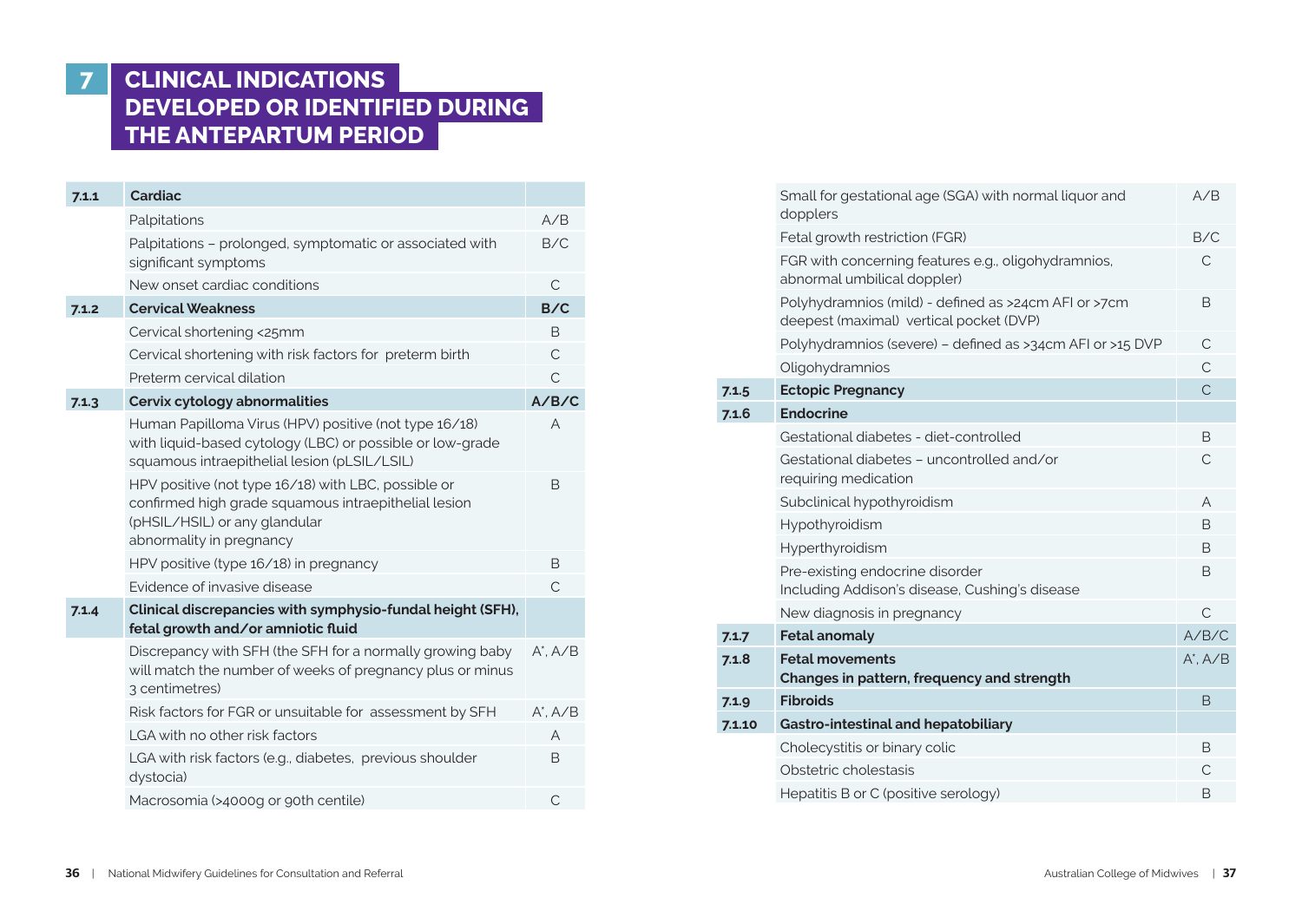### **7. Clinical Indications...** *continuation*

|        | Acute hepatitis or jaundice                                                                               | В            |
|--------|-----------------------------------------------------------------------------------------------------------|--------------|
|        | Inflammatory bowel disease                                                                                | B            |
|        | Appendicitis                                                                                              | C            |
|        | Acute abdominal pain (suspected cause not related to<br>pregnancy)                                        | B            |
|        | Other acute presentation (gastrointestinal/hepatobiliary)                                                 | B            |
| 7.1.11 | Haematological                                                                                            |              |
|        | Iron-deficiency anaemia<br>● Hb >110 g/L and Ferritin ≤30 mcg/L<br>● Hb 70-110 g/L and Ferritin ≤30 mcg/L | В            |
|        | Anaemia<br>• Hb 70-110 g/L and Ferritin >30 mcg/L<br>$\bullet$ Hb 70-110 g/L and MCV $\ge$ 100 fL         | B/C          |
|        | Severe anaemia<br>● Hb <70 g/L +/- MCV ≥ 100 fL                                                           | C            |
|        | Megaloblastic anaemia                                                                                     | B            |
|        | Other anaemia                                                                                             | B            |
|        | Blood group incompatibility                                                                               | $\mathsf{C}$ |
|        | Blood group antibodies                                                                                    | B            |
|        | Coagulation disorders                                                                                     | B/C          |
|        | Mean corpuscular volume (MCV) <80                                                                         | B            |
|        | Rhesus negative requiring anti-D                                                                          | A/B          |
|        | Pulmonary embolism                                                                                        | $\mathsf{C}$ |
|        | Thrombosis or thrombophilia                                                                               | $\mathsf{C}$ |
|        | Thrombocytopenia                                                                                          |              |
|        | <150 X 109/L but >100 x 109/L                                                                             | B            |
|        | $<$ 100 $\times$ 109/L                                                                                    | C            |
| 7.1.12 | Hernia nuclei pulpsi (slipped disc)                                                                       | <sub>B</sub> |
| 7.1.13 | <b>Hyperemesis Gravidarum</b>                                                                             | В            |

| 7.1.14 | Hypertension                                                                                                                                                                                                                                                                                                                                                       |              |
|--------|--------------------------------------------------------------------------------------------------------------------------------------------------------------------------------------------------------------------------------------------------------------------------------------------------------------------------------------------------------------------|--------------|
|        | Chronic hypertension <20 weeks                                                                                                                                                                                                                                                                                                                                     | B/C          |
|        | Gestational hypertension >20 weeks                                                                                                                                                                                                                                                                                                                                 | B/C          |
|        | Pre-eclampsia<br>• BP of > 140/90 and/or relative rise of >30/15mmHg<br>from BP at commencement of care<br>With one or more of the following:<br>• Proteinuria > 0.3g/24 hours; or protein/creatine ratio<br>>30mg/mmol or 2+ protein on dipstick testing<br>$\bullet$ Platelets <150 $\times$ 109/L<br>• Abnormal renal or liver function<br>• Imminent eclampsia | C            |
|        | Eclampsia                                                                                                                                                                                                                                                                                                                                                          | C            |
|        | Any type with proteinuria (>2+ or >0.3g/24hrs)                                                                                                                                                                                                                                                                                                                     | $\mathsf{C}$ |
|        | <b>HELLP</b> syndrome                                                                                                                                                                                                                                                                                                                                              | $\subset$    |
| 7.1.15 | <b>Induction of labour</b>                                                                                                                                                                                                                                                                                                                                         | B/C          |
|        | Membrane sweep                                                                                                                                                                                                                                                                                                                                                     | A            |
| 7.1.16 | <b>Infectious disease</b>                                                                                                                                                                                                                                                                                                                                          |              |
|        | Chlamydia                                                                                                                                                                                                                                                                                                                                                          | $A^*/B$      |
|        | Cytomegalovirus                                                                                                                                                                                                                                                                                                                                                    |              |
|        | Primary infection                                                                                                                                                                                                                                                                                                                                                  | $\mathsf{C}$ |
|        | Recurrent infection                                                                                                                                                                                                                                                                                                                                                | B            |
|        | <b>GBS</b> infection                                                                                                                                                                                                                                                                                                                                               | A/B          |
|        | <b>Genital herpes</b>                                                                                                                                                                                                                                                                                                                                              |              |
|        | Herpes Simplex Virus Type 1 (HSV1) - active lesions in late<br>pregnancy                                                                                                                                                                                                                                                                                           | С            |
|        | HSV <sub>2</sub> – active lesions in late pregnancy                                                                                                                                                                                                                                                                                                                | B            |
|        | HSV1 - primary infection                                                                                                                                                                                                                                                                                                                                           | B/C          |
|        | HSV2 - primary infection                                                                                                                                                                                                                                                                                                                                           | B/C          |
|        | Recurrent infection (Consider antivirals to begin at 36 weeks)                                                                                                                                                                                                                                                                                                     | $A^*/B$      |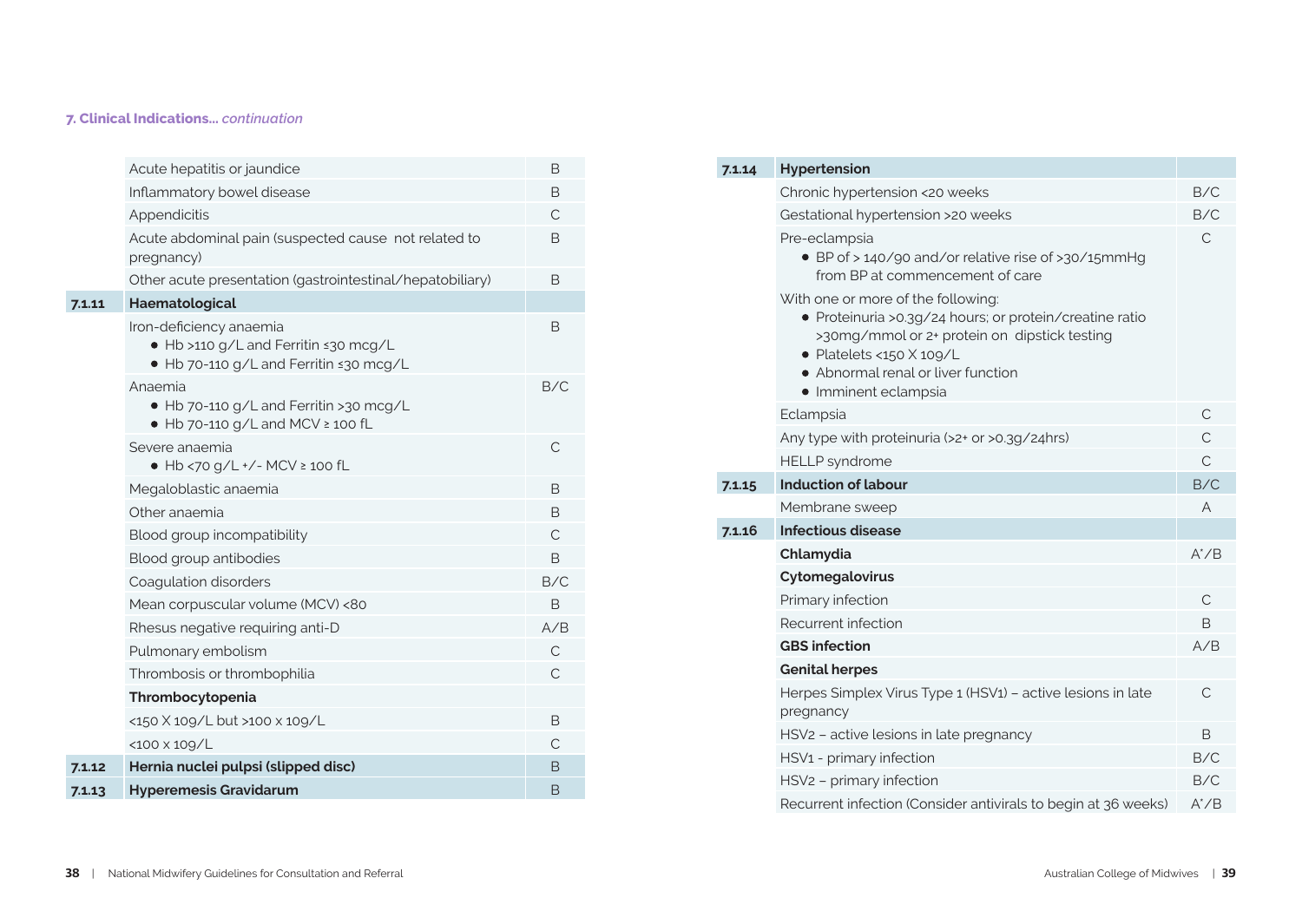### **7. Clinical Indications...** *continuation*

|        | Gonorrhoea                                                        | B            |
|--------|-------------------------------------------------------------------|--------------|
|        | <b>HIV</b> infection                                              |              |
|        | Newly diagnosed in pregnancy                                      | С            |
|        | High viral load                                                   | C            |
|        | Low viral load                                                    | B            |
|        | Human Papilloma Virus (HPV)                                       | A/B          |
|        | Listeriosis                                                       |              |
|        | Acquired in first or second trimester                             | B            |
|        | Acquired in third trimester                                       | C            |
|        | <b>Parvovirus</b>                                                 | B            |
|        | Rubella                                                           |              |
|        | Primary infection                                                 | $\mathsf{C}$ |
|        | Recurrent infection                                               | B            |
|        | <b>Syphilis</b>                                                   | B/C          |
|        | <b>Toxoplasmosis</b>                                              |              |
|        | Acute or recent infection in first trimester                      | С            |
|        | Acute infection in second or third trimester                      | B            |
|        | <b>Tuberculosis</b>                                               |              |
|        | Active                                                            | B            |
|        | Past history and treated                                          | B            |
|        | Varicella/Zoster virus infection                                  | B            |
|        | <b>Zika</b>                                                       | B            |
|        | Other infection of no familiarity                                 | B            |
| 7.1.17 | Intrauterine fetal demise                                         | $\mathsf{C}$ |
| 7.1.18 | Malpresentation/non cephalic presentation at full term            |              |
|        | Breech presentation (refer for ECV at 36-37 weeks)                | B            |
|        | Successful FCV                                                    | A/B          |
|        | Breech presentation - maternal choice to attempt<br>vaginal birth | B/C          |

|        | Brow, face or shoulder presentation                           | B/C           |
|--------|---------------------------------------------------------------|---------------|
|        | Unstable lie                                                  | B/C           |
| 7.1.19 | <b>Multiple pregnancy</b>                                     | $\mathcal{C}$ |
| 7.1.20 | <b>Neurological</b>                                           |               |
|        | Migraines                                                     | B             |
|        | Carpal tunnel syndrome                                        | A/B           |
|        | <b>Stroke</b>                                                 | C             |
|        | Cerebral venous thrombosis                                    | C             |
|        | New onset of seizures                                         | C             |
|        | Neuropathies or palsies                                       | B/C           |
|        | Other neurological conditions first diagnosed<br>in pregnancy | B             |
| 7.1.21 | No prior prenatal care (at full term)                         | <sub>B</sub>  |
| 7.1.22 | Placental/cord indications                                    |               |
|        | Placental abruption                                           | C             |
|        | Placenta accreta, increta or percreta                         | $\subset$     |
|        | Placenta praevia                                              | $\mathcal{C}$ |
|        | Vasa praevia                                                  | C.            |
|        | Single umbilical artery                                       | B             |
| 7.1.23 | Post-term or post-dates pregnancy                             |               |
|        | Post-term pregnancy<br>(≥42 completed weeks or 294 days)      | B/C           |
|        | Post-dates pregnancy<br>(41-42 completed weeks or 287 days)   | A/B           |
| 7.1.24 | Preterm labour and/or birth                                   | B/C           |
|        | Threatened preterm labour                                     | B             |
|        | Preterm labour <34 weeks                                      | C             |
|        | Preterm labour >34 weeks                                      | B/C           |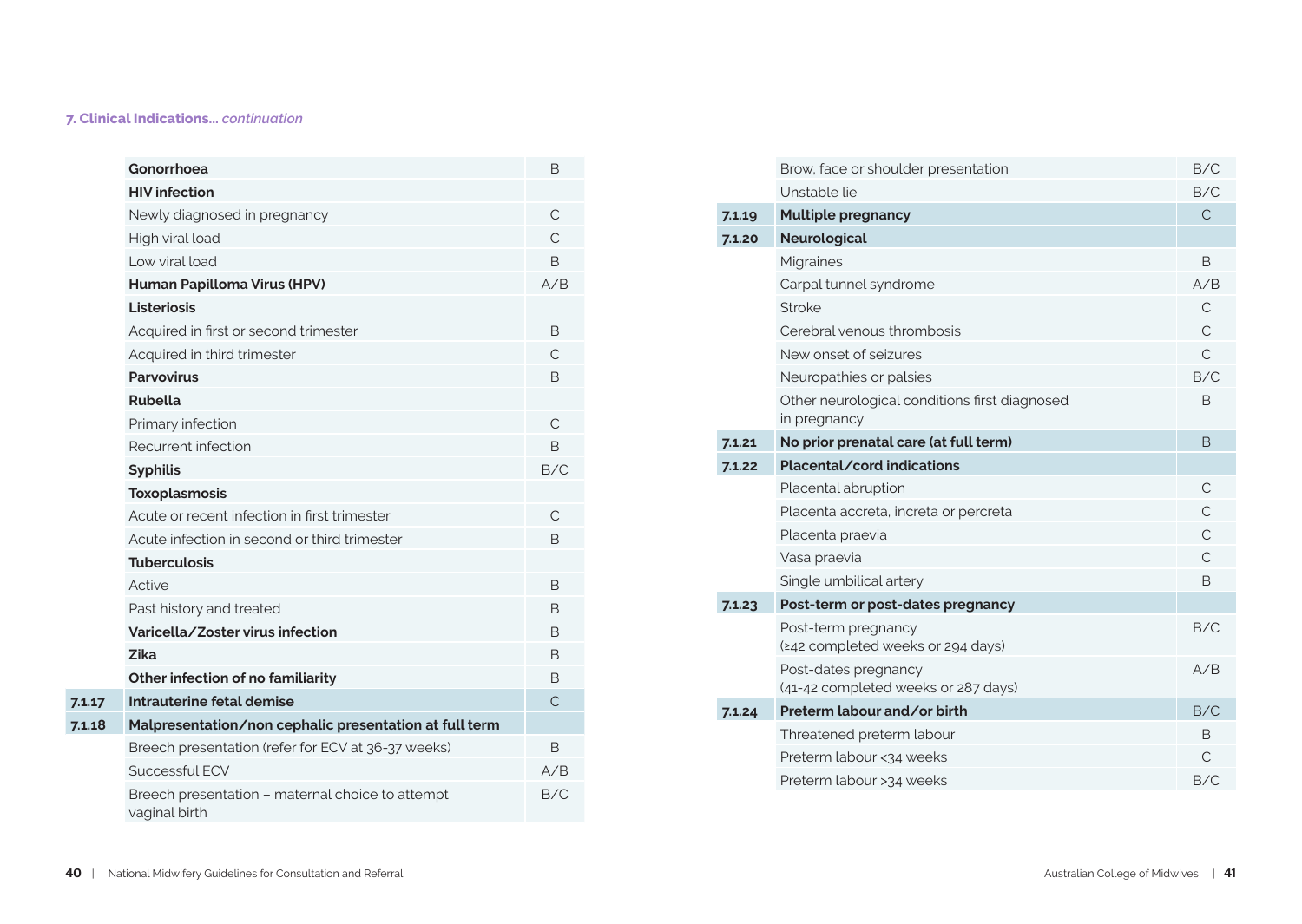### **7. Clinical Indications...** *continuation*

| 7.1.25 | Preterm prelabour rupture of membranes                                                      |               |
|--------|---------------------------------------------------------------------------------------------|---------------|
|        | <34 weeks                                                                                   | B/C           |
|        | >34 weeks                                                                                   | B.            |
| 7.1.26 | Psychological or perinatal mental health concerns<br>(diagnosis in pregnancy)               |               |
|        | Antenatal depression and/or anxiety                                                         | B             |
|        | EPDS >12 OR positive response to Q10 self-harm during<br>pregnancy (intention to self-harm) | B/C           |
|        | Mental health issue requiring medication                                                    | B             |
|        | Acute and unstable mental health concern                                                    | $\subset$     |
|        | Other significant perinatal mental illness                                                  | A/B/C         |
| 7.1.27 | <b>Renal function disorders</b>                                                             |               |
|        | Haematuria                                                                                  | A/B           |
|        | Proteinuria (≥2)                                                                            | B             |
|        | <b>Urinary Tract Infections</b>                                                             | $A^*/B$       |
|        | Pyelonephritis                                                                              | C             |
| 7.1.28 | <b>Respiratory disease</b>                                                                  |               |
|        | Asthma well controlled                                                                      | A             |
|        | Asthma partly controlled                                                                    | B.            |
|        | Asthma poorly controlled                                                                    | $\mathcal{C}$ |
|        | Influenza $(A \text{ or } B)$                                                               | B/C           |
|        | H1N1                                                                                        | C             |
|        | Pneumonia                                                                                   | C             |
|        | Severe lung function disorder                                                               | $\subset$     |
|        | Sarcoidosis                                                                                 | C             |
|        | COVID-19                                                                                    | C             |

| 7.1.29 | <b>Sepsis</b>                                                  | $\subset$ |
|--------|----------------------------------------------------------------|-----------|
| 7.1.30 | <b>Surgery during pregnancy</b>                                |           |
|        | Minor surgery                                                  | B         |
|        | Major surgery                                                  | $\subset$ |
| 7.1.31 | Symphysis pubis dysfunction (pelvic instability)               | A         |
| 7.1.32 | <b>Trophoblastic disease</b><br>Hydatidiform or vesicular mole | B/C       |
| 7.1.33 | Uncertain duration of pregnancy by amenorrhoea<br>>20weeks     | B         |
| 7.1.34 | <b>Vaginal blood loss</b>                                      |           |
|        | Recurring loss prior to 12 weeks                               | A/B       |
|        | Recurring loss at or after 12 weeks                            | R         |
|        | Antepartum haemorrhage<br>Also see 7.1.21                      | B/C       |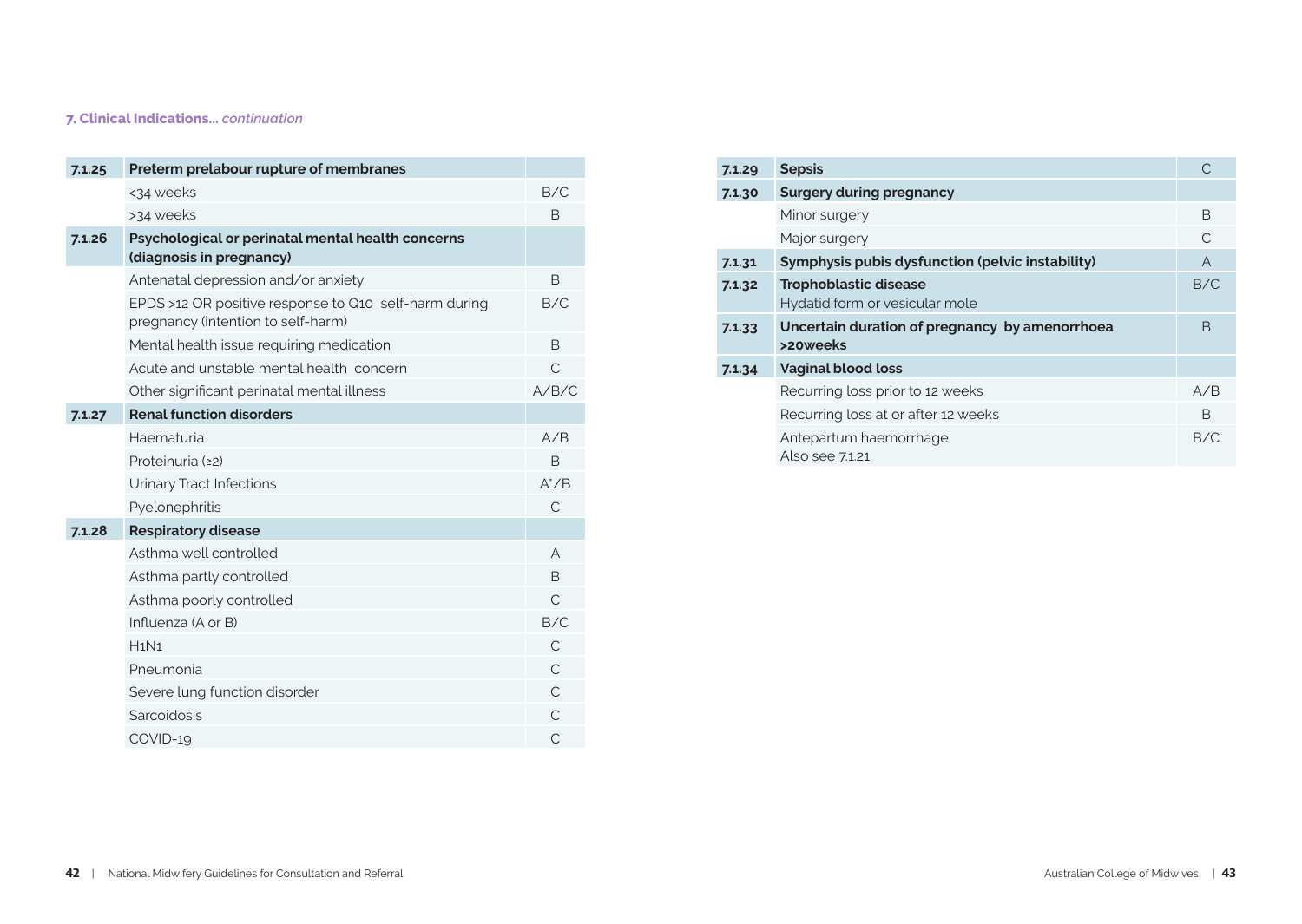# **8 CLINICAL INDICATIONS DURING THE INTRAPARTUM PERIOD**

| 8.1.1  | <b>Amniotic fluid embolism</b>                                                                          | C              |
|--------|---------------------------------------------------------------------------------------------------------|----------------|
| 8.1.2  | Artificial rupture/release of membranes (ARM)                                                           |                |
|        | Induction of labour/augmentation with fetal head engaged                                                | A/B            |
|        | Controlled ARM (non-engaged fetal head)<br>Ensure immediate access to an emergency caesarean<br>section | B.             |
| 8.1.3  | <b>Breech presentation</b>                                                                              |                |
|        | Diagnosed prior to labour - maternal choice for vaginal birth                                           | B/C            |
|        | Diagnosed during labour - vaginal birth                                                                 | B/C            |
|        | Diagnosed during labour - caesarean section indicated                                                   | $\mathsf{C}$   |
|        | Undiagnosed with good progress in labour, frank or<br>complete breech                                   | B/C            |
|        | Undiagnosed with delayed/stalled progress in labour,<br>footling or kneeling breech                     | C              |
|        | <b>Breech extraction</b>                                                                                | C              |
| 8.1.4  | <b>Caesarean section</b>                                                                                | $\overline{C}$ |
| 8.1.5  | Cord prolapse or presentation                                                                           | $\mathsf{C}$   |
| 8.1.6  | Fetal death during labour/stillbirth                                                                    | $\overline{C}$ |
| 8.1.7  | <b>GBS positive</b>                                                                                     | A/B            |
| 8.1.8  | Genital herpes (active late pregnancy or at labour onset)                                               | $\mathsf{C}$   |
| 8.1.9  | Haemoglobin <110g/L in labour                                                                           | $\mathsf{C}$   |
| 8.1.10 | Haemorrhage                                                                                             |                |
|        | Intrapartum haemorrhage                                                                                 |                |
|        | Asymptomatic and/or <50mL                                                                               | A/B            |
|        | Symptomatic and/or >50mL                                                                                | $\mathcal{C}$  |
|        | Postpartum haemorrhage                                                                                  |                |
|        | Estimated blood loss (EBL) <500mL<br>and symptomatic                                                    | B.             |
|        | EBL up to 1000mL and asymptomatic                                                                       | A/B            |

|        | EBL >500ml and symptomatic                                                                                                        | <sub>B</sub>   |
|--------|-----------------------------------------------------------------------------------------------------------------------------------|----------------|
|        | EBL >1000ml and/or symptomatic                                                                                                    | B/C            |
|        | EBL >2000mL +/- massive transfusion protocol                                                                                      | С              |
| 8.1.11 | Hypertension                                                                                                                      |                |
|        | Gestational                                                                                                                       | B/C            |
|        | Pre-eclampsia                                                                                                                     | B/C            |
|        | Eclampsia                                                                                                                         | C              |
| 8.1.12 | Maternal collapse/shock                                                                                                           | $\overline{C}$ |
| 8.1.13 | <b>Maternal sepsis</b>                                                                                                            | $\overline{C}$ |
| 8.1.14 | <b>Meconium stained liquor</b>                                                                                                    |                |
|        | Non-significant (defined as pale green/yellow thin diluted<br>non-particulate)                                                    | A/B            |
|        | Significant (defined as dark green or black that is tenacious,<br>or any meconium stained liquor containing lumps of<br>meconium) | B/C            |
| 8.1.15 | <b>Multiple pregnancy</b>                                                                                                         | $\mathsf{C}$   |
| 8.1.16 | Non-vertex presentation other than breech<br>Including brow, face and shoulder                                                    | $\overline{C}$ |
| 8.1.17 | <b>Fetal monitoring</b>                                                                                                           |                |
|        | Reassuring, normal, low probability of or unlikely risk of fetal<br>compromise per cardiotocograph (CTG) trace                    | A              |
|        | Suspicious with abnormal features, possible fetal<br>compromise per CTG trace                                                     | B.             |
|        | Non-reassuring, pathological, likely fetal compromise per<br>CTG trace                                                            | C.             |
|        | Life-threatening CTG trace e.g., prolonged bradycardia,<br>prolonged deceleration                                                 | $\mathcal{C}$  |
| 8.1.18 | <b>Induction of labour</b>                                                                                                        | B/C            |
| 8.1.19 | <b>Instrumental birth</b>                                                                                                         | $\mathsf{C}$   |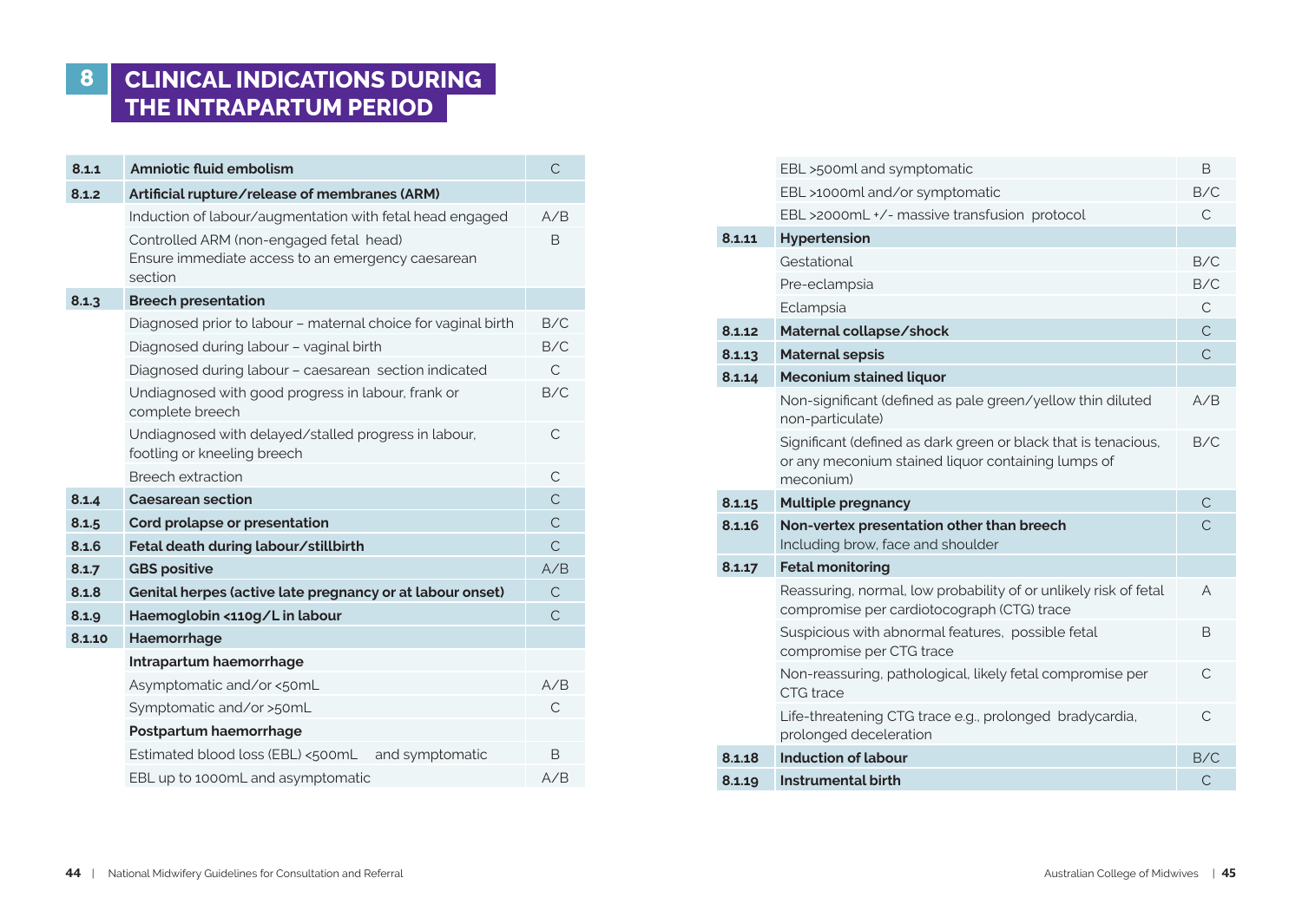### **8. Clinical Indications During the Intrapartum Period** *continuation*

| 8.1.20 | <b>Maternal vital signs</b><br>Persistent deviation from normal including:<br>· Bradycardia<br>· Tachycardia<br>• Hypertension<br>• Hypotension<br>• Tachypnoea<br>• Pyrexia >38 (2 consecutive readings at least<br>an hour apart) | B/C          |
|--------|-------------------------------------------------------------------------------------------------------------------------------------------------------------------------------------------------------------------------------------|--------------|
| 8.1.21 | <b>Newhorn</b>                                                                                                                                                                                                                      |              |
|        | APGAR $<$ 7 @ 5 minutes                                                                                                                                                                                                             | C            |
|        | Resuscitation indicated                                                                                                                                                                                                             | B/C          |
|        | Cord avulsion                                                                                                                                                                                                                       | B/C          |
|        | Hypoglycaemia                                                                                                                                                                                                                       | A/B/C        |
|        | Meconium aspiration                                                                                                                                                                                                                 | B/C          |
|        | Respiratory distress                                                                                                                                                                                                                | B/C          |
|        | Transient tachypnoea                                                                                                                                                                                                                | B            |
|        | Suspected fetomaternal haemorrhage                                                                                                                                                                                                  | $\mathsf{C}$ |
| 8.1.22 | <b>Oxytocin infusion</b>                                                                                                                                                                                                            |              |
|        | Induction of labour                                                                                                                                                                                                                 | <sub>R</sub> |
|        | Augmentation                                                                                                                                                                                                                        | B.           |
|        | Indications other than induction of labour/augmentation e.g.,<br>PPH management                                                                                                                                                     | B/C          |
| 8.1.23 | Placental abruption and/or praevia (suspected or<br>confirmed)                                                                                                                                                                      | C            |
|        | <b>Preterm labour</b>                                                                                                                                                                                                               |              |
|        | <37 weeks but >34 weeks                                                                                                                                                                                                             | B/C          |
|        | <34 weeks                                                                                                                                                                                                                           | C            |

| 8.1.24 | <b>Prolonged labour</b><br>Consider ease of access and/or transfer to referral services                                                                                                                                                                       | B/C |
|--------|---------------------------------------------------------------------------------------------------------------------------------------------------------------------------------------------------------------------------------------------------------------|-----|
|        | Prolonged active first stage (>6cm dilated)<br>• No cervical change in 4 hours<br>• Nil descent of presenting part<br>• Incoordinate contractions<br>• Cessation or change in strength, duration and<br>frequency of contractions<br>• Deep transverse arrest | B/C |
|        | Prolonged second stage - Nullipara<br>• Birth is expected to occur within 3 hours<br>• Refer after 2 hours if birth is not imminent                                                                                                                           | B/C |
|        | Prolonged second stage - Multipara<br>• Birth is expected to occur within 2 hours<br>• Refer after 1 hour if birth is not imminent                                                                                                                            | B/C |
| 8.1.25 | <b>Regional Anaesthetic</b>                                                                                                                                                                                                                                   |     |
|        | Epidural                                                                                                                                                                                                                                                      | B/C |
|        | Spinal                                                                                                                                                                                                                                                        | С   |
| 8.1.26 | <b>Retained placenta</b>                                                                                                                                                                                                                                      |     |
|        | Physiological 3rd stage<br>$\bullet$ >1 hour<br>• Asymptomatic and/or<br>• EBL <500mls                                                                                                                                                                        | A/B |
|        | Active management (following administration of oxytocic)<br>$\bullet$ >30 minutes<br>• No evidence of placental separation e.g., lengthening<br>of cord, separation bleed                                                                                     | B/C |
| 8.1.27 | <b>Rupture of membranes</b>                                                                                                                                                                                                                                   |     |
|        | Rupture of membranes at term >24 hours in the absence of<br>abnormal fetal heart rate, meconium stained liquor, signs of<br>infection as examples - expectant management (maternal<br>choice)                                                                 | B   |
|        |                                                                                                                                                                                                                                                               |     |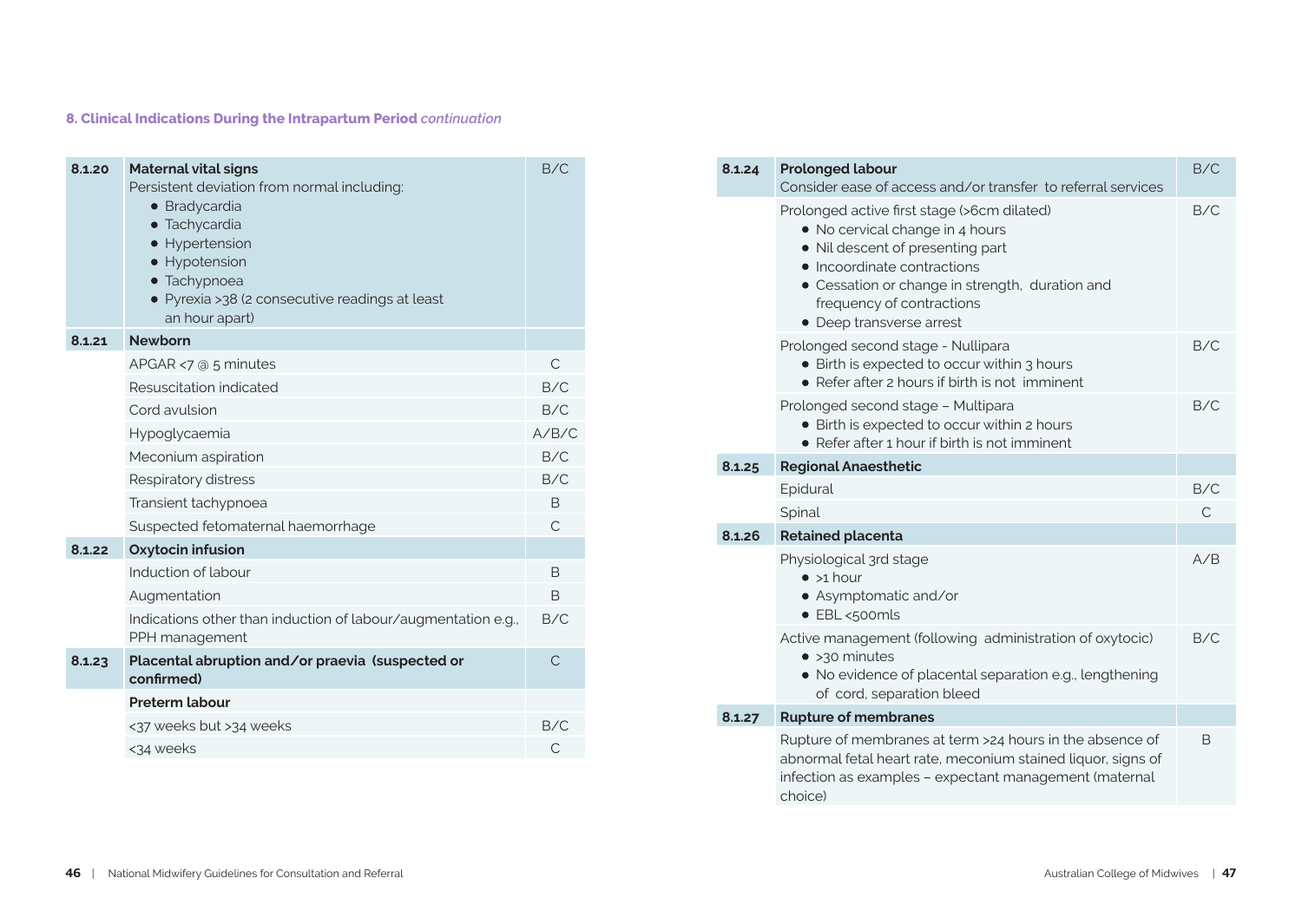### **8. Clinical Indications During the Intrapartum Period** *continuation*

|        | Rupture of membranes >24 hours associated with abnormal<br>fetal heart rate, meconium stained liquor, signs of infection<br>as examples | B/C |
|--------|-----------------------------------------------------------------------------------------------------------------------------------------|-----|
|        | Rupture of membranes with known GBS or previous history<br>of baby with early-onset GBS                                                 | B/C |
| 8.1.28 | Shoulder dystocia                                                                                                                       | B/C |
| 8.1.29 | Third or fourth degree perineal tear                                                                                                    | C   |
| 8.1.30 | Unengaged head in active labour                                                                                                         |     |
|        | Primipara                                                                                                                               | B   |
|        | Multipara                                                                                                                               | A/B |
| 8.1.31 | <b>Uterine inversion</b>                                                                                                                | C   |
| 8.1.32 | <b>Uterine rupture</b>                                                                                                                  |     |
| 8.1.33 | Vasa praevia                                                                                                                            |     |

# **9 CLINICAL INDICATIONS DURING THE POSTPARTUM PERIOD**

Postpartum/Postnatal from 1st hour post birth until 6 weeks post birth

### **9.1 Maternal**

| Lactation                                                                        |                |
|----------------------------------------------------------------------------------|----------------|
| Engorgement                                                                      | $A^*$ , $A/B$  |
| Under supply                                                                     | $A^*$ . $A/B$  |
| Over supply                                                                      | $A^*$ . $A/B$  |
| Suppression                                                                      | $A^*$ . $A/B$  |
| Hypertension                                                                     |                |
| Persistent hypertension                                                          | $\mathsf{C}$   |
| Postpartum preeclampsia                                                          | C              |
| Postpartum eclampsia                                                             | C              |
| Incontinence                                                                     |                |
| Faecal                                                                           | $\mathcal{C}$  |
| Urinary                                                                          | $A/A^*/B$      |
| Psychological or perinatal mental health concerns                                |                |
| History of antenatal depression/anxiety during pregnancy                         | A/B/C          |
| Postpartum blues                                                                 | $\overline{A}$ |
| Suspected/actual postnatal depression and/or anxiety                             | B/C            |
| Puerperal psychosis                                                              | $\mathcal{C}$  |
| Psychological birth trauma                                                       | A/B/C          |
| Other serious psychological disturbance                                          | C              |
| Post-dural headache                                                              | $\mathsf{C}$   |
| Postpartum haemorrhage                                                           |                |
| Primary postpartum haemorrhage - dependent on<br>symptoms and clinical condition | A/B/C          |
| Secondary postpartum haemorrhage - asymptomatic                                  | B/C            |
| Secondary postpartum haemorrhage - symptomatic                                   | C              |
|                                                                                  |                |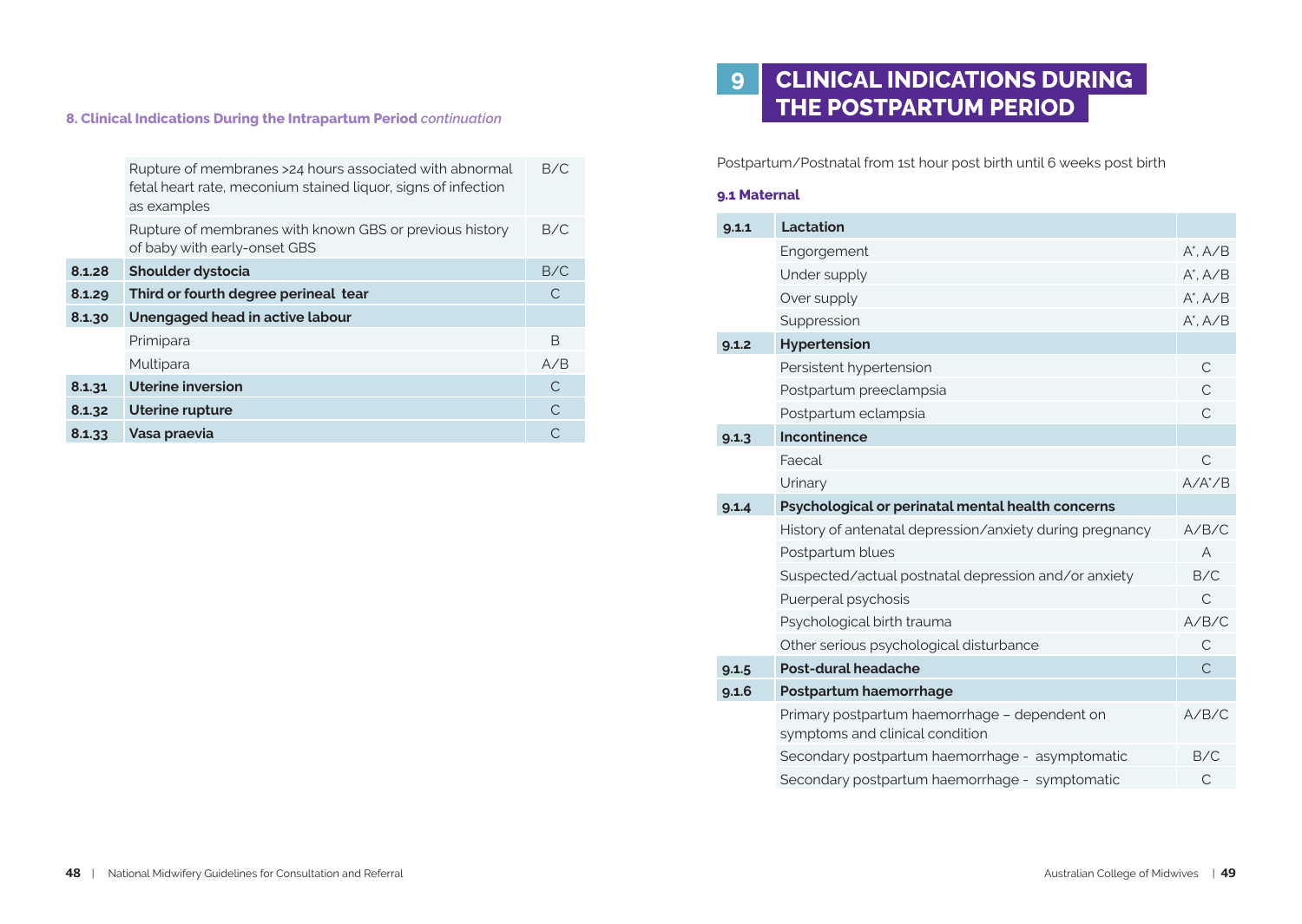### **9. Clinical Indications During the Postpartum Period** *continuation*

| 9.1.7  | <b>Prolapse</b>                                                     |                      |
|--------|---------------------------------------------------------------------|----------------------|
|        | <b>Uterine</b>                                                      | C                    |
|        | Cystocele                                                           | C.                   |
|        | Rectocele                                                           | $\subset$            |
| 9.1.8  | <b>Pulmonary embolism</b>                                           | $\mathsf{C}$         |
| 9.1.9  | <b>Stroke</b>                                                       | $\subset$            |
| 9.1.10 | Substance use/misuse                                                | $A/A^{\ast}/$<br>B/C |
| 9.1.11 | Suspected or actual maternal infection                              |                      |
|        | Pyrexia >38°C                                                       | $A^*/B$              |
|        | <b>Mastitis</b>                                                     | $A^*/B$              |
|        | Urinary tract infection                                             | $A/A^*/B$            |
|        | Pyelonephritis                                                      | B/C                  |
|        | Wound infection - e.g., caesarean incision, perineal,<br>episiotomy | B.                   |
|        | Suspected retained placenta                                         | B/C                  |
|        | Sepsis                                                              |                      |
| 9.1.12 | Thrombophlebitis or thromboembolism                                 |                      |

### **9.2 Newborn**

Definition of newborn – birth to 28 days post birth

| 9.2.1 | Abnormal finding on newborn examination     | B   |
|-------|---------------------------------------------|-----|
| 9.2.2 | Birth injury/trauma requiring investigation | B/C |
| 9.2.3 | <b>Birth weight</b>                         | C   |
|       | • Use centile charts to gestation           |     |
|       | $\bullet$ <10th centile                     |     |
|       | $\bullet$ >90th centile                     |     |

| 9.2.4  | <b>Congenital abnormalities</b>                                                                                     |                  |  |  |
|--------|---------------------------------------------------------------------------------------------------------------------|------------------|--|--|
| 9.2.5  | Failure to pass urine or meconium within 24 hours of birth                                                          | A/B              |  |  |
| 9.2.6  | Failure to pass urine or meconium within 36 hours of birth                                                          | B                |  |  |
| 9.2.7  | <b>Faltering growth</b><br>Including:<br>• Weight<br>• Head circumference<br>$\bullet$ Length<br>• Feeding problems | $A^*$ . $A/B$    |  |  |
| 9.2.8  | Infection of umbilical stump site                                                                                   | <sub>B</sub>     |  |  |
| 9.2.9  | <b>Jaundice</b>                                                                                                     |                  |  |  |
|        | <24 hours or persistent >14 days                                                                                    | C                |  |  |
|        | >24 hours but <14 days                                                                                              | $A/A^*/B$        |  |  |
| 9.2.10 | <b>Cyanosis or pallor</b>                                                                                           | B/C              |  |  |
| 9.2.11 | Preterm birth <37 weeks                                                                                             | B/C              |  |  |
| 9.2.12 | Seizure activity, observed or suspected                                                                             | C                |  |  |
| 9.2.13 | <b>Temperature instability</b>                                                                                      | $\mathsf{C}$     |  |  |
| 9.2.14 | <b>Single umbilical artery</b>                                                                                      | $A/A^*/$<br>B/C  |  |  |
| 9.2.15 | Neonatal abstinence syndrome/substance withdrawal                                                                   | B/C              |  |  |
| 9.2.16 | <b>Vomiting</b><br>Green, bile stained<br>Projectile<br><b><i><u>Excessive</u></i></b>                              | $A^*$ .<br>A/B/C |  |  |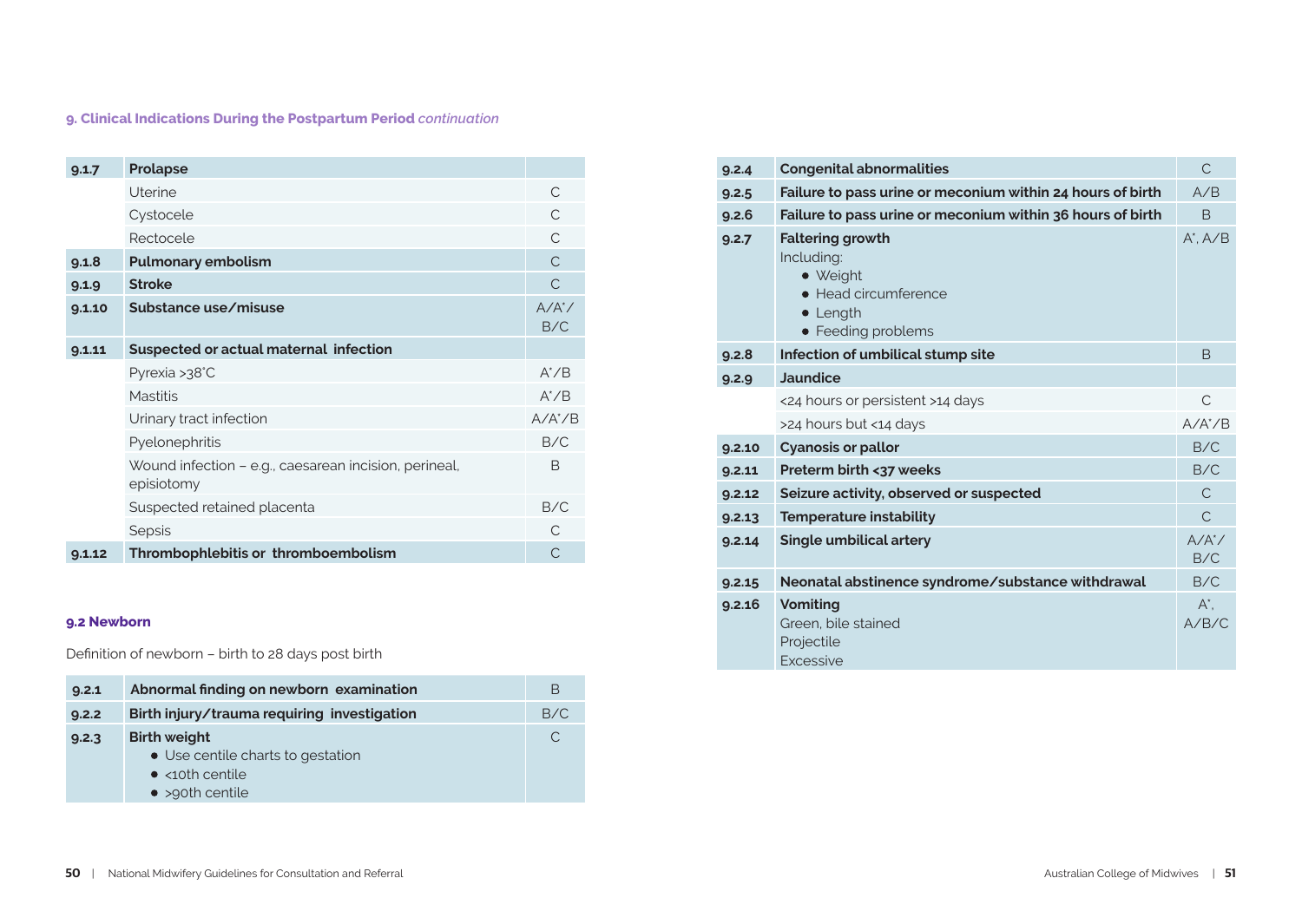# **10 SOCIAL INDICATIONS**

| 10.1.1  | <b>Adoption</b>                                      | A/B           |
|---------|------------------------------------------------------|---------------|
| 10.1.2  | <b>Current or previous child protection concerns</b> | $A^*$ . $A/B$ |
| 10.1.3  | Family/domestic violence                             | <sub>B</sub>  |
| 10.1.4  | <b>Financial issues</b>                              | <sub>B</sub>  |
| 10.1.5  | Identified asylum seeker status                      | A/B           |
| 10.16   | <b>Identified homelessness</b>                       | A/B           |
| 10.1.7  | <b>Identified migrant status</b>                     | A/B           |
| 10.1.8  | Identified refugee status                            | A/B           |
| 10.1.9  | Incarceration                                        | A/B           |
| 10.1.10 | Lack of social support                               | <sub>B</sub>  |
| 10.1.11 | <b>Legal matters</b>                                 | A/B           |
| 10.1.12 | <b>Learning disabilities</b>                         | A/B           |
| 10.1.13 | Pregnancy during teenage years                       | A/B           |
| 10.1.14 | Recent stressful event                               | A/B           |
| 10.1.15 | <b>Recent significant loss</b>                       | A/B           |
| 10.1.16 | <b>Significant social isolation</b>                  | <sub>R</sub>  |
| 10.1.17 | Unemployment                                         | A/B           |
| 10.1.18 | Other identified vulnerabilities                     | A/B/C         |

# **11 APPENDIX A:**

### **WHEN A WOMAN CHOOSES CARE OUTSIDE THE ACM NATIONAL MIDWIFERY GUIDELINES FOR CONSULTATION AND REFERRAL9**

The ACM respects and supports a woman's autonomy and right to make decisions regarding her care following consideration of her needs and beliefs, as well as the risks and benefits of any aspect of her care. This document can assist midwives to continue to provide midwifery care when a woman chooses a course of action against advice or outside the Guidelines.

### **Background**

The principles that underpin health care and health law both emphasise the importance of respecting the autonomy and rights of individuals to weigh risks and benefits according to their personal needs and values and make independent and informed decisions.

A woman in the care of midwives may, at times, choose not to accept a care pathway as recommended in the Guidelines. It is also possible that a woman receiving midwifery care may either choose care that the midwife has determined is beyond their ability to safely manage within their scope of practice or decline care that the midwife considers essential for the provision of safe care.

Midwives are responsible for:

- clearly describing the scope of their practice and any limitations
- **•** providing advice and care that is consistent with the Guidelines
- providing information about the risks and benefits of any aspect of care being provided and any alternative approaches
- providing information that is sourced from evidence-based and/or peersupported sources of evidence
- providing care that is consistent with the national professional standards for midwives.10, 11, 12, 13

9. This document is designed to act as a guideline only. It is not meant to be prescriptive. You should seek advice from ACM, your insurer or your employer if you are still not sure how to proceed. This document was informed by the College of Midwives of Ontario 'When A Client Chooses Care Outside Midwifery Standards of Practice' January 1, 2014, Revised April 2016.

10. Nursing and Midwifery Board of Australia. (2018). Midwife Standards for Practice

<sup>11.</sup> International Confederation of Midwives. (2008). International Code of Ethics for Midwives

<sup>12.</sup> Nursing and Midwifery Board of Australia. (2018). Code of Conduct for Midwives

<sup>13.</sup> Nursing and Midwifery Board of Australia. (2020). Decision-making framework for nursing and midwifery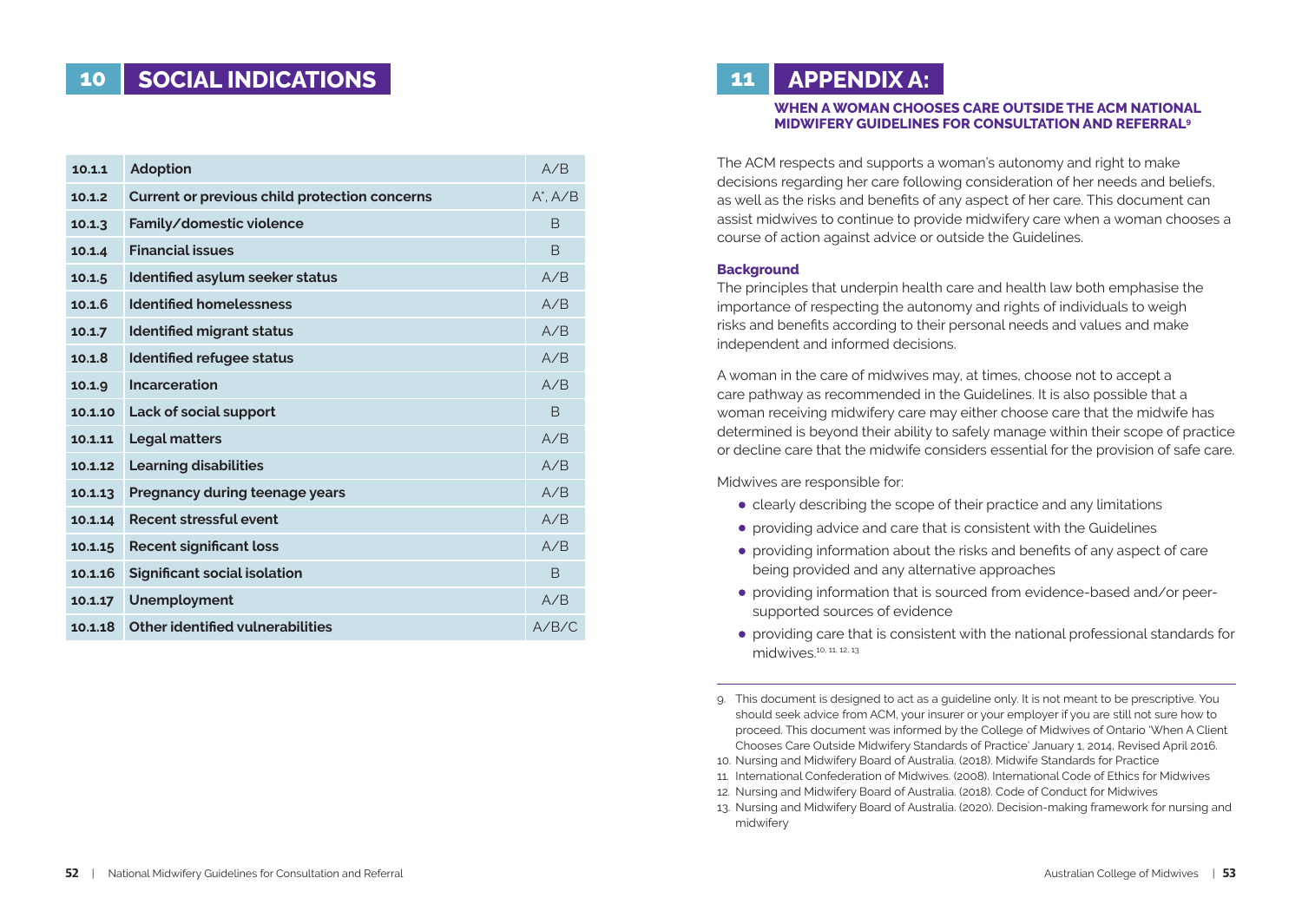### **In the first instance**

When a woman chooses care outside the recommendations provided in the Guidelines, the midwife must attempt to discuss with the woman (and with any hospital staff through identified channels where applicable) the risks and benefits of the woman's decision. As part of that discussion, it is important to understand the woman's reasoning and the basis for her decision, and to explain why the woman's decision is inconsistent with the Guidelines. It is also important to explore available options and possible resolutions, within midwifery professional standards, to address the woman's needs.

If this does not resolve the issues to the satisfaction of both the woman and midwife, the following approach is recommended.

### **If the matter remains unresolved**

If a midwife advises a woman that a certain course of action should be followed in order to comply with midwifery standards of practice, and the woman declines to follow that advice, the midwife should:

- 1. **Advise** the woman about the recommended guideline and the reasoning and evidence behind the guideline, ensuring that risks are neither understated nor overstated.
- 2. **Support** the woman to access relevant, high quality, unbiased evidencebased information.
- 3. **Consult** with:
- another midwife, and/or
- a medical practitioner.

Consultation should include discussion of the appropriate next steps if the woman continues to choose care outside the recommended guideline. It should also identify the safest and most ethical course of action given these circumstances, i.e. continuation of care (which may or may not be subject to mutually agreed conditions and/or restrictions) or the discontinuation of care.

The midwife may also recommend to the woman that she consult with other professionals to help inform her decision-making.

- 4. Share the advice of the consultation with the woman and ask the woman to share any advice she has received.
- 5. Document the advice, process and outcomes of the decision, and record relevant details. The ACM recommends using the 'record of understanding' provided in Appendix B.
- 6. Provide a reasonable amount of time for the woman to consider the information and advice given to her, before discussing and documenting the woman's informed decision.

If, after completing steps 1 to 6 above, a satisfactory resolution has still not been reached (for either the woman or the midwife) the midwife may decide whether to continue care (including care that is subject to any mutually agreed conditions and/or restrictions) or to discontinue care.

### **Continuing or discontinuing care when a woman chooses a course of action outside the guidelines**

The decision to continue or discontinue care when a woman has chosen a course of action outside midwifery standards of practice is a serious one.

The midwife's decision must be informed by his/her:

- $\bullet$  ethical judgment
- scope of practice
- the ability to justify her decision-making to a reasonable body of peers
- the midwife's support networks.

In making the decision, the midwife should consider herself, the woman and her baby, the woman's nominated partner(s), family and friends, and other health professionals.

The midwife's own wellbeing should also be a consideration.

The impact on the woman should also be considered. Midwives should express clearly that, if the woman continues care with the midwife in any form, the midwife's continued care does not mean she or he endorses the woman's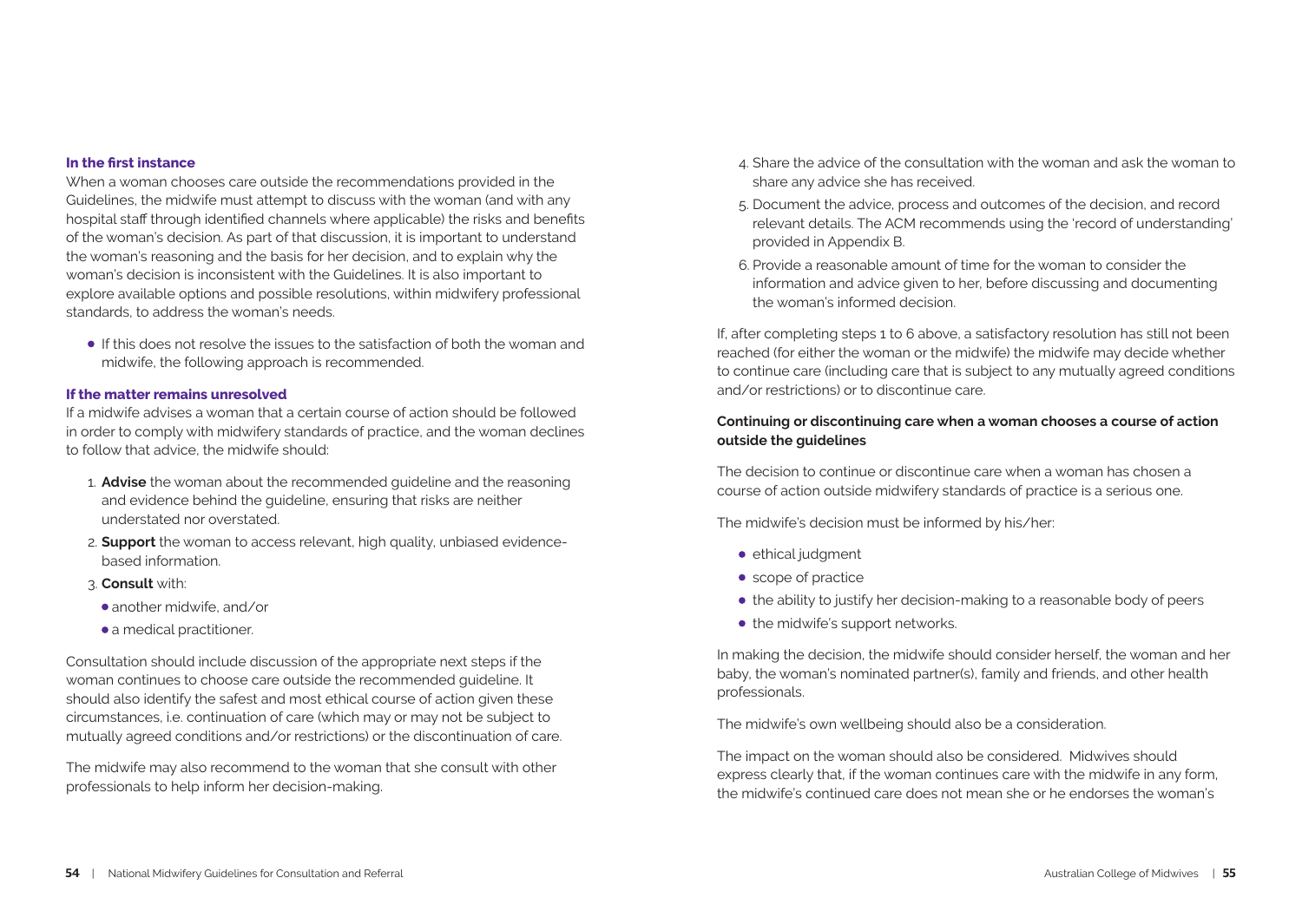decision to choose a pathway of care that carries increased risk of harm to either the woman or her baby.

Similarly, the midwife must ensure the decision to discontinue care is not used coercively, but that it adequately conveys the gravity of the midwife's concern.

The midwife should notify his or her insurer, if appropriate, of any changes in circumstances.

### **If care continues**

If the midwife decides to continue care, the midwife must:

- a. Continue to inform the woman about changes in indications health and wellbeing for her and/or her baby(s).
- b. Continue to make recommendations for safe care consistent with the Guidelines and any relevant broader evidence base.
- c. Engage other caregivers who have or who may become involved in providing advice or care (e.g., obstetricians, general practitioners, hospitalbased midwives and/or other midwives).
- d. Plan for the management of an emergency, including those that may be outside the midwife's scope of practice or competence.
- e. Document all discussions and decisions.

### **If care is discontinued**

If the midwife decides to discontinue care, the midwife must:

- a. As soon as possible, clearly communicate his or her inability to continue to provide care to the woman, and the reasons why that midwifery care is being discontinued.
- b. Follow this discussion with written advice to the woman confirming the reasons why that midwifery care is being discontinued. A specific date should be given for the cessation of care. The date should give the woman a reasonable length of time to find another caregiver. A "reasonable" length of time will vary according to location and circumstance. If the woman is unable to arrange alternative care, the midwife should make a reasonable attempt to find a registered maternity care provider who is willing to see the woman and provide care.
- c. Send a written referral (see Appendix C) to the registered maternity care provider identified in (b) above, confirming the date on which the midwife will discontinue midwifery care of the woman. In the event that no registered maternity care provider has been identified, seek the woman's consent to send a written referral to the nearest appropriate public maternity service.
- d. Retain a copy of the correspondence stipulated in (b) and (c) above including proof of receipt. The midwife should also document in the woman's maternity care record the attempts the midwife has made to find an alternative registered maternity care provider.
- e. Provide the woman with a copy of her maternity care record and the referral letter.

Again, it is important that all discussions and decisions are documented. In relation to any advice or referrals which are sent, these should be sent in such a way that the sending and receiving can be confirmed (such as by registered post).

### **When an emergency or issues arise in labour**

If issues arise during labour or in urgent or emergency circumstances, the midwife is obliged to attend to the woman.

Where a woman has refused emergency transport or transfer of care during active labour, the midwife must remain in attendance as the primary care provider. He or she may be called upon to deal with an urgent situation, or one that is not within the midwife's standards, scope or abilities to perform.

In the case of responding to an emergency outside the midwife's scope of practice or competence, the midwife should:

- 1. If outside of the hospital setting:
	- Call an ambulance to facilitate the most timely transfer of care should the woman decide to change her decision.
	- With the woman's consent, notify the hospital receiving the transfer.
	- Attempt to access appropriate resources including by phone and from additional personnel.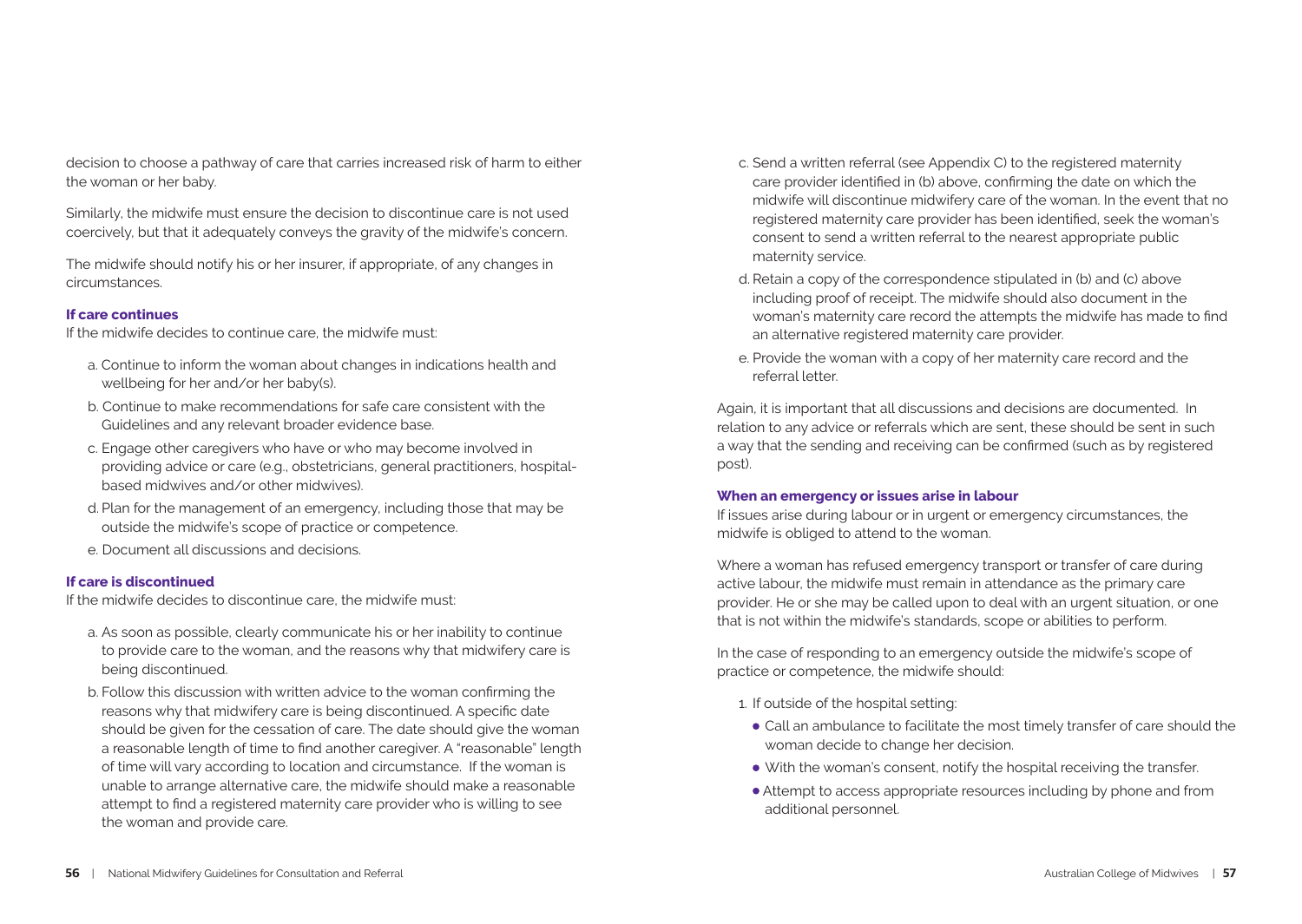- 2. If in a hospital setting, inform the midwife in charge and/or call a medical practitioner.
- 3. Continue to inform the woman about any changes in indications of her or her baby's health and wellbeing.
- 4. Call the second midwife to attend. The second midwife should maintain his or her own contemporaneous notes documenting the care being provided, discussions and decisions.
- 5. Attempt to provide care within midwifery standards of practice, and otherwise provide care to the best of his or her ability.
- 6. Access appropriate resources and/or personnel to provide any needed care.

Continue to document all care provided, as well as discussions and decisions (documentation should include the date and time along with the name and status of all persons involved).

# **12 APPENDIX B: RECORD OF UNDERSTANDING<sup>4</sup>**

It is recommended that this form is completed when a woman chooses care outside these Guidelines or against the advice of her midwife.

There are three parts in the Record of Understanding:

| Between<br>(woman) |  |  |
|--------------------|--|--|
| And<br>(midwife)   |  |  |
| On<br>(date)       |  |  |
| At<br>(address)    |  |  |

<sup>14.</sup> This form will be updated from time to time. For a copy of the most recent version of this form and the accompanying explanatory notes, go to www.midwives.org.au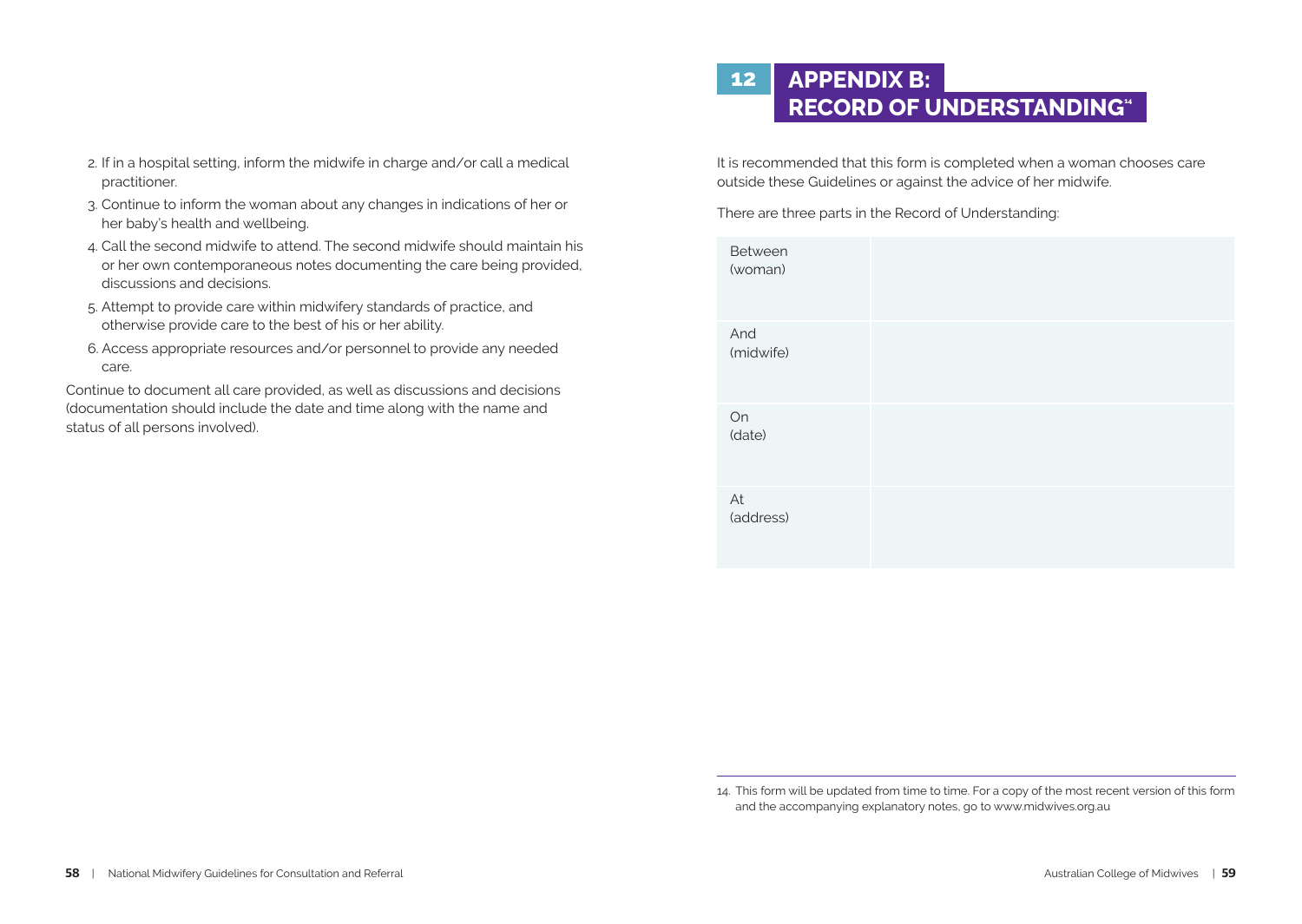### **PART 1: Record of advice/discussions**

| To be completed<br>by the woman                                                                                      | To be completed<br>by primary midwife                                                                                                                                                  |      |      |        |  |
|----------------------------------------------------------------------------------------------------------------------|----------------------------------------------------------------------------------------------------------------------------------------------------------------------------------------|------|------|--------|--|
| What option(s) are you<br>considering?                                                                               | What is your advice in relation to the option(s)?                                                                                                                                      |      |      |        |  |
| What, if any, values,<br>information, evidence<br>or concerns have you<br>considered in exercising<br>the option(s)? | What information or evidence have you provided<br>to the woman to support her decision making<br>in relation to the option(s)? Does this include<br>benefits and risks of each option? |      |      |        |  |
| What questions/<br>concerns do you have?                                                                             |                                                                                                                                                                                        |      |      |        |  |
| What is your<br>understanding of the<br>answers you have                                                             | With whom have you discussed the woman's<br>care?                                                                                                                                      |      |      |        |  |
| received to your<br>questions or concerns?                                                                           |                                                                                                                                                                                        | Name | Date | Method |  |
|                                                                                                                      | Midwife                                                                                                                                                                                |      |      |        |  |
|                                                                                                                      | Medical<br>Practitioner                                                                                                                                                                |      |      |        |  |
|                                                                                                                      | Other<br>[state type]                                                                                                                                                                  |      |      |        |  |

| Did you discuss your<br>maternity care option(s)<br>with your midwife and/<br>or other care providers?<br>Why/why not? | Summarise those discussions, including:<br>• the safest and most ethical course under<br>these circumstances<br>• discussion of appropriate next steps if the<br>woman continues to choose care outside<br>the guideline |
|------------------------------------------------------------------------------------------------------------------------|--------------------------------------------------------------------------------------------------------------------------------------------------------------------------------------------------------------------------|
| What is your<br>understanding of those<br>discussions?                                                                 |                                                                                                                                                                                                                          |
| What questions<br>do you have about<br>your midwife's<br>recommendations to<br>you?                                    | Following your discussions, what, if any, alternate<br>care plan have you recommended to the<br>woman?                                                                                                                   |
|                                                                                                                        | When was the woman advised of your<br>recommendation?<br>$\frac{1}{2}$                                                                                                                                                   |
|                                                                                                                        | On what date have you agreed to further<br>discuss the woman's decision about your<br>recommendation?<br>$\frac{1}{2}$                                                                                                   |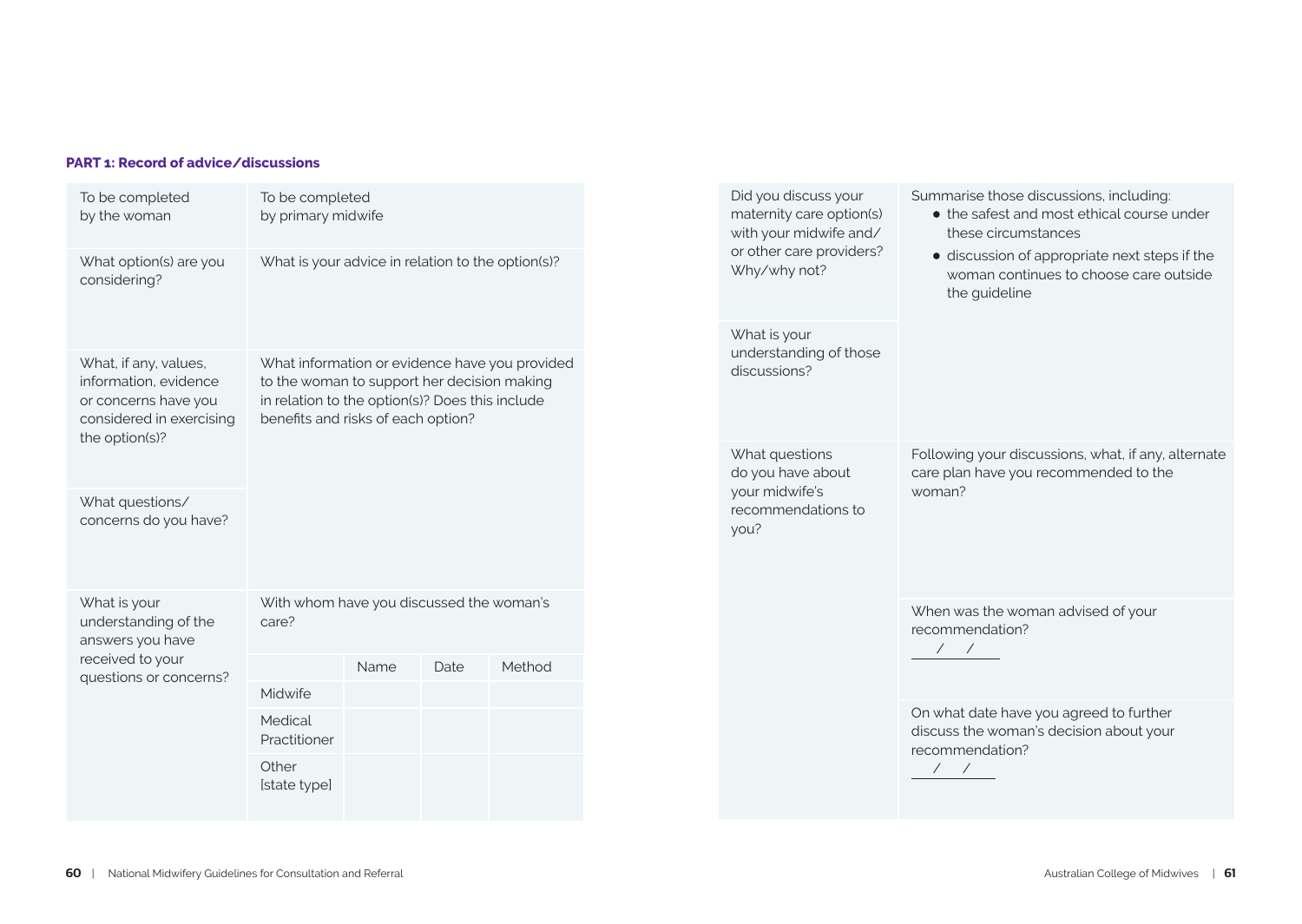### **PART 2: Management Plan**

This plan is to be completed where agreement on an alternate care plan has been reached.

### Date: / /

In this section, outline the agreement you have reached with the woman about her ongoing care. Specify each care provider's role.

[Tick all that apply]

| Midwife lead carer<br>Name: |      | Medical Practitioner/s<br>Name: |           | Other (please specify)<br>Name: |                         |
|-----------------------------|------|---------------------------------|-----------|---------------------------------|-------------------------|
| Date                        | Name |                                 | Signature |                                 | Role                    |
| $\frac{1}{2}$               |      |                                 |           |                                 | Woman                   |
| $\frac{1}{2}$               |      |                                 |           |                                 | Midwife                 |
| $\overline{\phantom{a}}$    |      |                                 |           |                                 | Medical<br>practitioner |
| $\sqrt{2}$                  |      |                                 |           |                                 | Other<br>[state type]   |

This management plan should be reviewed regularly or whenever there is a change of circumstances. The maternity care record should reflect all decisions relating to this plan.

### **PART 3: Declaration**

This declaration is to be completed if no agreement has been reached on an alternative care plan (Complete EITHER 3.1 or 3.2).

### **3.1: DECLARATION FOR THE CONTINUATION OF CARE WHERE THE MIDWIFE HAS ELECTED TO CONTINUE CARE OR CONTINUE CARE SUBJECT TO CERTAIN CONDITIONS.**

This declaration is to be completed by the woman and the midwife. As primary midwife, I have decided to continue to provide midwifery care.

Reasons for decision to continue midwifery care

Conditions/restrictions imposed on continued care

Conditions upon which midwife may revisit the decision to continue care

Declaration by the woman:

I, the contract of the contract of the contract of the contract of the contract of the contract of the contract of the contract of the contract of the contract of the contract of the contract of the contract of the contrac

understood the contents of Parts 1, 2 and 3.1 in this Record of Understanding.

I have had the opportunity to ask questions and discuss possible alternatives. I am satisfied that my questions have been answered. I acknowledge that my midwife has concerns that we have not been able to resolve, and I agree to continued care by the midwife on the terms stipulated above. I understand that I am free to change my mind at any time and I will notify my midwife in that event at the earliest opportunity.

(Signed by woman) / /

(Signed by midwife) / /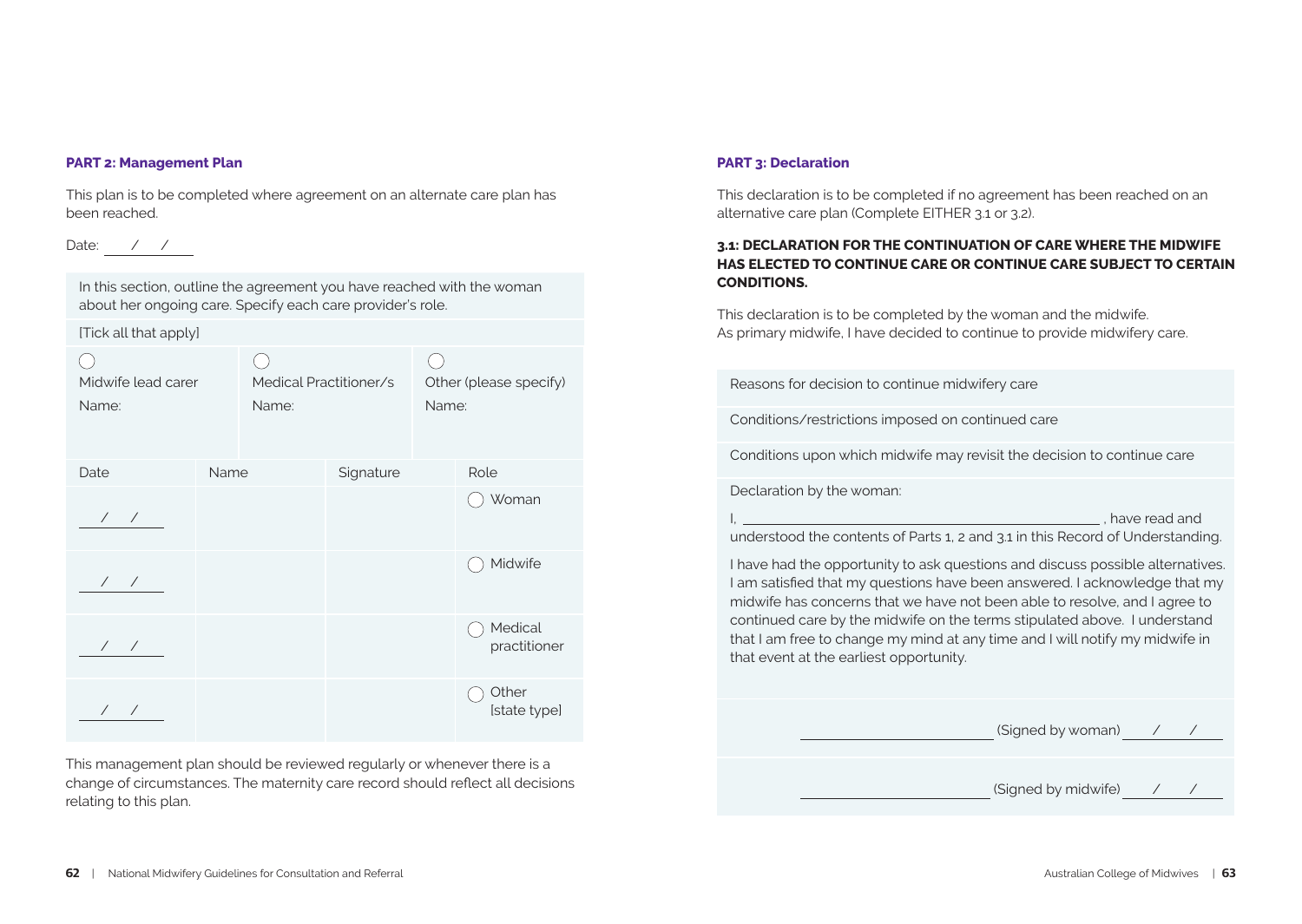### **3.2: DECLARATION FOR DISCONTINUATION OF CARE WHERE THE MIDWIFE HAS ELECTED TO DISCONTINUE CARE.**

This declaration is to be completed by the midwife where agreement on an alternative care plan has not been reached.

NOTE: In the course of labour or in urgent situations, the midwife is obliged to attend the woman.15

As primary midwife, I have decided to discontinue providing midwifery care.

15. The ACM has been guided by the established principles of the Nursing and Midwifery Board of Australia, as well as other maternity care providers, namely the AMA and RANZCOG, for the purposes of ascertaining appropriate conduct between practitioner and client in the event of an emergency or onset of labour, even where a termination of relationship is imminent or being contemplated.

I have completed the following steps: **Date Action** Discussion with the woman informing her of discontinuation of care. Letter sent to the woman confirming discontinuation of care (attach copy and proof of receipt). Agreed date for woman to have alternative care arrangements in place.

Reasons for decision to discontinue providing midwifery care

Sought consent from the woman to provide a referral letter to the nearest public maternity service (if applicable).

Referral letter sent to public maternity service (if applicable).

Woman provided with a copy of her maternity care record and letter of referral.

I have made the following reasonable efforts to find a registered maternity care provider who is willing to see the woman and provide care (if not applicable, insert N/A):

Signed: (midwife)

Date: / /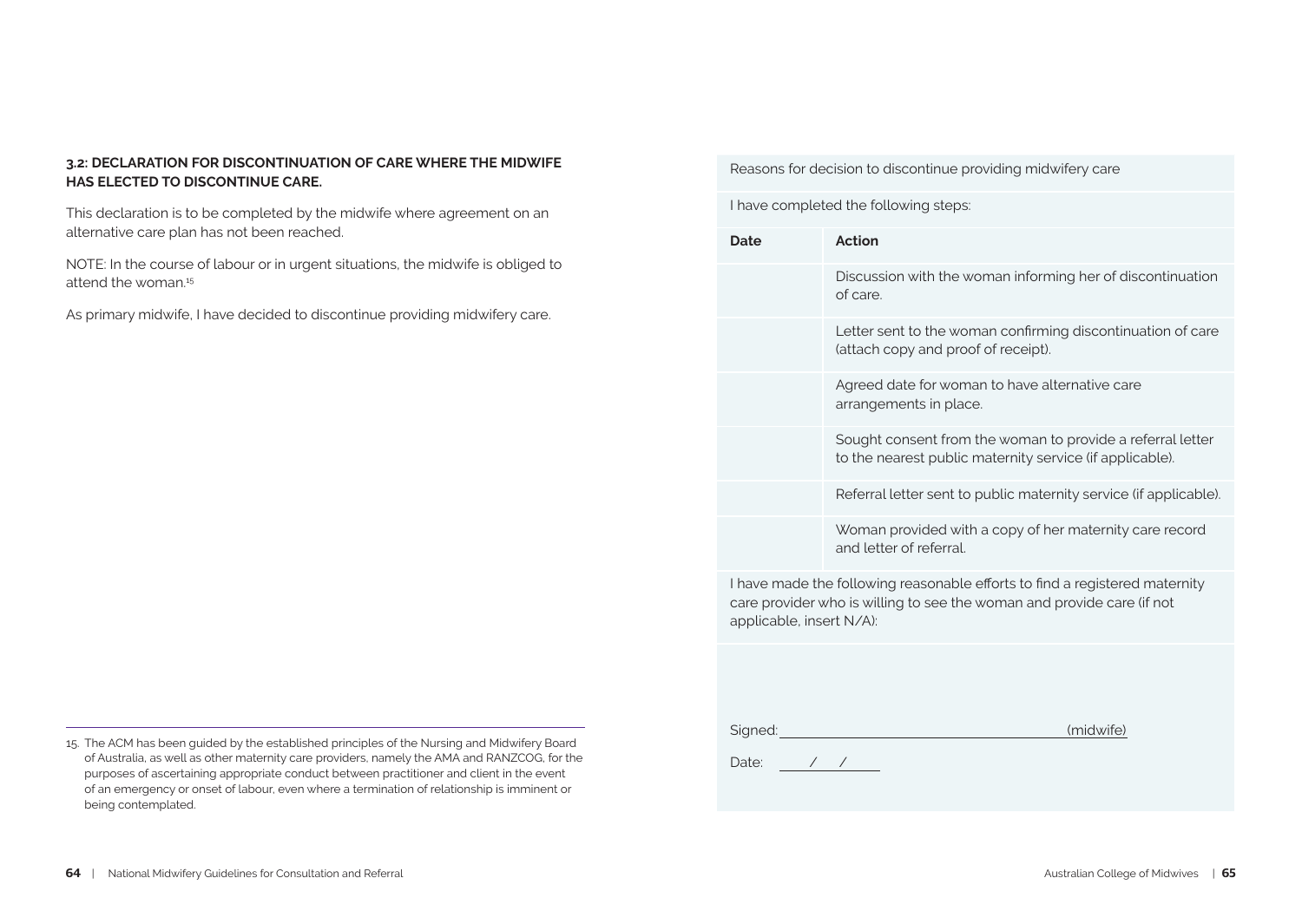# **13 APPENDIX B: MAKING A REFERRAL**

It is strongly recommended that midwives provide a referral letter either in the clinical record or separately by letter when making a referral. It is expected that healthcare providers will communicate with the midwife in writing about their findings including the provision of information about any alternation in the plan of care. This is an accepted convention of communication across health care.

A referral letter should contain demographic details and all relevant clinical information that is appropriate, as well as the midwife's contact information. The midwife should indicate whether she/he will provide ongoing midwifery care.

### **SAMPLE referral letter**

Date:

Obstetric Clinic/Hospital Address:

Dear Consultant

Re: Woman's name ("Jennifer Jones") DOB: \_\_/\_\_ /\_\_ ID # Address: Phone number:

Thank you for seeing "Jennifer Jones" who is now ## weeks pregnant. She requires review because of her previous caesarean section. Her history is as follows:

- Date: ## weeks. ## onset of labour. # hours duration. ## wt ###a boy
- Date: ## 40 weeks. IOL for pre-eclampsia. Unsuccessful IOL after three days, caesarean section performed. 3575g boy.

Both of these pregnancies were assisted conceptions.

This time Jennifer spontaneously conceived, and her due date is xx/xx/xx. She is keen to pursue VBAC for this birth but was told at a consultation very early in this pregnancy that she should have elective LSCS at 38 weeks.

*[Include any further relevant information.]*

We look forward to discussing this with you at the clinic appointment. Jennifer's pregnancy has been straightforward this time, notably her blood pressure has remained stable and normal, and she has had no proteinuria or oedema. She is currently taking some iron to boost her stores. This baby is growing well, and movements are reassuring.

I have included a copy of her blood and US scan results for you.

Kind regards

Midwife's signature Midwife's name, Midwife's registration number Contact details<sup>16</sup>

<sup>16.</sup> This sample letter is based on an example in Pairman S, Tracy SK, Thorogood C, Pincombe J. (2018). Midwifery: Preparation for Practice. p. 344-5.